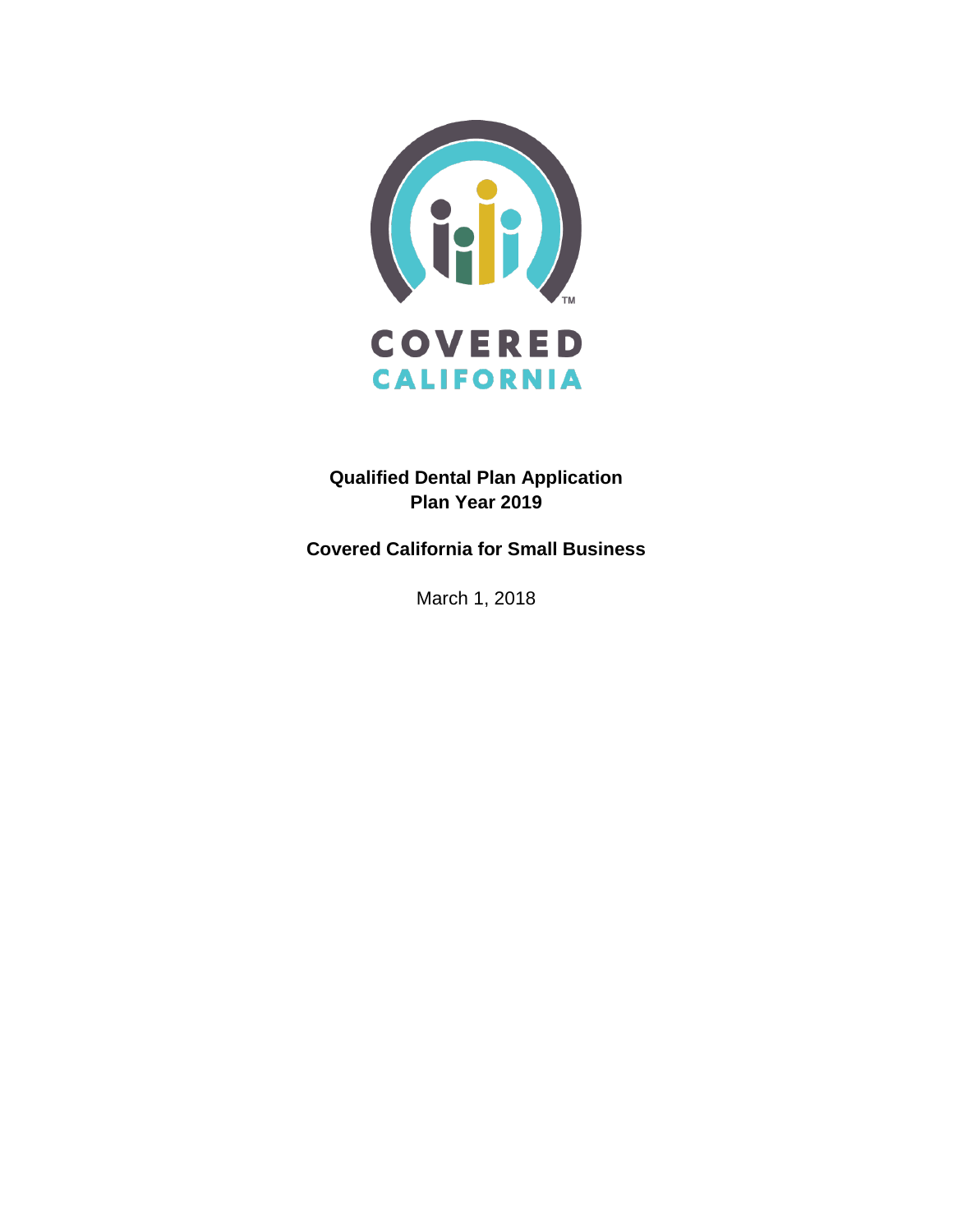### Contents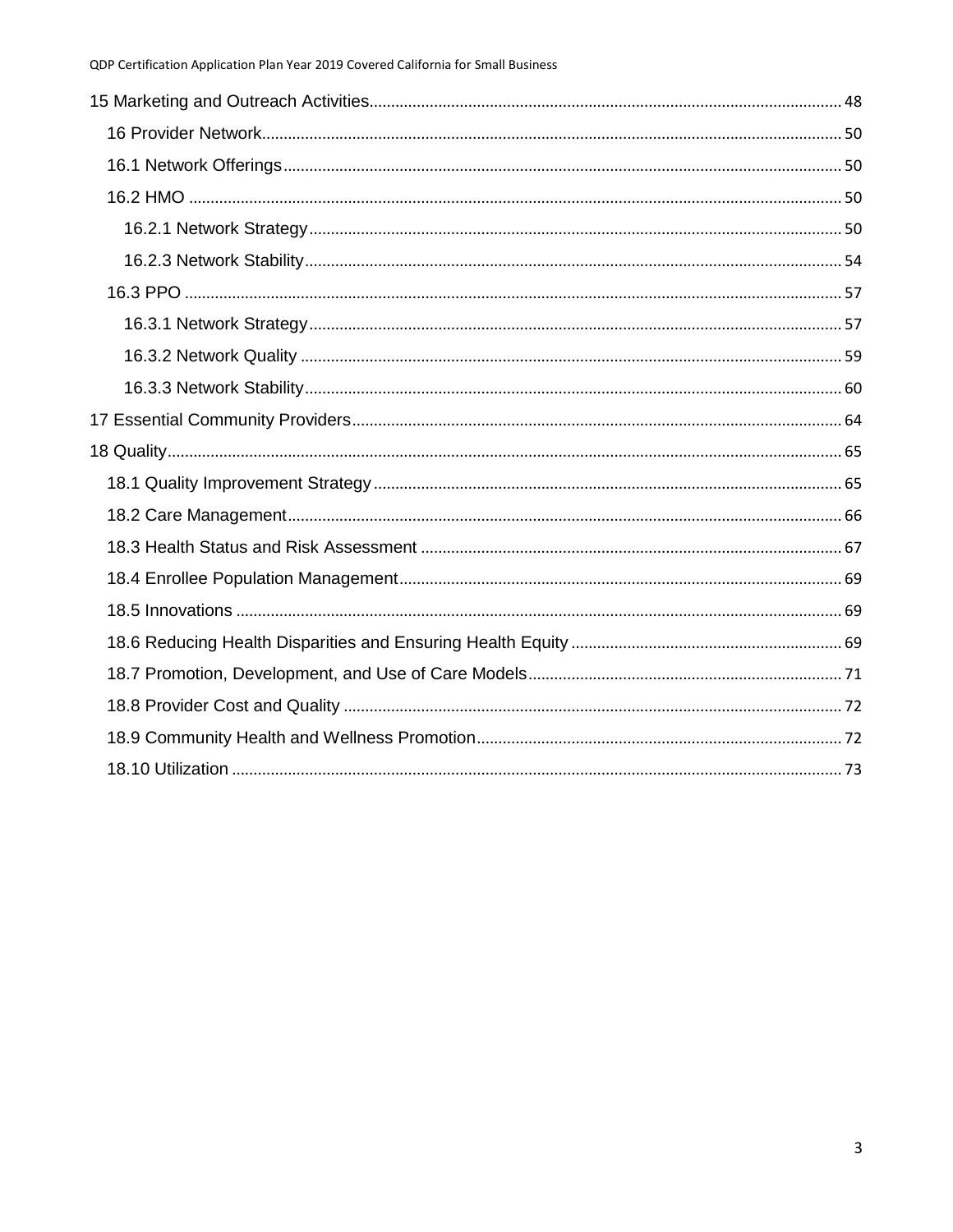## <span id="page-3-0"></span>**1 Application Overview**

# <span id="page-3-1"></span>**1.1 Purpose**

The California Health Benefit Exchange (Exchange) is accepting applications from eligible Dental Issuers<sup>1</sup> (Applicants) to submit proposals to offer, market, and sell qualified dental plans (QDPs) through the Exchange beginning in 2018, for coverage effective January 1, 2019. Based on the Covered California Qualified Dental Plan Certification Application for Plan Year 2017, QDP issuers selected for the 2017 Plan Year executed multi-year contracts with the Exchange. As provided in the 2017 Application, application for certification for Plan Years 2018 and 2019 is limited to (1) those QDP issuers contracted for Plan Year 2017 that continue to meet certification standards and performance requirements, and (2) plans newly licensed and offering in the applicable market after May 2, 2017. QDP Issuers contracted for Plan Year 2018 will complete a simplified certification application since those issuers have a three year contract with the Exchange that imposes ongoing requirements that are similar to or satisfy the requirements in the certification application and consideration of this contract performance is included in the evaluation process. The Exchange will exercise its statutory authority to selectively contract for health care coverage offered through the Exchange for Plan Year 2019. The Exchange reserves the right to select or reject any Applicant or to cancel this Application at any time.

# <span id="page-3-2"></span>**1.2 Background**

 $\overline{a}$ 

Soon after the passage of national health care reform through the Patient Protection and Affordable Care Act of 2010 (ACA), California enacted legislation to establish a qualified health benefit exchange. (California Government Code § 100500 et seq).The California state law is referred to as the California Patient Protection and Affordable Care Act (CA-ACA).

The Exchange offers a statewide health insurance exchange to make it easier for individuals to compare plans and buy health insurance in the private market. Although the focus of the Exchange is on individuals who qualify for tax credits and subsidies under the ACA, the Exchange's goal is to make insurance available to all qualified individuals. The vision of the Exchange is to improve the health of all Californians by assuring their access to affordable, high quality care coverage. The mission of the Exchange is to increase the number of insured Californians, improve health care quality, lower costs, and reduce health disparities through an innovative, competitive marketplace that empowers consumers to choose the health plan and providers that give them the best value.

The Exchange is guided by the following values:

• **Consumer-Focused**: At the center of the Exchange's efforts are the people it serves. The Exchange will offer a consumer-friendly experience that is accessible to all Californians, recognizing the diverse cultural, language, economic, educational and health status needs of those it serves.

<sup>&</sup>lt;sup>1</sup> The term "Dental Issuer" used in this document refers to both dental plans regulated by the California Department of Managed Health Care and insurers regulated by the California Department of Insurance. It also refers to the company issuing dental coverage, while the term "Qualified Dental Plan" refers to a specific policy or plan to be sold to a consumer that has been certified by Covered California. Qualified Dental Plans are also referred to as "products". The term "Applicant" refers to a Dental Issuer who is seeking to have its products certified as Qualified Dental Plans.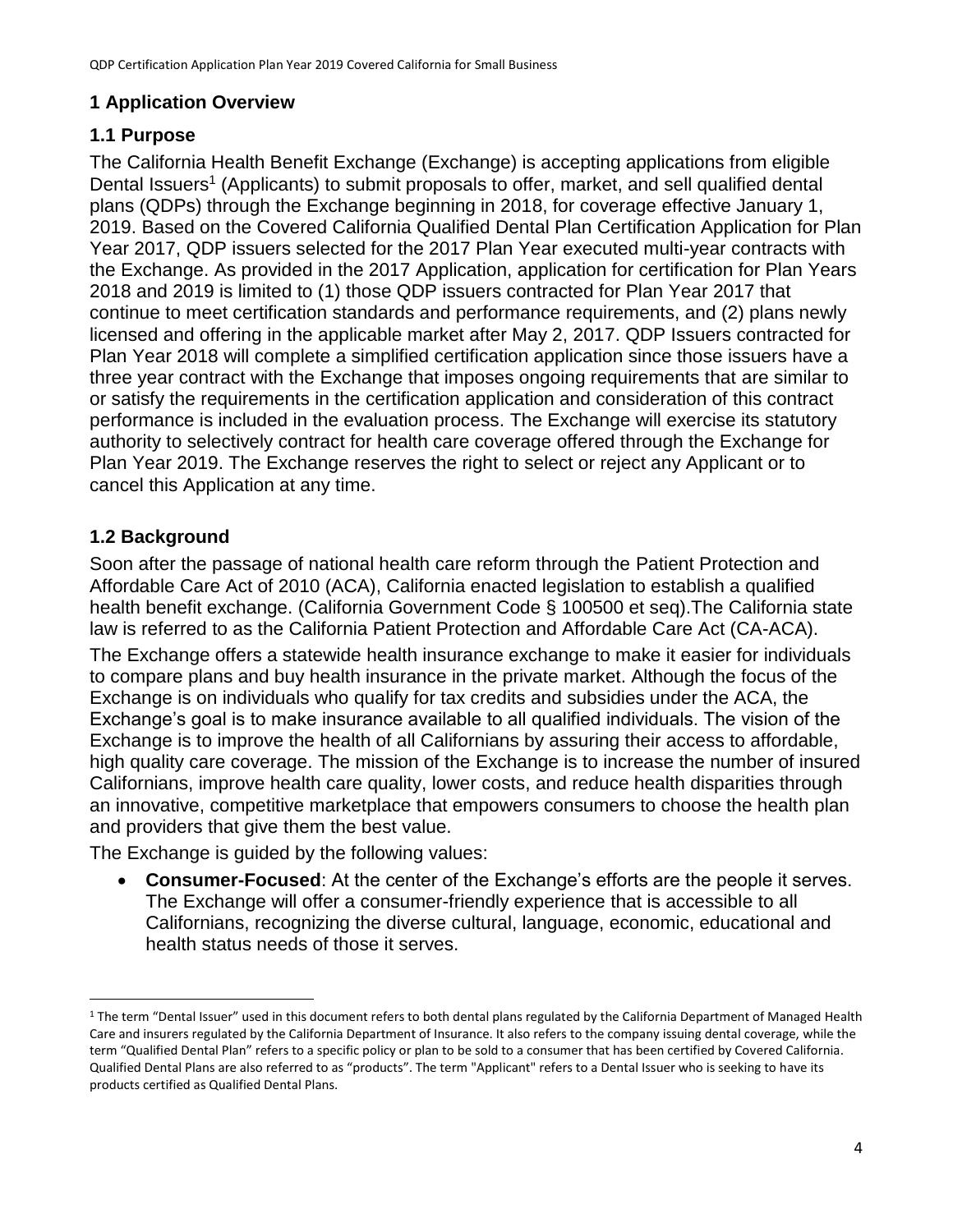- **Affordability**: The Exchange will provide affordable health insurance while assuring quality and access.
- **Catalyst**: The Exchange will be a catalyst for change in California's health care system, using its market role to stimulate new strategies for providing high-quality, affordable health care, promoting prevention and wellness, and reducing health disparities.
- **Integrity**: The Exchange will earn the public's trust through its commitment to accountability, responsiveness, transparency, speed, agility, reliability, and cooperation.
- **Transparency**: The Exchange will be fully transparent in its efforts and will make opportunities available to work with consumers, providers, health plans, employers, purchasers, government partners, and other stakeholders to solicit and incorporate feedback into decisions regarding product portfolio and contract requirements.
- **Results**: The impact of the Exchange will be measured by its contributions to decrease the number of uninsured, have meaningful plan and product choice in all regions for consumers, improve access to quality healthcare, promote better health and health equity, and achieve stability in healthcare premiums for all Californians.

In addition to being guided by its mission and values, the Exchange's policies are derived from the federal Affordable Care Act which calls upon Exchanges to advance "plan or coverage benefits and health care provider reimbursement structures" that improve health outcomes. The Exchange seeks to improve the quality of care while moderating cost not only for the individuals enrolled in its plans, but also by being a catalyst for delivery system reform in partnership with plans, providers and consumers. With the Affordable Care Act and the range of insurance market reforms that are in the process of being implemented, the health insurance marketplace is transforming from one that has prioritized profitability through a focus on risk selection to one that rewards better care, affordability, and prevention.

The Exchange needs to address these issues for the millions of Californians who enroll through the Exchange to get coverage, but it is also part of broader efforts to improve care, improve health, and stabilize rising health care costs throughout the state.

The Exchange must operate within the federal standards in law and regulation. Beyond what is framed by the federal standards, California's legislature shapes the standards and defines how the new marketplace for individual and small group health insurance operates in ways specific to their context. Within the requirements of the minimum Federal criteria and standards, the Exchange has the responsibility to "certify" the Qualified Health Plans (QHPs) that will be offered in the Exchange.

The state legislation to establish the Exchange gave authority to the Exchange to selectively contract with issuers so as to provide health care coverage options that offer the optimal combination of choice, value, quality, and service and to establish and use a competitive process to select the participating health issuers.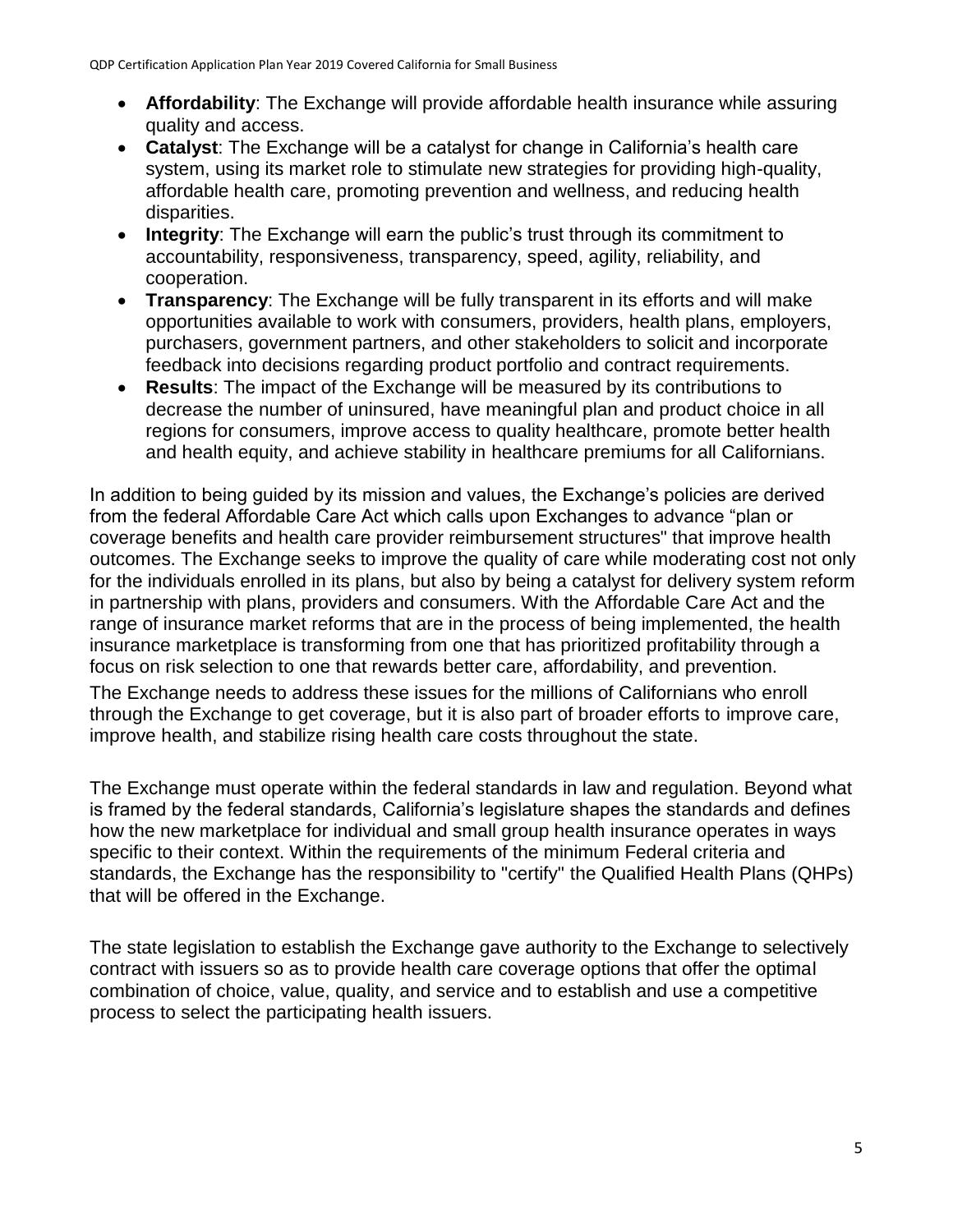These concepts, and the inherent trade-offs among the Exchange values, must be balanced in the evaluation and selection of the Qualified Health Plans that will be offered in Covered California for Small Business.

This application has been designed consistent with the policies and strategies of the Exchange Board which calls for the QHP selection to influence the competitiveness of the market, the cost of coverage, and how value is added through health care delivery system improvement.

### <span id="page-5-0"></span>**1.3 Application Evaluation and Selection**

The evaluation of QDP Certification Applications will not be based on a single, strict formula; instead, the evaluation will consider the mix of health and dental plans for each region of California that best meet the needs of consumers in that region and the Exchange's goals. The Exchange wants to provide an appropriate range of high quality health plans to participants at the best available price that is balanced with the need for consumer stability and long term affordability. In consideration of the mission and values of the Exchange, the Board of the Exchange articulated guidelines for the selection and oversight of Qualified Health Plans which are used when reviewing the Applications for 2019. These guidelines are:

### **Promote affordability for the consumer– both in terms of premium and at point of care**

The Exchange seeks to offer health plans, plan designs and provider networks that are as affordable as possible to consumers both in premiums and cost sharing, while fostering competition and stable premiums. The Exchange will seek to offer health plans, products, and provider networks that will attract maximum enrollment as part of its effort to lower costs by spreading risk as broadly as possible.

### **Encourage "Value" Competition Based upon Quality, Service, and Price**

While premium will be a key consideration, contracts will be awarded based on the determination of "best value" to the Exchange and its participants. The evaluation of Issuer QDP proposals will focus on quality and service components, including past history of performance, administrative capacity, reported quality and satisfaction metrics, quality improvement plans and commitment to serve the Exchange population. This commitment to serve the Exchange population is evidenced through general cooperation with the Exchange's operations and contractual requirements which include provider network adequacy, cultural and linguistic competency, programs addressing health equity and disparities in care, innovations in delivery system improvements and payment reform. The application responses, in conjunction with the approved filings, will be evaluated by the Exchange and used as part of the selection criteria to offer issuers' products on the Exchange for the 2019 plan year.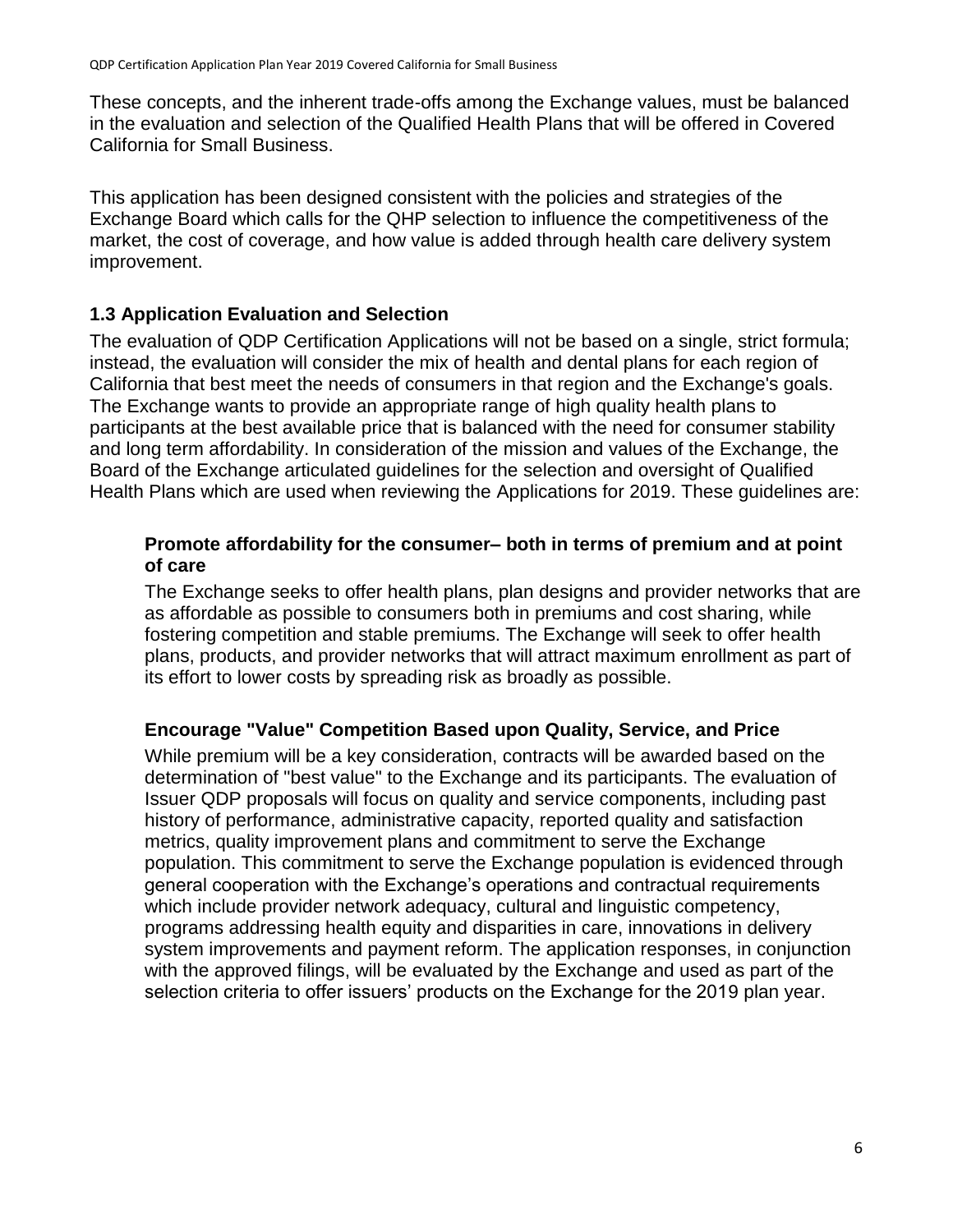### **Encourage Competition Based upon Meaningful QDP Choice and Product Differentiation: Patient-Centered Benefit Plan Designs<sup>2</sup>**

The Exchange is committed to fostering competition by offering QDPs with features that present clear choice, product and provider network differentiation. QDP Applicants are required to adhere to the Exchange's standard benefit plan designs in each region for which they submit a proposal. The Exchange is interested in having HMO and PPO products offered statewide. Within a given product design, the Exchange will look for differences in network providers and the use of innovative delivery models. Under such criteria, the Exchange may choose not to contract with two plans with broad overlapping networks within a rating region unless they offer different innovative delivery system or payment reform features.

### **Encourage Competition throughout the State**

The Exchange must be statewide. Issuers must submit QDP proposals in all geographic service areas in which they are licensed and have an adequate network, and preference will be given to Issuers that develop QDP proposals that meet quality and service criteria while offering coverage options that provide reasonable access to the geographically underserved areas of the state.

# **Encourage Alignment with Providers and Delivery Systems that Serve the Low-Income Population**

Performing effective outreach, enrollment and retention of the low-income population that will be eligible for premium tax credits and cost sharing subsidies through the Exchange is central to the Exchange's mission. Responses that demonstrate an ongoing commitment to the low-income population or demonstrate a capacity to serve the cultural, linguistic and health care needs of the low income and uninsured populations beyond the minimum requirements adopted by the Exchange will receive additional consideration. Examples of demonstrated commitment include: having a higher proportion of essential community providers to meet the criteria of sufficient geographic distribution, having contracts with Federally Qualified Health Centers, and supporting or investing in providers and networks that have historically served these populations in order to improve service delivery and integration.

# **Encourage Delivery System Improvement, Effective Prevention Programs and Payment Reform**

One of the values of the Exchange is to serve as a catalyst for the improvement of care, prevention and wellness as a way to reduce costs. The Exchange wants QDP offerings that incorporate innovations in delivery system improvement, prevention and wellness, and/or payment reform that will help foster these broad goals. This will include models of patient-centered medical homes, targeted quality improvement efforts, participation in community-wide prevention, or efforts to increase reporting

 $\ddot{\phantom{a}}$ 

<sup>&</sup>lt;sup>2</sup> The 2019 Patient-Centered Benefit Designs will be finalized when the 2019 federal actuarial value calculator is finalized.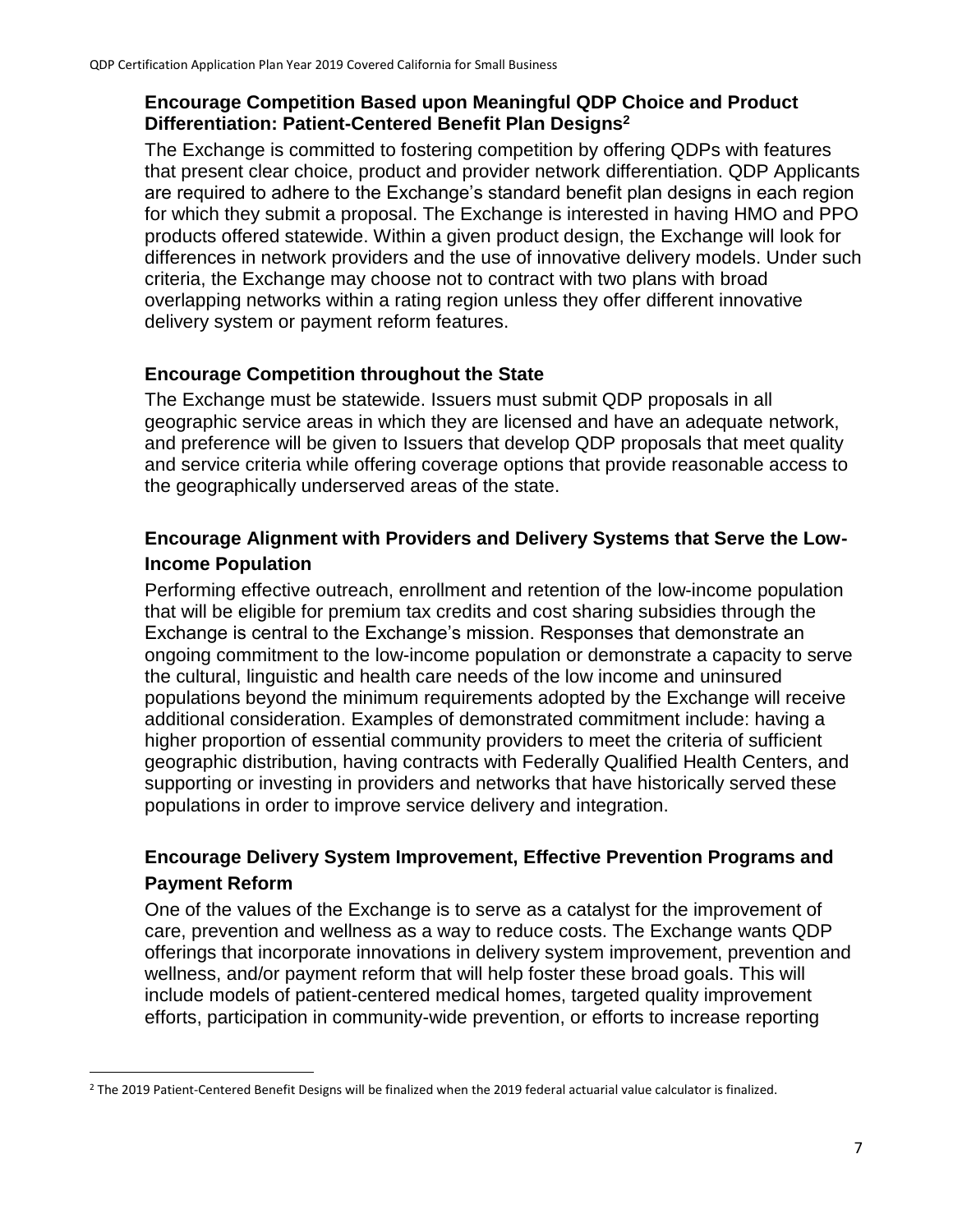transparency in order to provide relevant health care comparisons and to increase member engagement in decisions about their course of care.

### **Demonstrate Administrative Capability and Financial Solvency**

The Exchange will review and consider Applicant's degree of financial risk to avoid potential threats of failure which would have negative implications for continuity of patient care and for the healthcare system as a whole. The Issuer's technology capability is a critical component for success on the Exchange, so Applicant's technology and associated resources are heavily scrutinized as this relates to long term sustainability for consumers. Additionally, in recognition of the significant investment that will continue to be needed in areas of quality reform and improvement programs, the Exchange offered a multi – year contract agreement through the 2017 application. Application responses that demonstrate a commitment to the long-term success of the Exchange's mission are strongly encouraged.

### **Encourage Robust Customer Service**

The Exchange is committed to ensuring a positive consumer experience, which requires Issuers to maintain adequate resources to meet consumers' needs. To successfully serve Exchange consumers, Issuers must invest in and sustain adequate staffing, including hiring of bilingual and bicultural staff as appropriate and maintaining internal training as needed. Issuers demonstrating a commitment to dedicated administrative resources for Exchange consumers will receive additional consideration.

### <span id="page-7-0"></span>**1.4 Availability**

Applicant must be available immediately upon contingent certification of its plans as QDPs to start working with the Exchange to establish all operational procedures necessary to integrate and interface with the Exchange information systems, and to provide additional information necessary for the Exchange to market, enroll members, and provide dental plan services effective January 1, 2019. Successful Applicants will also be required to adhere to certain provisions through their contracts with the Exchange, including meeting data interface requirements of the system operated by Pinnacle HCMS. Successful Applicants must execute the QDP Issuer contract before public announcement of contingent certification. Failure to execute the QDP Issuer contract may preclude Applicant from offering QDPs through the Exchange. The successful Applicants must be ready and able to accept enrollment as of October 1, 2018.

### <span id="page-7-1"></span>**1.5 Application Process**

The application process shall consist of the following steps:

- Release of the Final Application;
- Submission of Applicant responses;
- Evaluation of Applicant responses;
- Discussion and negotiation of final contract terms, conditions and premium rates; and
- Execution of contracts with the selected QDP Issuers.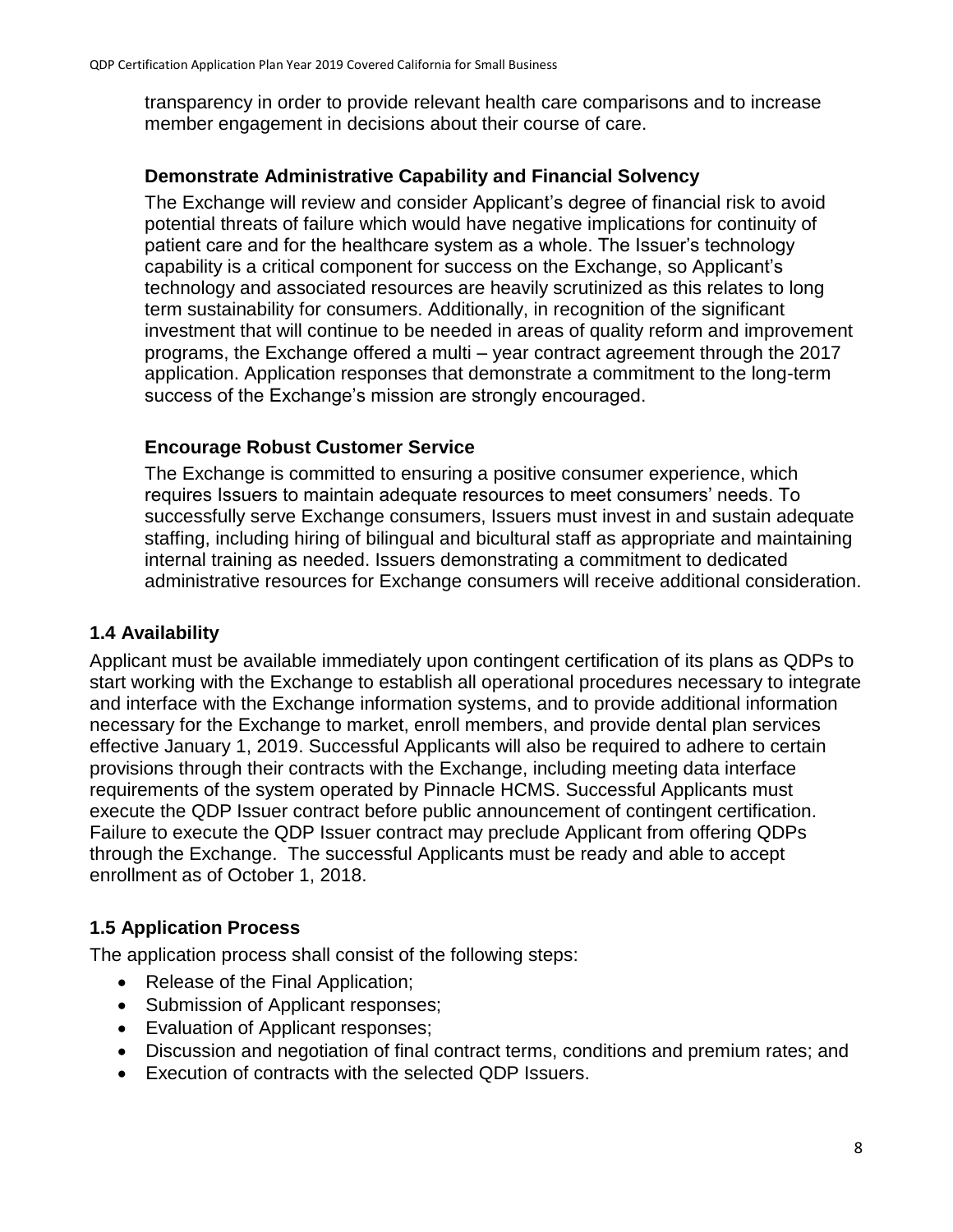### <span id="page-8-0"></span>**1.6 Intention to Submit a Response**

Applicants interested in responding to this application must submit a non-binding Letter of Intent to Apply, identifying their proposed products and service areas. Only those Applicants who submit the Letter of Intent will continue to receive application-related correspondence throughout the application process.

Applicant's Letter of Intent must identify the contact person for the application process, along with contact information that includes an email address and a telephone number. On receipt of the Letter of Intent, the Exchange will issue instructions and a password to gain access to the online Application. A Letter of Intent will be considered confidential and not available to the public. However, the Exchange reserves the right to release aggregate information about all Applicants' responses. Final Applicant information is not expected to be released until the selected Issuers and QDPs are announced. Applicant information will not be released to the public but may be shared with appropriate regulators as part of the cooperative arrangement between the Exchange and the regulators.

The Exchange will correspond with only one (1) contact person per Application. It is Applicant's responsibility to immediately notify the Application Contact identified in this section, in writing, regarding any revision to the contact information. The Exchange is not responsible for application correspondence not received by Applicant if Applicant fails to notify the Exchange, in writing, of any changes pertaining to the designated contact person.

Application Contact: Tara Di Ponti [QHPCertification@covered.ca.gov](mailto:Taylor.Priestley@covered.ca.gov) (916) 228-8704

### <span id="page-8-1"></span>**1.7 Key Action Dates**

| <b>Action</b>                                                                 | Date/Time         |
|-------------------------------------------------------------------------------|-------------------|
| Release of Draft Application for Comment                                      | January 2018      |
| Letters of Intent due to the Exchange                                         | February 15, 2018 |
| <b>Application Opens</b>                                                      | March 1, 2018     |
| <b>Completed Applications Due (include 2018 Proposed</b><br>Rates & Networks) | June 1, 2018      |
| Negotiations between Applicants and Covered California                        | <b>July 2018</b>  |
| <b>Final QDP Contingent Certification Decisions</b>                           | August 2018       |
| <b>QDP Contract Execution</b>                                                 | September 2018    |
| <b>Final QDP Certification</b>                                                | October 2018      |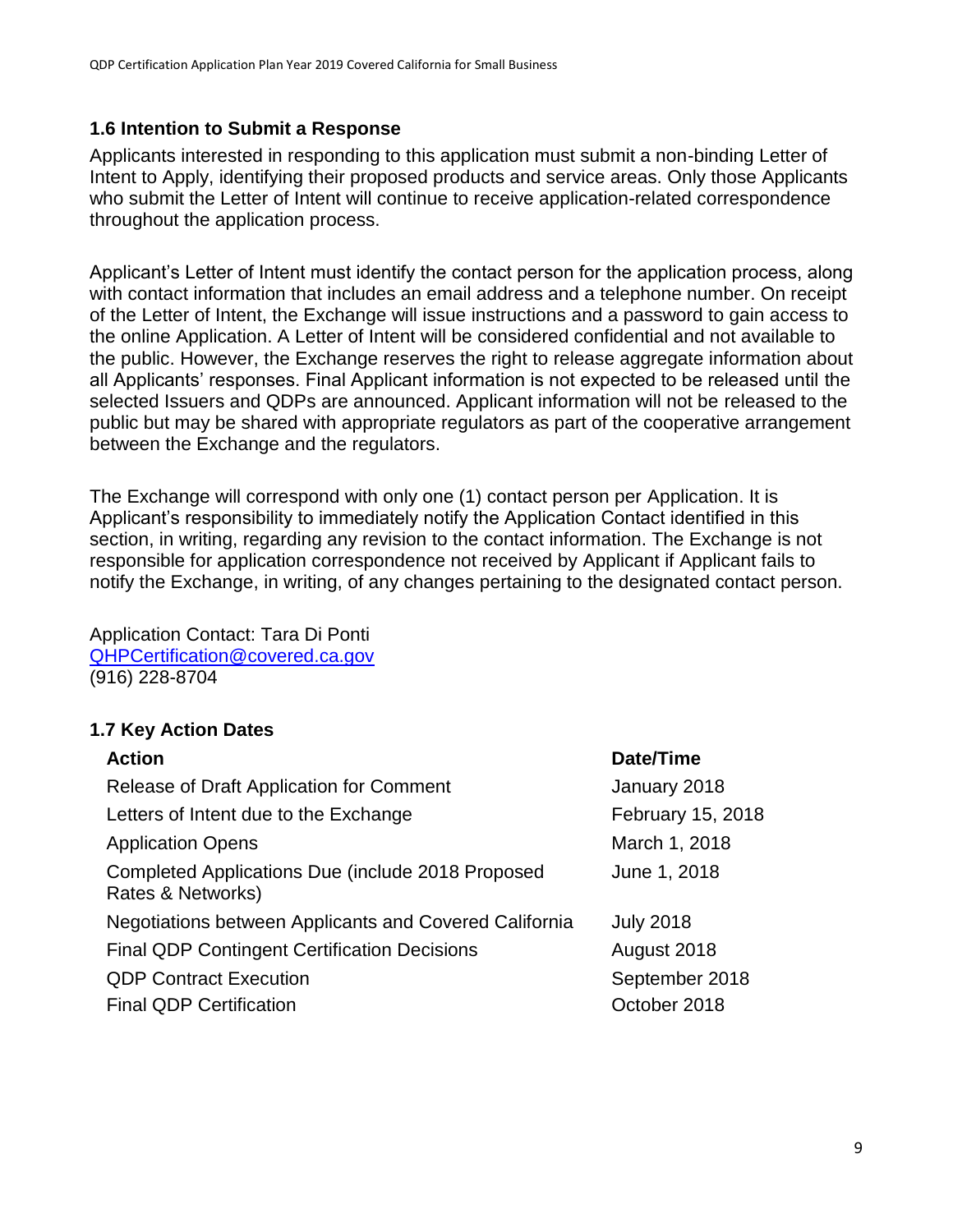### <span id="page-9-0"></span>**1.8 Preparation of Application Response**

Application responses are completed in an electronic proposal software program. Applicants will have access to a Question and Answer function within the portal and may submit questions related to the Application through this mechanism.

Applicants must respond to each Application question as directed by the response type. Responses should be succinct and address all components of the question. Applicants may not submit documents in place of responding to individual questions in the space provided.

### <span id="page-9-1"></span>**2 Administration and Attestation**

*Questions 2.1 and 2.4 are required for currently contracted Applicants. All questions required for new entrant Applicants.*

#### 2.1 Attestation

Applicant must complete the following:

| <b>Issuer Legal Name</b>        | 10 words. |
|---------------------------------|-----------|
| <b>NAIC Company Code</b>        | 10 words. |
| <b>NAIC Group Code</b>          | 10 words. |
| Regulator(s)                    | 10 words. |
| Federal Employer ID             | 10 words. |
| HIOS/Issuer ID                  | 10 words. |
| <b>Corporate Office Address</b> | 10 words. |
| City                            | 10 words. |
| <b>State</b>                    | 10 words. |
| Zip Code                        | 10 words. |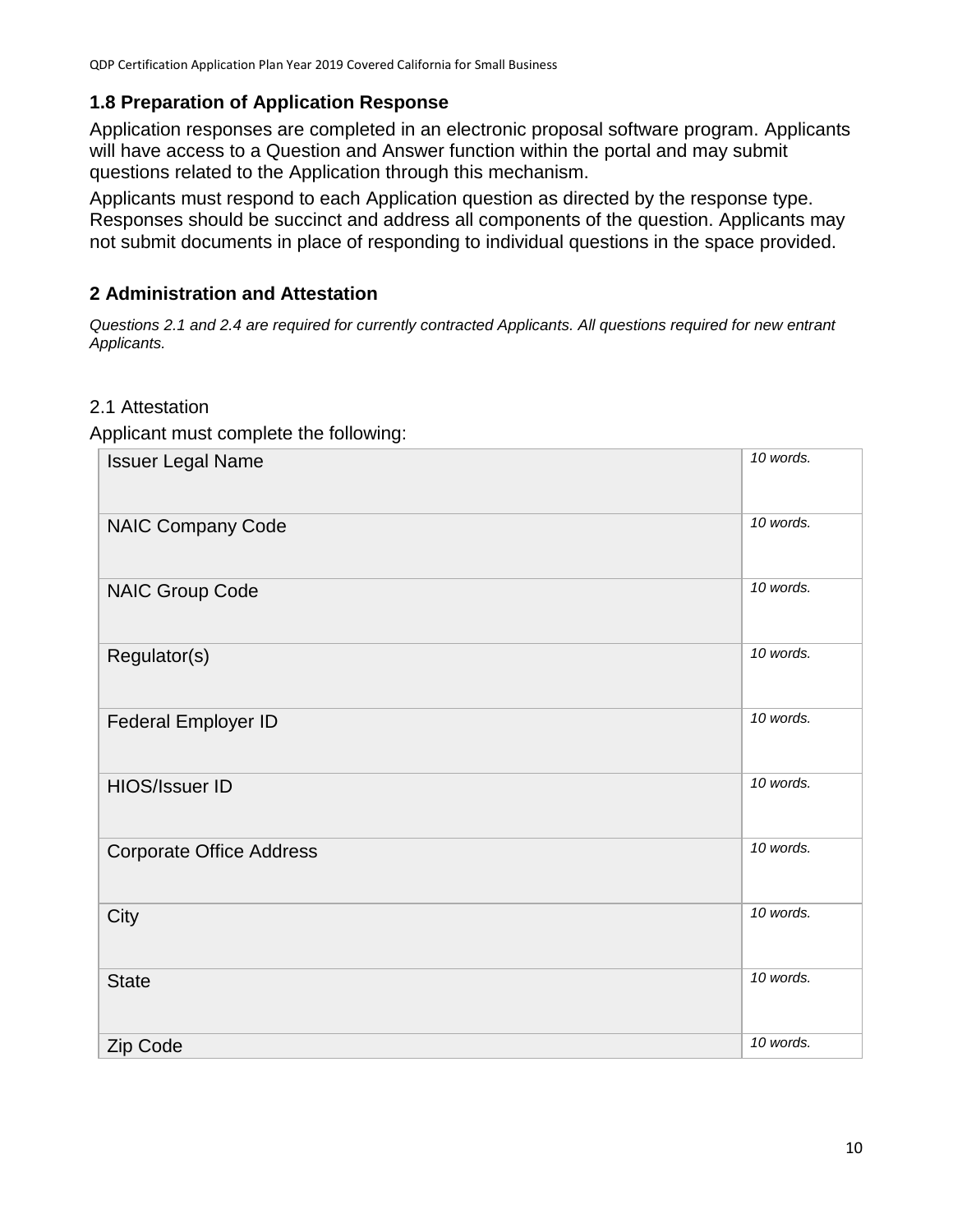| <b>Primary Contact Name</b>                                                                                                                                                                                                                                                                                                                                                                                                                                                                                                                                                                                                                                                              | 10 words.                                                                                                     |
|------------------------------------------------------------------------------------------------------------------------------------------------------------------------------------------------------------------------------------------------------------------------------------------------------------------------------------------------------------------------------------------------------------------------------------------------------------------------------------------------------------------------------------------------------------------------------------------------------------------------------------------------------------------------------------------|---------------------------------------------------------------------------------------------------------------|
| <b>Contact Title</b>                                                                                                                                                                                                                                                                                                                                                                                                                                                                                                                                                                                                                                                                     | 10 words.                                                                                                     |
| <b>Contact Phone Number</b>                                                                                                                                                                                                                                                                                                                                                                                                                                                                                                                                                                                                                                                              | 10 words.                                                                                                     |
| <b>Contact Email</b>                                                                                                                                                                                                                                                                                                                                                                                                                                                                                                                                                                                                                                                                     | 10 words.                                                                                                     |
| <b>Applicant Eligibility</b>                                                                                                                                                                                                                                                                                                                                                                                                                                                                                                                                                                                                                                                             | Single, Pull-<br>down list.<br>1: Contracted in<br>2018,<br>2: Newly<br>licensed since<br>May 2, 2017         |
| Indicate if Applicant has completed the Qualified Dental Plan Application<br>Plan Year 2019 Individual Marketplace.                                                                                                                                                                                                                                                                                                                                                                                                                                                                                                                                                                      | Single, Pull-<br>down list.<br>1: Yes,<br>application<br>completed,<br>2: No,<br>application not<br>completed |
| On behalf of Applicant stated above, I hereby attest that I meet the<br>requirements in this Application and certify that the information provided on<br>this Application and in any attachments hereto are true, complete, and<br>accurate. I understand that the Exchange may review the validity of my<br>attestations and the information provided in response to this Application<br>and if any Applicant is selected to offer Qualified Dental Plans, may<br>decertify those Qualified Dental Plans should any material information<br>provided be found to be inaccurate. I confirm that I have the capacity to<br>bind the issuer stated above to the terms of this Application. |                                                                                                               |
| Date                                                                                                                                                                                                                                                                                                                                                                                                                                                                                                                                                                                                                                                                                     | 10 words.                                                                                                     |
| Signature                                                                                                                                                                                                                                                                                                                                                                                                                                                                                                                                                                                                                                                                                | 10 words.                                                                                                     |
| <b>Printed Name</b>                                                                                                                                                                                                                                                                                                                                                                                                                                                                                                                                                                                                                                                                      | 10 words.                                                                                                     |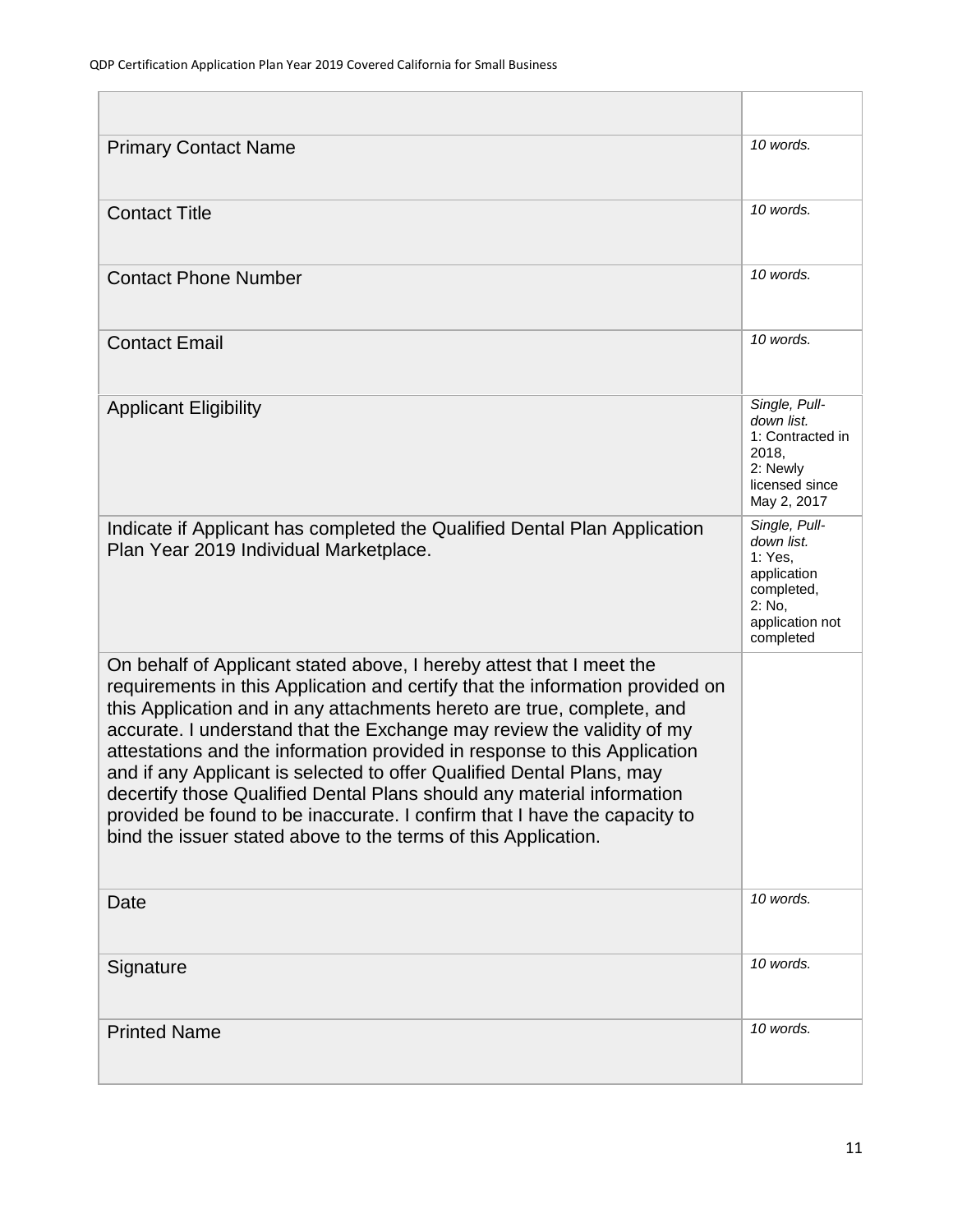2.2 Provide entity name used in consumer-facing materials or communications. *50 words.*

2.3 Applicant must include an organizational chart of key personnel who will be assigned to the Exchange, identifying the individual(s) who will have primary responsibility for servicing the Exchange account. The Key Personnel and representatives of the Account Management Team who will be assigned to the Exchange must be identified in the following areas:

- Executive
- Finance
- Operations
- Contracts
- Plan and Benefit Design
- Network and Quality
- Enrollment and Eligibility
- Legal
- Marketing and Communications
- Information Technology
- Information Security
- Policy

*Single, Pull-down list.* 1: Attached, 2: Not attached

2.4 Does Applicant anticipate making material changes in corporate structure in the next 24 months, including:

- Mergers
- Acquisitions
- New venture capital
- Management team
- Location of corporate headquarters or tax domicile
- Stock issue
- Other

If yes, Applicant must describe the material changes.

*Single, Radio group.* 1: Yes, describe [200 words], 2: No

2.5 Indicate Applicant's tax status:

*Single, Pull-down list.* 1: Not-for-profit, 2: For-profit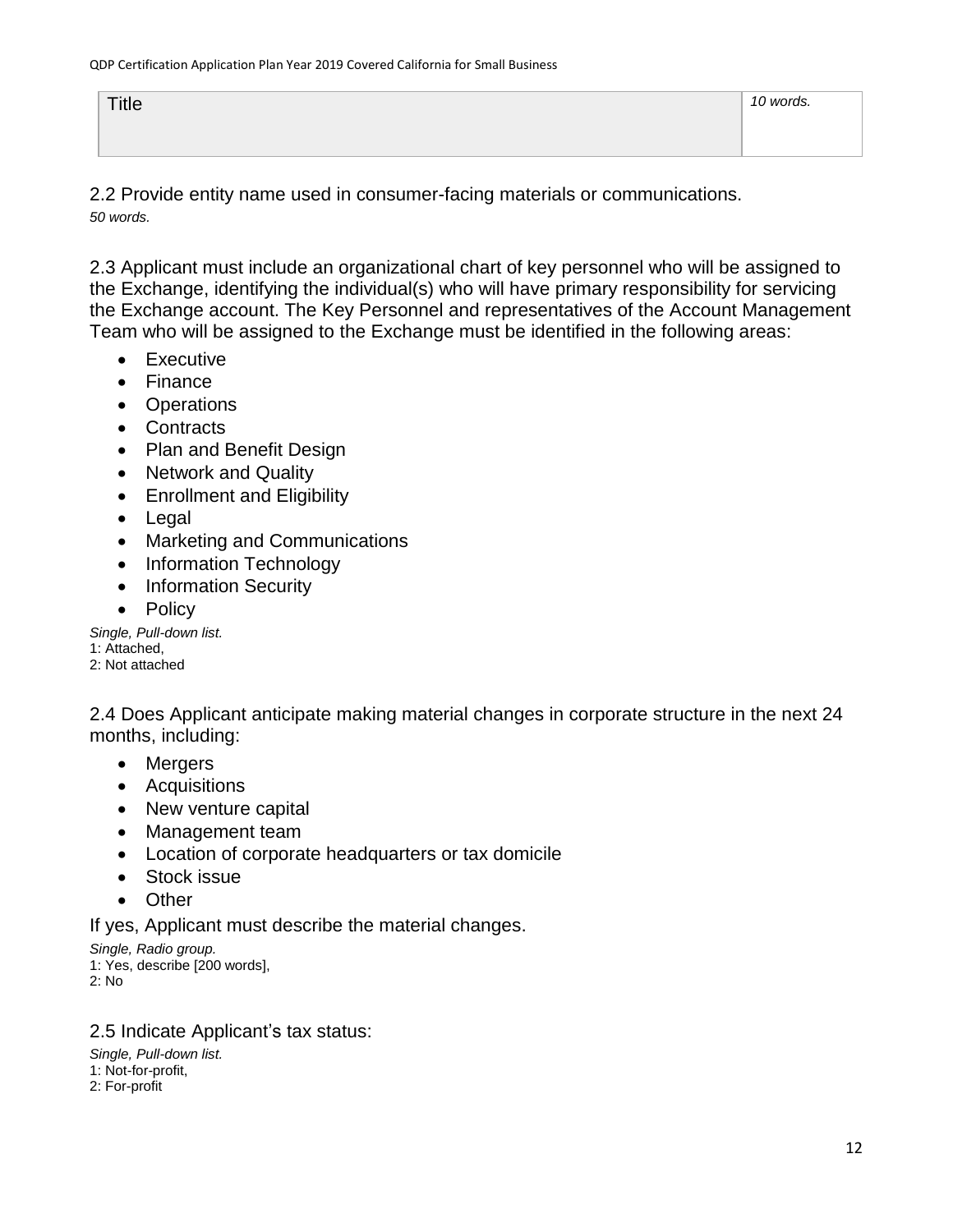# 2.6 In what year was Applicant founded?

*50 words.*

2.7 Upload Certificate of Insurance to verify that Applicant maintains the following insurance:

| <b>Commercial General</b><br>Liability                          | Limit of not less than \$1,000,000 per<br>occurrence/ \$2,000,000 general<br>aggregate                                                                                                      |
|-----------------------------------------------------------------|---------------------------------------------------------------------------------------------------------------------------------------------------------------------------------------------|
| <b>Comprehensive Business</b><br><b>Automobile Liability</b>    | Limit of not less than 1,000,000 per<br>accident                                                                                                                                            |
| <b>Employers Liability</b><br><b>Insurance</b>                  | Limits of not less than $$1,000,000$ per<br>accident for bodily injury by accident<br>and \$1,000,000 per employee for bodily<br>injury by disease and \$1,000,000<br>disease policy limit. |
| <b>Umbrella Policy</b>                                          | An amount not less than \$10,000,000<br>per occurrence and in the aggregate                                                                                                                 |
| <b>Crime Coverage</b>                                           | At such levels reasonably determined<br>by Contractor to cover occurrences                                                                                                                  |
| <b>Professional Liability or</b><br><b>Errors and Omissions</b> | Coverage of not less than \$1,000,000<br>per claim/ \$2,000,000 general<br>aggregate.                                                                                                       |
| <b>Statutory CA's Workers'</b><br><b>Compensation Coverage</b>  | <b>Provide Proof of Coverage</b>                                                                                                                                                            |

If Applicant's organization does not carry the coverages or limits listed above, provide an explanation why Applicant has elected not to carry each coverage or limit.

*Single, Pull-down list.*

Answer and attachment required

1: Attached,

2: Not attached

2.8 Indicate any experience Applicant has participating in exchanges or marketplace environments

State-based Marketplace(s), specify state(s) and years of participation *100 words.*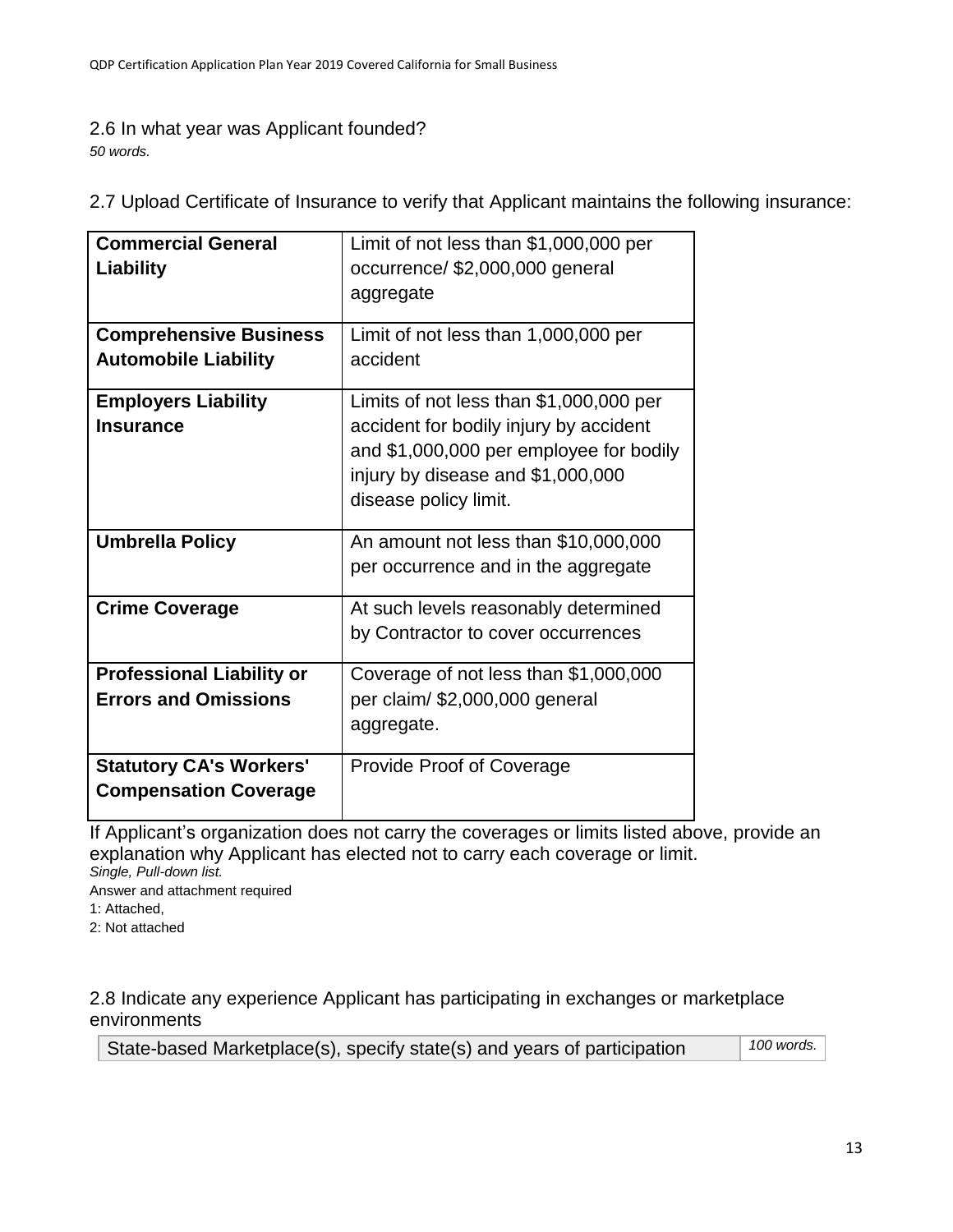| Federally-Facilitated Marketplace, specify state(s) and years of participation | 100 words. |
|--------------------------------------------------------------------------------|------------|
| Private Exchange(s), specify exchange(s) and years of participation            | 100 words. |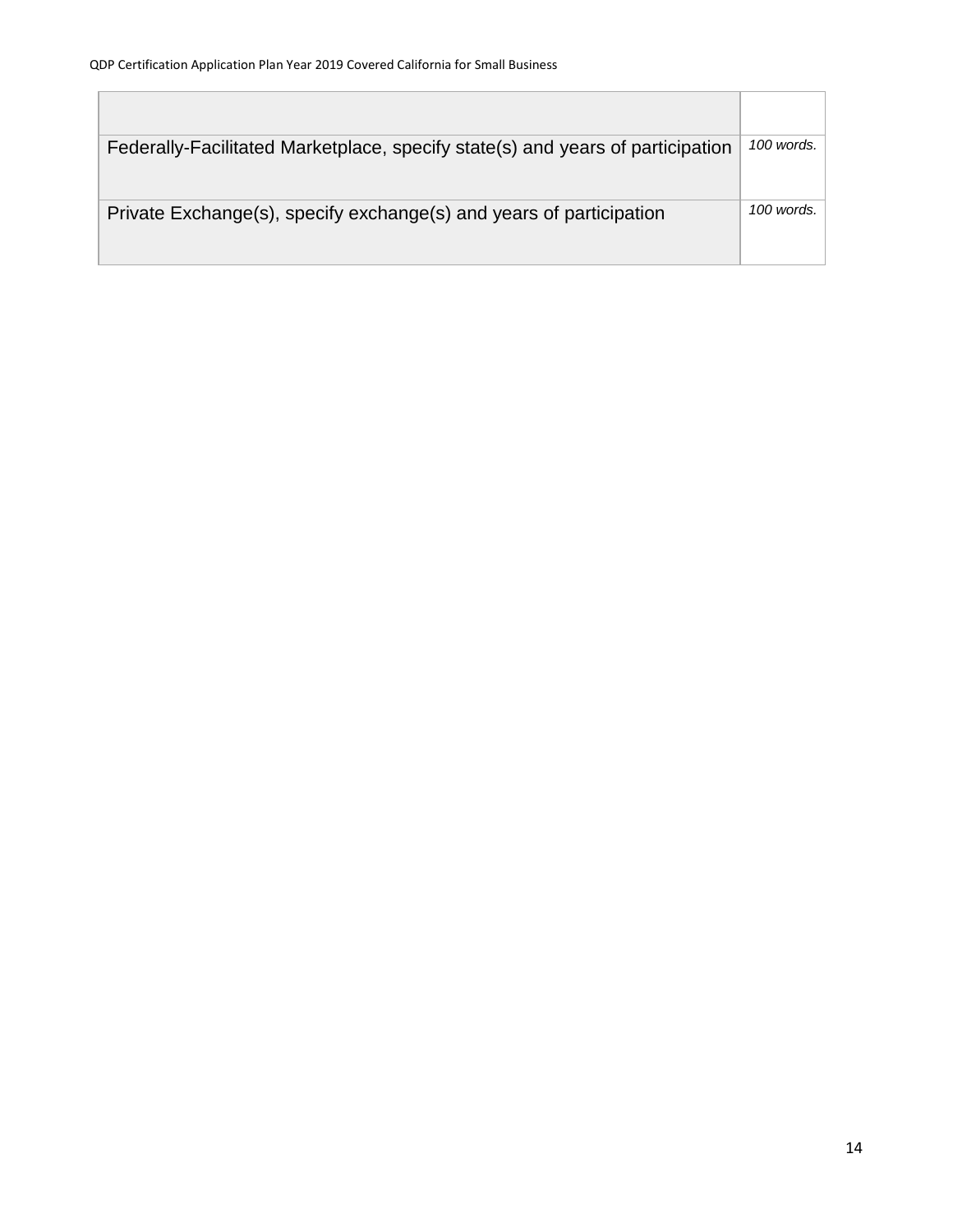## <span id="page-14-0"></span>**3 Licensed and Good Standing**

*Questions required only for new entrant Applicants.*

#### 3.1 Indicate Applicant license status below:

*Single, Radio group.*

1: Applicant currently holds all of the proper and required licenses from the California Department of Managed Health Care to operate as a dental issuer as defined herein in the commercial small group market,

2: Applicant currently holds all of the proper and required licenses from the California Department of Insurance to operate as a dental issuer as defined herein in the commercial small group market,

3: Applicant is currently applying for licensure from the California Department of Managed Health Care to operate as a dental issuer as defined herein in the commercial small group market. If Yes, enter date application was filed: [To the day], 4: Applicant is currently applying for licensure from the California Department of Insurance to operate as a dental issuer as

defined herein in the commercial small group market. If yes, enter date application was filed: [To the day]

3.2 In addition to holding or pursuing all of the proper and required licenses to operate as a Dental Issuer, Applicant must confirm that it has had no material fines, no material penalties levied or material ongoing disputes with applicable licensing authorities in the last two years (See Appendix A Definition of Good Standing). The Exchange, in its sole discretion and in consultation with the appropriate dental insurance regulator, determines what constitutes a material violation for the purpose of determining Good Standing. Applicant must check the appropriate box. If Applicant does not confirm, the Application will be disqualified from consideration.

*Single, Pull-down list.* 1: Confirmed, 2: Not confirmed

3.3 If not currently holding a license to operate in California, confirm that Applicant has had no material fines, no material penalties levied, and no material ongoing disputes with applicable licensing authorities in the last two years.

*Single, Pull-down list.*

1: Confirmed,

2: Not confirmed,

3: Not applicable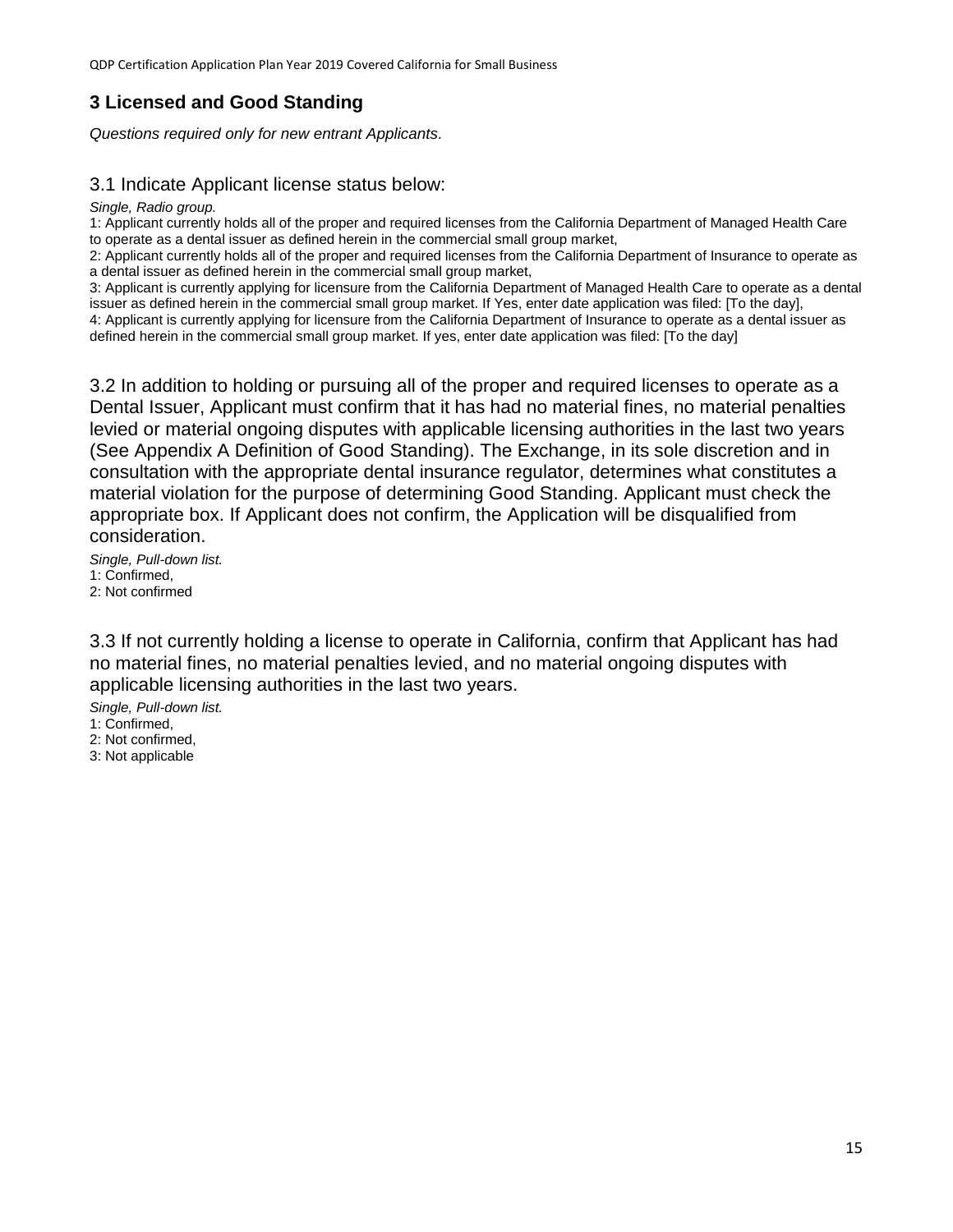# <span id="page-15-0"></span>**4 Applicant Health Plan Proposal**

*Questions 4.3 - 4.6 are required for currently contracted Applicants. Questions 4.1 – 4.5 are required for new entrant Applicants.*

Applicant must submit a dental plan proposal in accordance with all requirements outlined in this section.

In addition to being guided by its mission and values, the Exchange's policies are derived from the Federal Affordable Care Act which calls upon the Exchanges to advance "plan or coverage benefits and health care provider reimbursement structures" that improve health outcomes. The Exchange seeks to improve the quality of care while moderating cost not only for the individuals enrolled in its plans, but also by being a catalyst for delivery system reform in partnership with plans, providers and consumers. With the Affordable Care Act and the range of insurance market reforms that have been implemented, the health insurance marketplace will be transformed from one that has focused on risk selection to achieve profitability to one that will reward better care, affordability and prevention.

Applicant may submit proposals to offer both a Children's Dental Plan and a Family Dental Plan. Applicant may submit DPPO and DHMO product proposals in its proposed rating regions. Applicant's proposal must include coverage of its entire licensed geographic service area for which it has adequate network. Applicant may not submit a proposal that includes a tiered network. Applicants must adhere to the Exchange's standard benefit plan designs and the requirements in this section without deviation unless approved by the Exchange.

4.1 Applicant must certify its proposal includes a dental product including the pediatric dental Essential Health Benefit meeting an actuarial value of 85% for each individual plan it proposes to offer in a rating region. If not, Applicant's response will be disqualified from consideration.

*Single, Pull-down list.* 1: Yes, proposal meets requirements, 2: No

4.2 Applicant must confirm it will adhere to Exchange naming conventions for on-Exchange plans and off-Exchange mirror products pursuant to Government Code 100503(f).

*Single, Pull-down list.* 1: Confirmed, 2: Not confirmed

4.3 Preliminary Premium Proposals: Final negotiated and accepted premium rates shall be in effect for coverage effective January 1, 2019. Premium proposals are considered preliminary and may be subject to negotiation as part of QDP certification and selection. Premium proposals must be submitted with the Application. To submit premium proposals for Individual products, Applicant must complete and upload through System for Electronic Rate and Form Filing (SERFF) the Rates Template available at: link to 2019 Rates Table Template. Premium may vary only by geography (rating region), by age, and by actuarial value.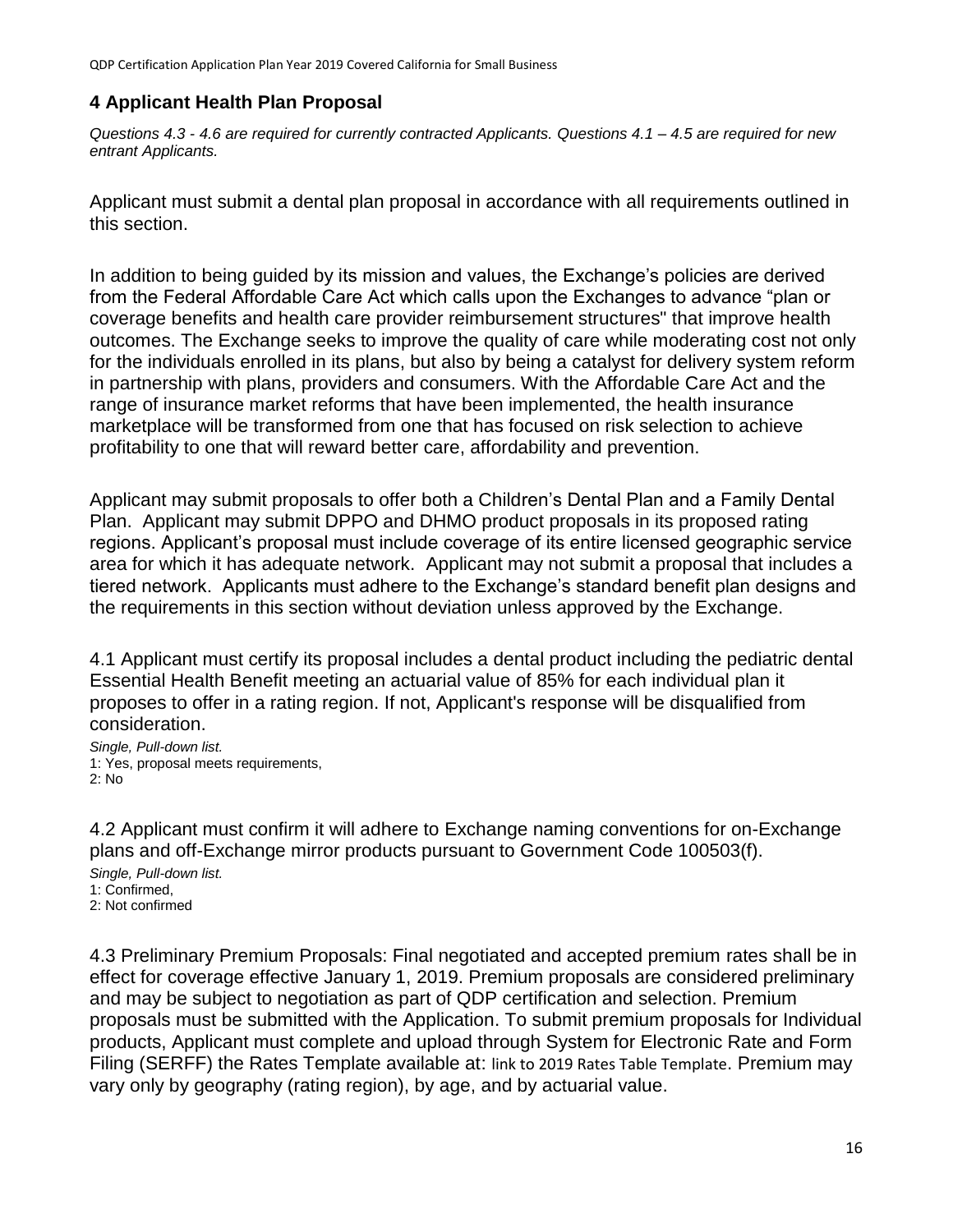Dental plan premiums for adults 21 and over will be additive, and calculated on a per member basis. The same rate must be charged for adults 19 years and older. The single adult rate will be assessed for each adult in the plan. The same rate must be charged for children age 0 – 18. The single child rate will be multiplied by two for a policy covering two children and by three for policies covering two or more children. Individuals ages 19 and 20 will be assessed the single adult rate, and only for purposes of summing total family premium will be taken into account as children when limiting the total family premium to no more than the three oldest covered children premiums together with covered adult premiums.

Applicant shall provide, in connection with any negotiation process as reasonably requested by the Exchange, detailed documentation on the Exchange-specific rate development methodology. Applicant shall provide justification, documentation, and support used to determine rate changes, including adequately supported cost projections. Cost projections include factors impacting rate changes, assumptions, transactions and other information that affects the Exchange-specific rate development process. This information may be necessary to support the assumptions made in forecasting and may be supported by information from Applicant's actuarial systems pertaining to the Exchange-specific account.

*Single, Pull-down list.*

1: Template Uploaded,

2: Template not Uploaded

4.4 Applicant must certify that for each rating region in which it submits a health plan proposal, it is submitting a proposal that covers the entire geographic service area for which it is licensed within that rating region. Complete Attachment A (Plan Type by Rating Region (Small Business Market)) to indicate the rating regions and number and type of plans for which Applicant is proposing a QHP in the Individual Exchange. To indicate which zip codes are within the licensed geographic service area by proposed Exchange product, complete and upload through SERFF the Service Area Template located at: link to 2019 Service Area Template.

#### *Single, Pull-down list.*

1: Yes, dental plan proposal covers entire licensed geographic service area; template uploaded,

2: No, dental plan proposal does not cover entire licensed geographic service area; template uploaded

4.5 Applicant must indicate if it is requesting changes to licensed geographic service area with the regulator, and if so, submit a copy of the applicable exhibit filed with regulator.

*Single, Pull-down list.*

1: Yes, filing service area expansion, exhibit attached,

2: Yes, filing service area withdrawal, exhibit attached,

3: No, no changes to service area

4.6 Applicant must complete and upload through SERFF the Plan ID Crosswalk located at: link to 2019 Plan ID Crosswalk Template.

*Single, Pull-down list.* 1: Template completed and uploaded,

2: Template not completed and uploaded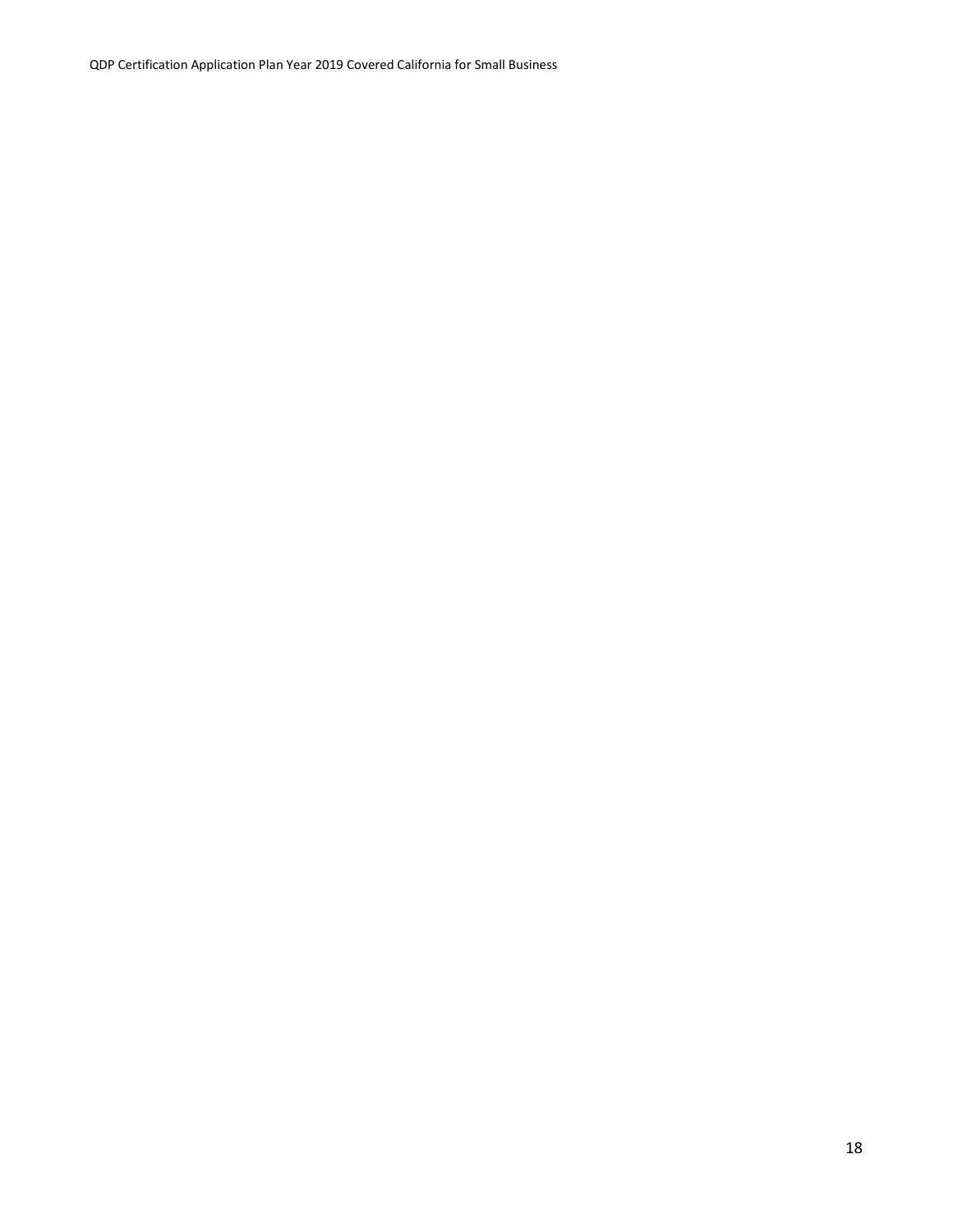### <span id="page-18-0"></span>**5 Benefit Design**

*All questions are required for currently contracted Applicants and new entrant Applicants.*

5.1 Applicant must certify its proposed dental products include the pediatric dental Essential Health Benefit meeting an actuarial value of 85% for each individual plan it proposes to offer in a rating region. If not, Applicant's response will be disqualified from consideration. *Single, Pull-down list.*

1: Yes, 2: No

5.2. If applicable, Applicant must certify its proposed dental products include coverage of Diagnostic, Preventive, Restorative, Periodontics, Endodontics, Prosthodontics and Oral Surgery services for adults age 19 years and older comparable to those benefits found in Applicant's commercially available dental plan products for each individual plan it proposes to offer in a rating region. If not, Applicant's response will be disqualified from consideration.

*Single, Pull-down list.* 1: Yes, 2: No

5.3 Applicant must comply with 2019 Patient-Centered Benefit Plans Designs. Applicant must complete and upload through System for Electronic Rate and Form Filing (SERFF) the Plans and Benefits template located at: link to 2019 Plans and Benefits Template.

*Single, Pull-down list.* 1: Confirmed, template submitted, 2: Not confirmed, template not submitted

5.4 Applicant must submit, as an attachment, draft Evidence of Coverage or Policy language and draft Schedules of Benefits describing proposed 2019 QDP benefits.

*Single, Pull-down list.* 1: Attached, 2: Not attached

5.5 Applicant must indicate how it provides plan enrollees with current information regarding annual out-of-pocket costs and to date. Select all that apply.

*Multi, Checkboxes.*

- 1: Status of out-of-pocket costs provided through member login to the dental plan website,
- 2: Status of out-of-pocket costs provided by mailed document upon request,
- 3: Status of out-of-pocket costs available upon member request to customer service,

4: Other, describe: [ 20 words ],

5: Status of out-of-pocket costs not provided

5.6 Applicant must indicate how it provides plan enrollees with current information regarding total oral health care services received to date. Select all that apply.

#### *Multi, Checkboxes.*

1: Status of oral health services received to date provided through member login to the dental plan website,

2: Status of oral health services received to date provided by mailed document upon request,

3: Status of oral health services received to date available upon member request to customer service,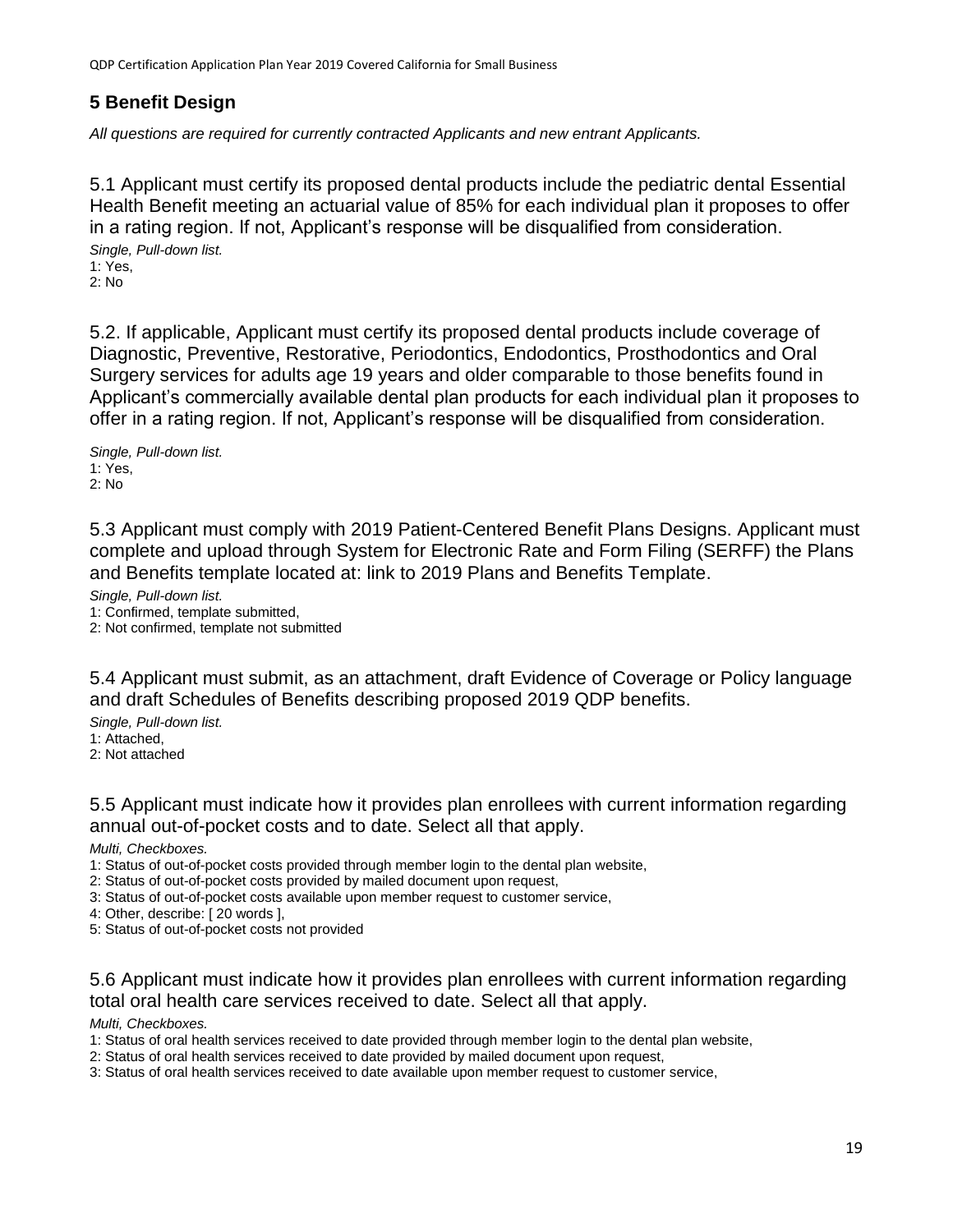4: Other, describe: [ 20 words ],

5: Status of oral health services received to date not provided,

### 5.7 If applicable, Applicant must indicate how it provides plan enrollees with current information regarding annual status of deductible and status of benefit limit. Select all that apply.

*Multi, Checkboxes.*

- 1: Status of deductible and benefit limit provided through member login to the dental plan website,
- 2: Status of deductible and benefit limit provided by mailed document upon request,
- 3: Status of deductible and benefit limit available upon member request to customer service,
- 4: Other, describe: [20 words],
- 5: Status of deductible and benefit limit not provided,
- 6: Not Applicable

#### 5.8 Applicant must indicate if proposed QDPs will include coverage of non-emergent out-ofnetwork services.

*Single, Radio group.*

1: Yes, proposed QDPs will include coverage of non-emergent out-of-network services. If yes, with respect to non-network, non-emergency claims, describe the administration of out-of-network benefits including consumer communications, pricing methodology, and claims adjudication: [50 words],

2: No, proposed QDPs will not include coverage of non-emergent out-of-network services.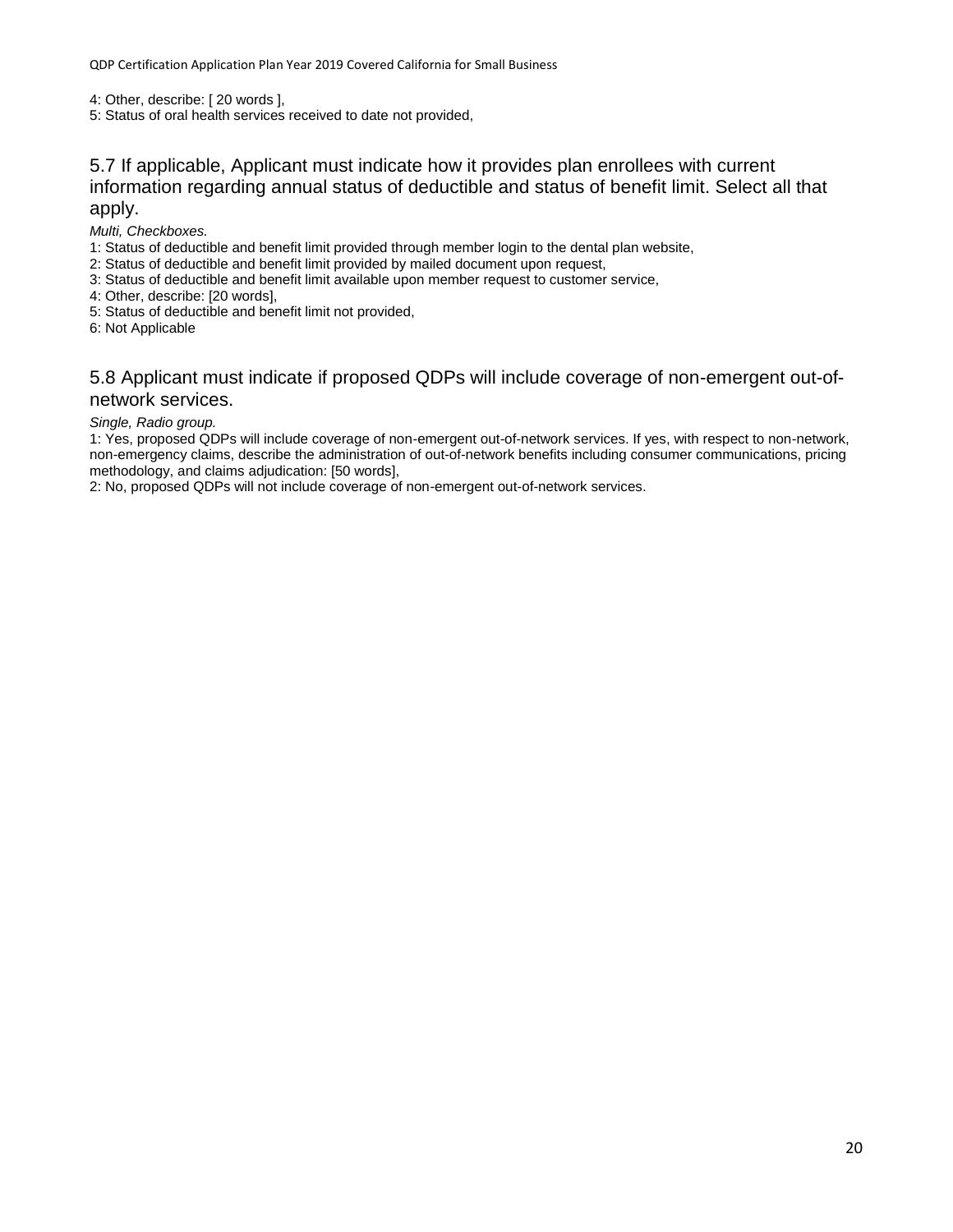# <span id="page-20-0"></span>**6 Operational Capacity**

### <span id="page-20-1"></span>**6.1 Issuer Operations and Account Management Support**

*Questions 6.1.1 - 6.1.2* are *required for currently contracted Applicants. All questions are required for new entrant Applicants.*

6.1.1 Applicant must complete Attachments C1 Current and Projected Enrollment and C2 California Off-Exchange Enrollment to provide current enrollment and enrollment projections.

*Single, Pull-down list.* 1: Attachments completed, 2: Attachments not completed

6.1.2 Applicant must provide a description of any initiatives, including a timeline, either current or planned, over the next 24 months which may impact the delivery of services to Exchange enrollees during the contract period. Examples include:

- System changes or migrations
- Call center opening, closing or relocation
- Network re-contracting
- Other

*200 words.*

6.1.3 Does Applicant routinely subcontract any significant portion of its operations or partner with other companies to provide dental plan coverage? If yes, identify which operations are performed by subcontractor or partner and provide the name of the subcontractor.

|                                                            | Response                                    | <b>Description</b> | Conducted<br>outside of<br>the United<br>States? |
|------------------------------------------------------------|---------------------------------------------|--------------------|--------------------------------------------------|
| Billing, invoice, and collection activities                | Single, Pull-down list.<br>1: Yes.<br>2: No | 50 words.          | Single, Pull-<br>down list.<br>1: Yes<br>2: No   |
| Database and/or enrollment transactions                    | Single, Pull-down list.<br>1: Yes,<br>2: No | $50$ words.        | Single, Pull-<br>down list.<br>1: Yes<br>2: No   |
| Claims processing and invoicing                            | Single, Pull-down list.<br>1: Yes.<br>2: No | 50 words.          | Single, Pull-<br>down list.<br>1: Yes<br>2: No   |
| Membership/customer service                                | Single, Pull-down list.<br>1: Yes,<br>2: No | 50 words.          | Single, Pull-<br>down list.<br>1: Yes<br>2: No   |
| Welcome package (ID cards, member<br>communications, etc.) | Single, Pull-down list.<br>1: Yes.<br>2: No | 50 words.          | Single, Pull-<br>down list.<br>1: Yes<br>2: No   |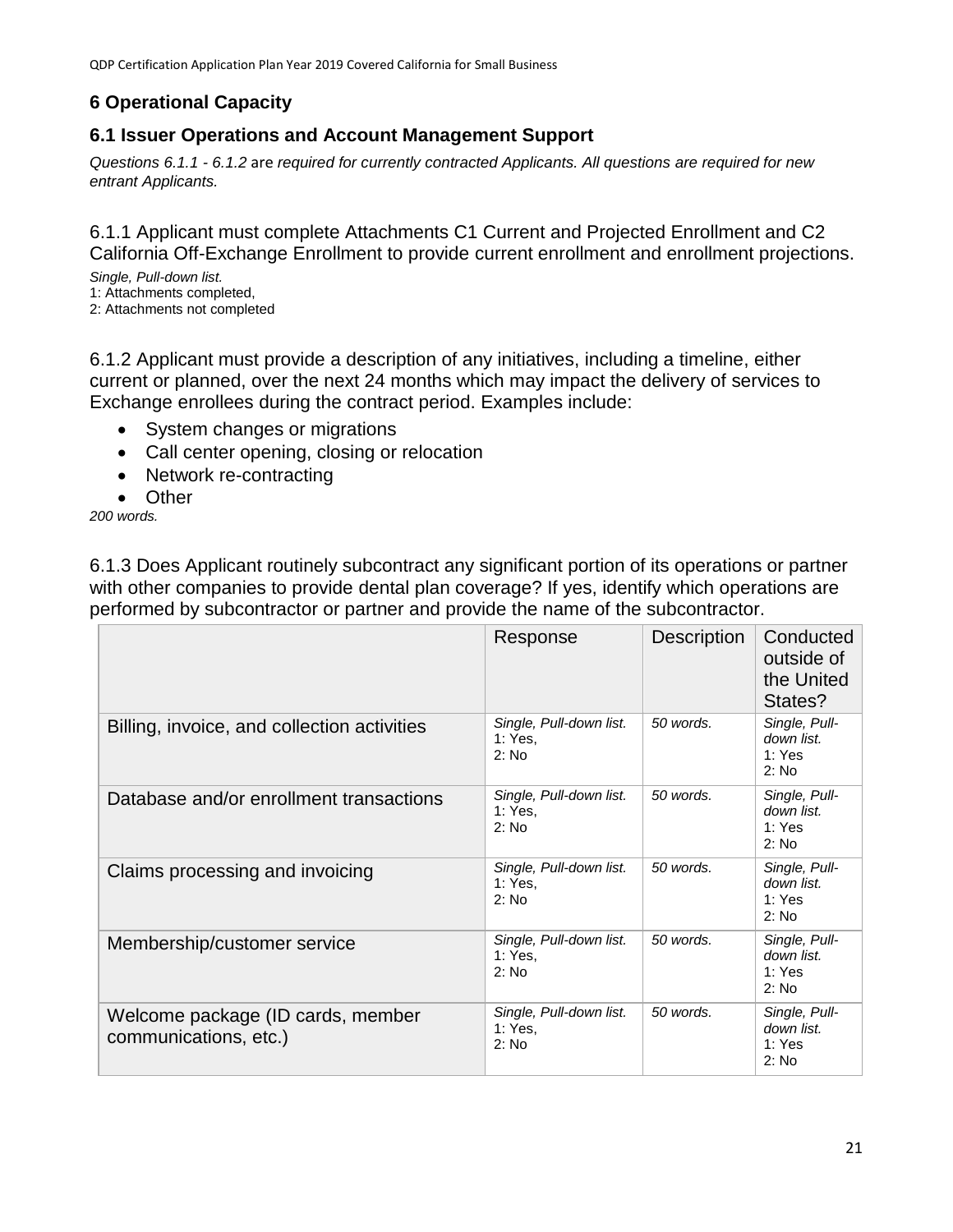6.1.4 Applicant must provide a summary of its capabilities, including how long it has been a licensed dental issuer.

*100 words.*

### <span id="page-21-0"></span>**6.2 Implementation Performance**

*Questions required only for new entrant Applicants.*

6.2.1 Applicant must include a detailed implementation plan including proposed organizational chart with Key Staff biographies responsible for overall implementation activities.

*Single, Pull-down list. Attachment required* 1: Attached, 2: Not attached

6.2.2 Applicant must submit a Renewal and Open Enrollment Readiness Plan.

*Single, Pull-down list.* 1: Attached, 2: Not attached

6.2.3 Applicant must describe current or planned procedures for managing new enrollees. Address continuity of care, availability of customer service line prior to coverage effective date, and describe what member communications regarding change in plans are provided to new enrollees.

*100 words.*

6.2.4 Identify the percentage increase of membership that will require adjustment to Applicant's current resources:

| Resource                | Membership Increase (as % of<br><b>Current Membership)</b> | Resource<br>Adjustment<br>(specify) | Approach to<br>Monitoring |
|-------------------------|------------------------------------------------------------|-------------------------------------|---------------------------|
| <b>Members Services</b> | Percent.                                                   | 50 words.                           | 50 words.                 |
| Claims                  | Percent.                                                   | 50 words.                           | 50 words.                 |
| Account<br>Management   | Percent.                                                   | 50 words.                           | 50 words.                 |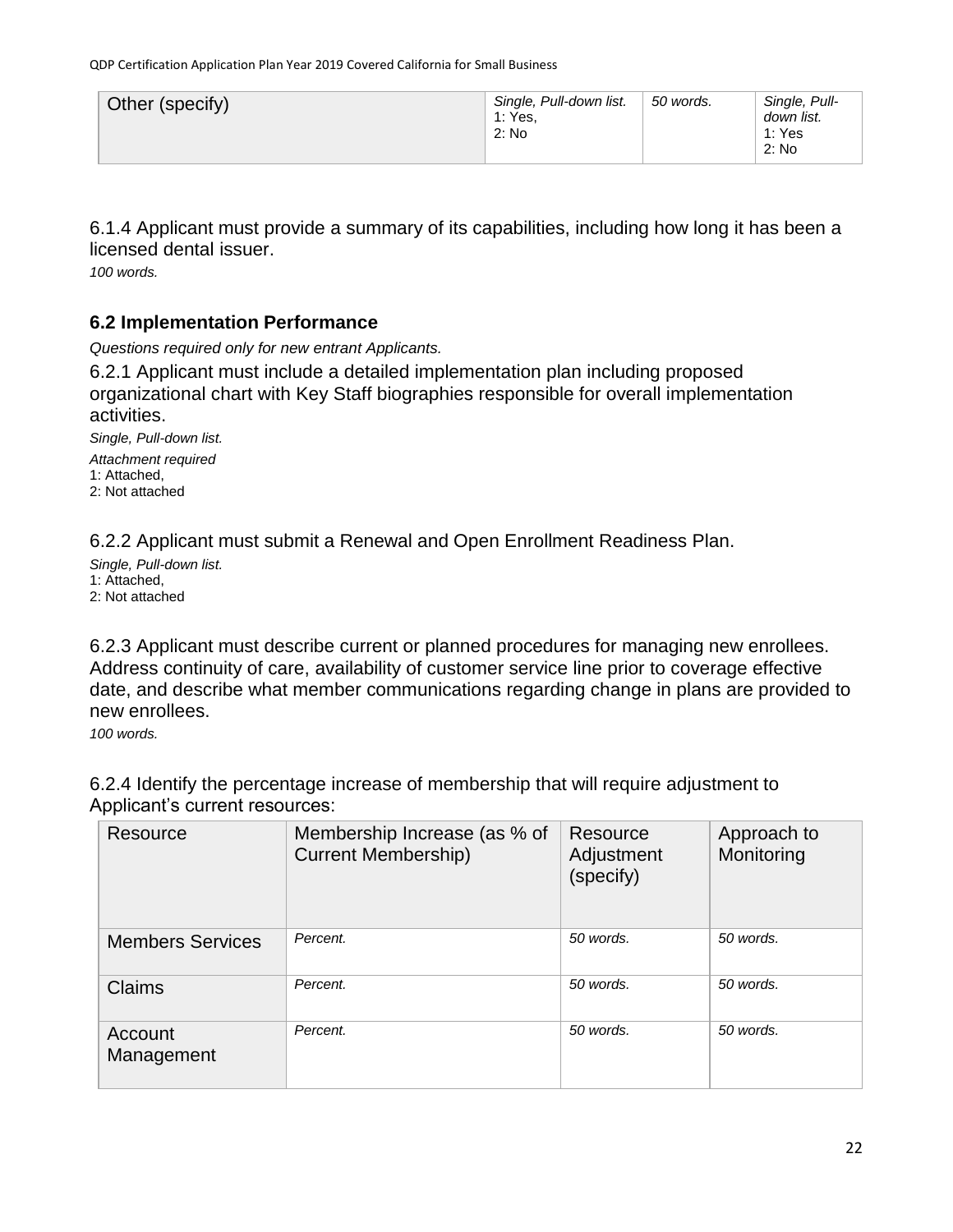| <b>Clinical staff</b>              | Percent. | 50 words. | 50 words. |
|------------------------------------|----------|-----------|-----------|
| <b>Disease</b><br>Management staff | Percent. | 50 words. | 50 words. |
| Implementation                     | Percent. | 50 words. | 50 words. |
| Financial                          | Percent. | 50 words. | 50 words. |
| Administrative                     | Percent. | 50 words. | 50 words. |
| Actuarial                          | Percent. | 50 words. | 50 words. |
| Information<br>Technology          | Percent. | 50 words. | 50 words. |
| Other (List)                       | Percent. | 50 words. | 50 words. |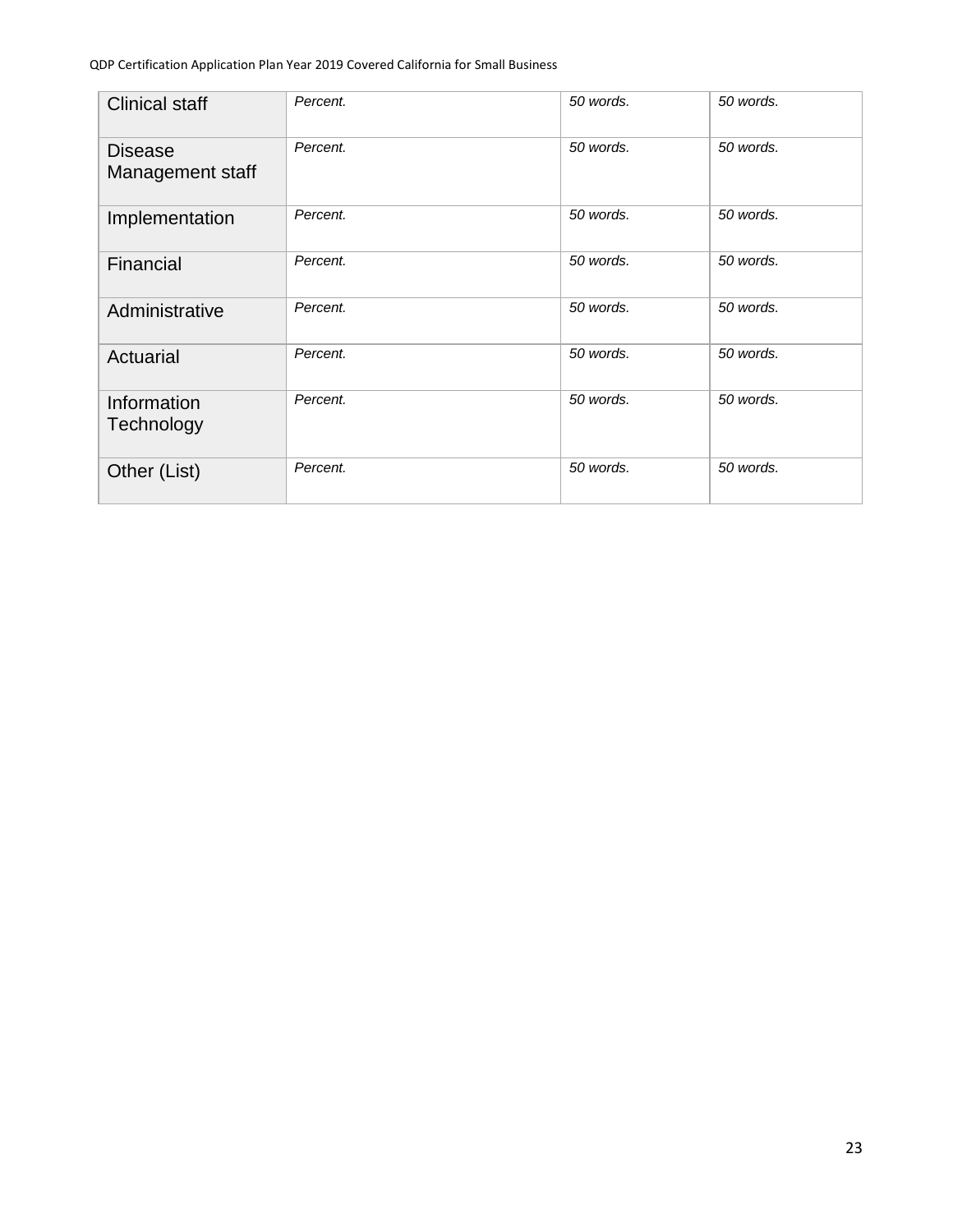### <span id="page-23-0"></span>**7 Customer Service**

*Questions required only for new entrant Applicants.*

7.1 Applicant must confirm it will respond to and adhere to the requirements of California Health and Safety Code Section 1368 relating to consumer grievance procedures. *Single, Pull-down list.*

1: Confirmed, 2: Not confirmed

7.2 If certified, Applicant will be required to meet certain member services performance standards. During Open Enrollment, Exchange operating hours are 8 am to 8 pm Monday through Friday (except holidays) and 8 a.m. to 6 p.m. Saturdays. Applicant must confirm it will match Exchange Open Enrollment Customer Service operating hours. Describe how Applicant will modify customer service center operations to meet Exchange-required operating hours if applicable. Describe how Applicant will modify current Interactive Voice Response (IVR) system to meet exchange required operating hours.

*Single, Radio group.*

1: Confirmed, explain: [100 words],

2: Not confirmed

7.3 Applicant must list internal daily monitored Service Center Statistics. What is the daily service level goal? For example, 80% of calls answered within 30 seconds. *50 words.*

7.4 Applicant must provide the ratio of Customer Service Representatives to members for teams that support Exchange business. *10 words.*

7.5 Applicant must indicate which of the following training modalities are used to train new Customer Service Representatives, check all that apply:

*Multi, Checkboxes.*

- 1: Instructor-Led Training Sessions,
- 2: Virtual Instructor-Led Training Sessions (live instructor in a virtual environment),
- 3: Video Training,
- 4: Web-Based training (not Instructor-Led),
- 5: Self-led Review of Training Resources,

6: Other, describe: [50 words]

7.6 Applicant must indicate which training tools and resources are used during Customer Service Representative training, check all that apply:

*Multi, Checkboxes.*

- 1: Case-Study,
- 2: Roleplaying,
- 3: Shadowing,
- 4: Observation,
- 5: Pre-tests,
- 6: Post-tests,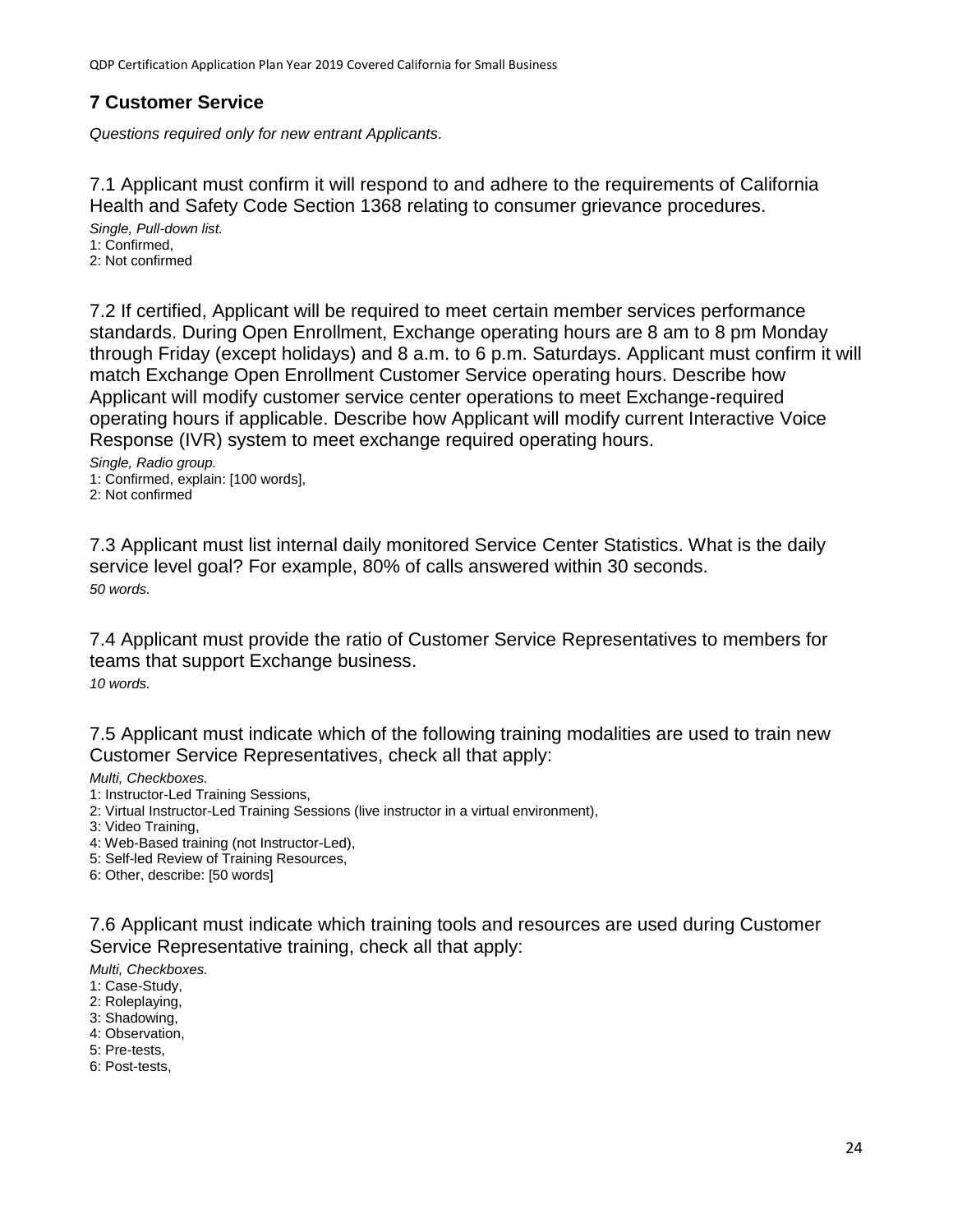7: Training Evaluations, 8: Other, describe: [50 words]

7.7 What is the length of the entire training period for new Customer Service Representatives? Include total time from point of hire to completion of training and release to work independently.

*50 words.*

7.8 How frequently are refresher trainings provided to all Customer Service Representatives? Include trainings focused on skills improvement as well as training resulting from changes to policy and procedures.

*50 words.*

7.9 Applicant must indicate languages spoken by Customer Service Representatives, and the number of bilingual Representatives who speak each language. Do not include languages supported only by a language line.

*Multi, Checkboxes.*

- 1: Arabic: [Integer],
- 2: Armenian: [Integer],
- 3: Cantonese: [Integer],
- 4: English: [Integer], 5: Hmong: [Integer],
- 6: Korean: [Integer],
- 7: Mandarin: [Integer],
- 8: Farsi: [Integer],
- 9: Russian: [Integer],
- 10: Spanish: [Integer],
- 11: Tagalog: [Integer],
- 12: Vietnamese: [Integer],
- 13: Lao: [Integer],
- 14: Cambodian: [Integer],
- 15: Other, specify: [50 words]

7.10 Does Applicant use language line to support consumers that speak languages other than those spoken by Customer Service Representatives?

*Single, Radio group.* 1: Yes, specify vendor: [20 words], 2: No

7.11 Applicant must describe any modifications to equipment, technology, consumer selfservice tools, staffing ratios, training content and procedures, quality assurance program (or any other items that may impact the customer experience) that may be necessary to provide quality service to Exchange consumers. *100 words.*

7.12 Applicant must indicate what information and tools are utilized to monitor consumer experience, check all that apply:

*Multi, Checkboxes.* 1: Customer Satisfaction Surveys,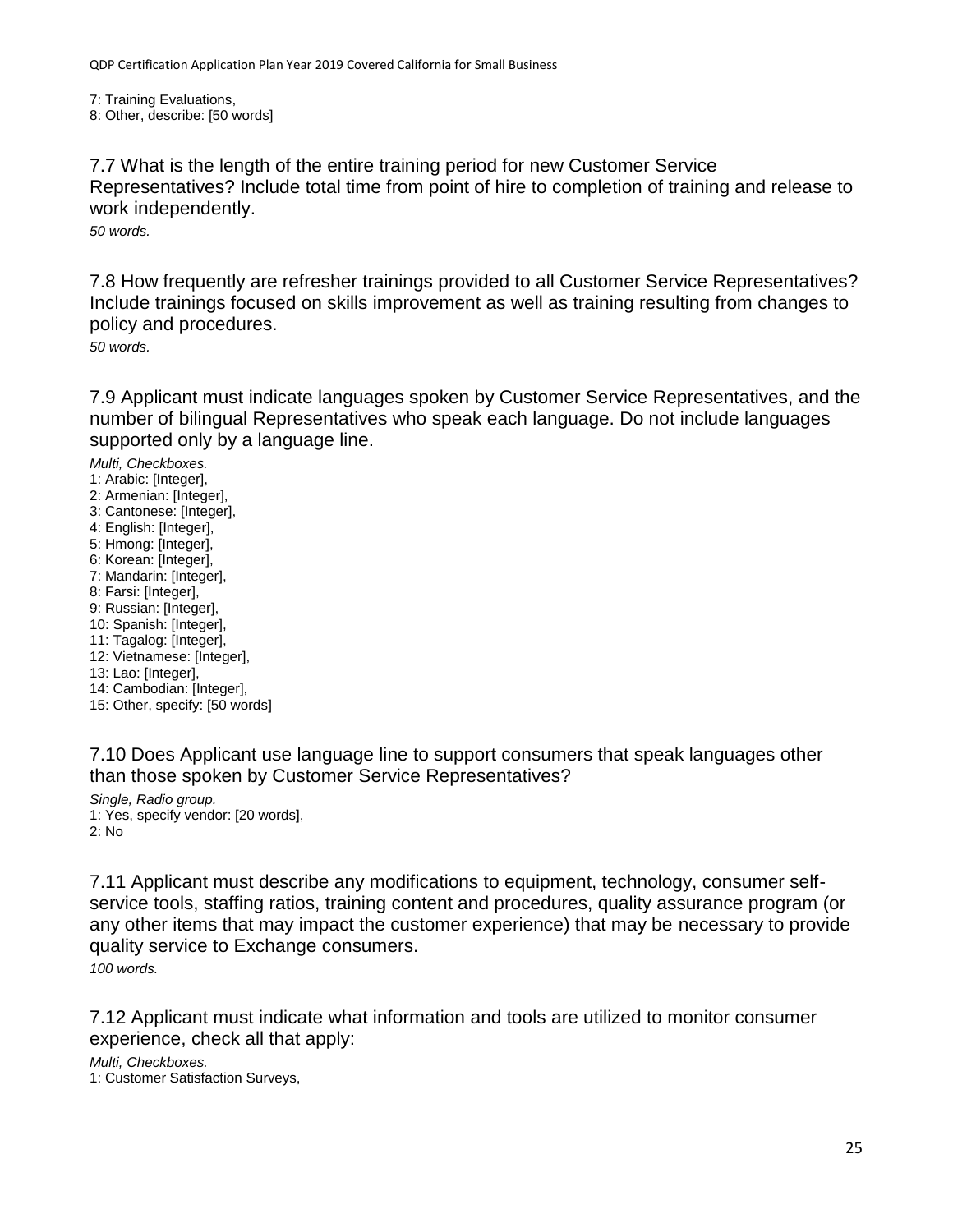2: Monitoring Social Media,

- 3: Monitoring Call Drivers,
- 4: Common Problems Tracking,
- 5: Observation of Representative Calls,
- 6: Other, describe: [50 words]

7.13 List all Customer Service Representative Quality Assurance metrics used for scoring of monitored call.

*50 words.*

7.14 Applicant must identify how many calls per Representative, per week are scored. *20 words.*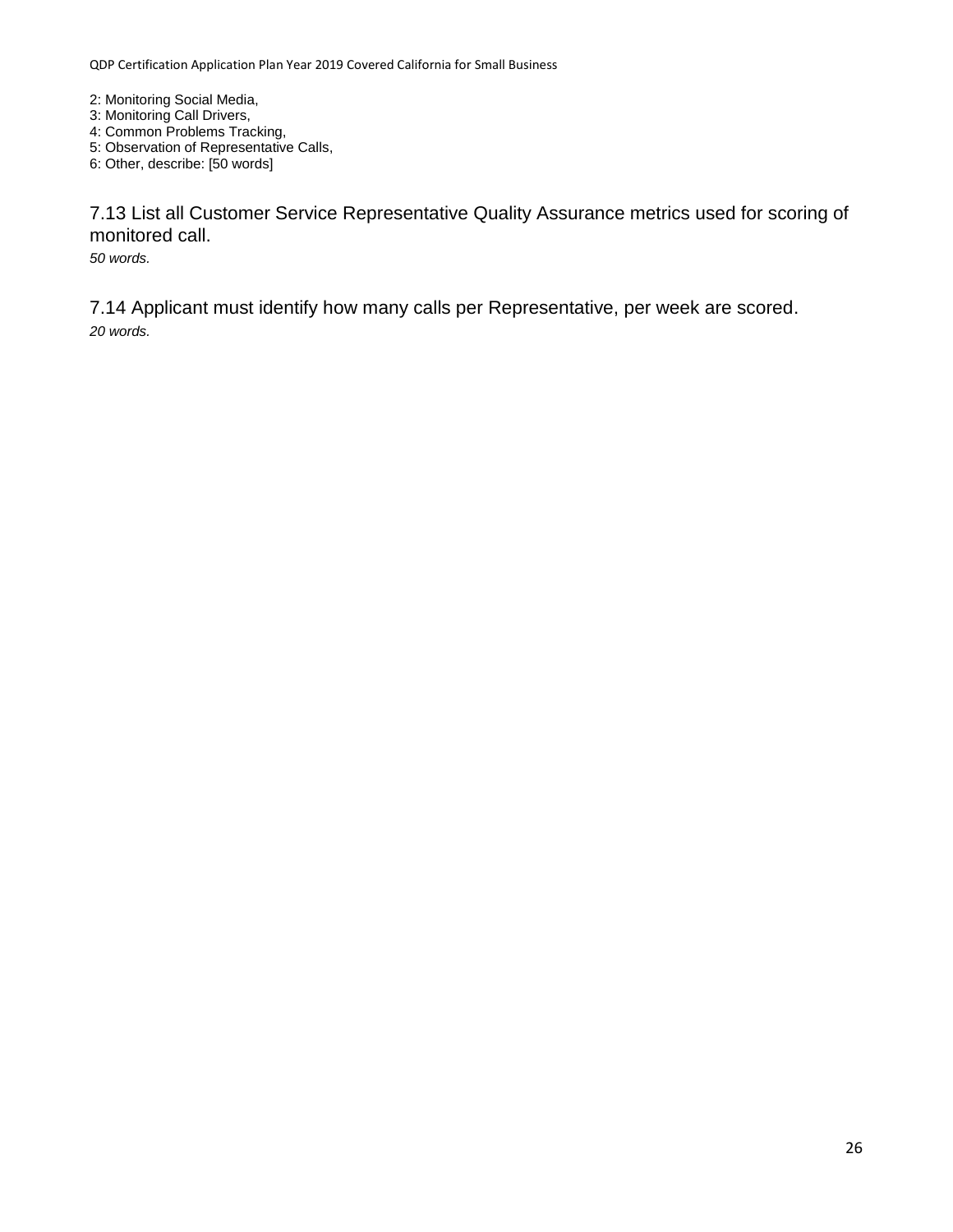### <span id="page-26-0"></span>**8 Financial Requirements**

*Questions required only for new entrant Applicants.*

8.1 Applicant must confirm it can provide detailed documentation as defined by Covered California in the NOD 23 (Gross to Network Report) as specified in Appendix J Issuer Payment Discrepancy Resolution and Appendix K NOD 23 Report Glossary.

*Single, Pull-down list.* 1: Yes, confirmed, 2: No, not confirmed

8.2 Applicant must confirm it can perform financial reconciliation at a member and group level for each monthly coverage period.

*Single, Pull-down list.* 1: Yes, confirmed, 2: No, not confirmed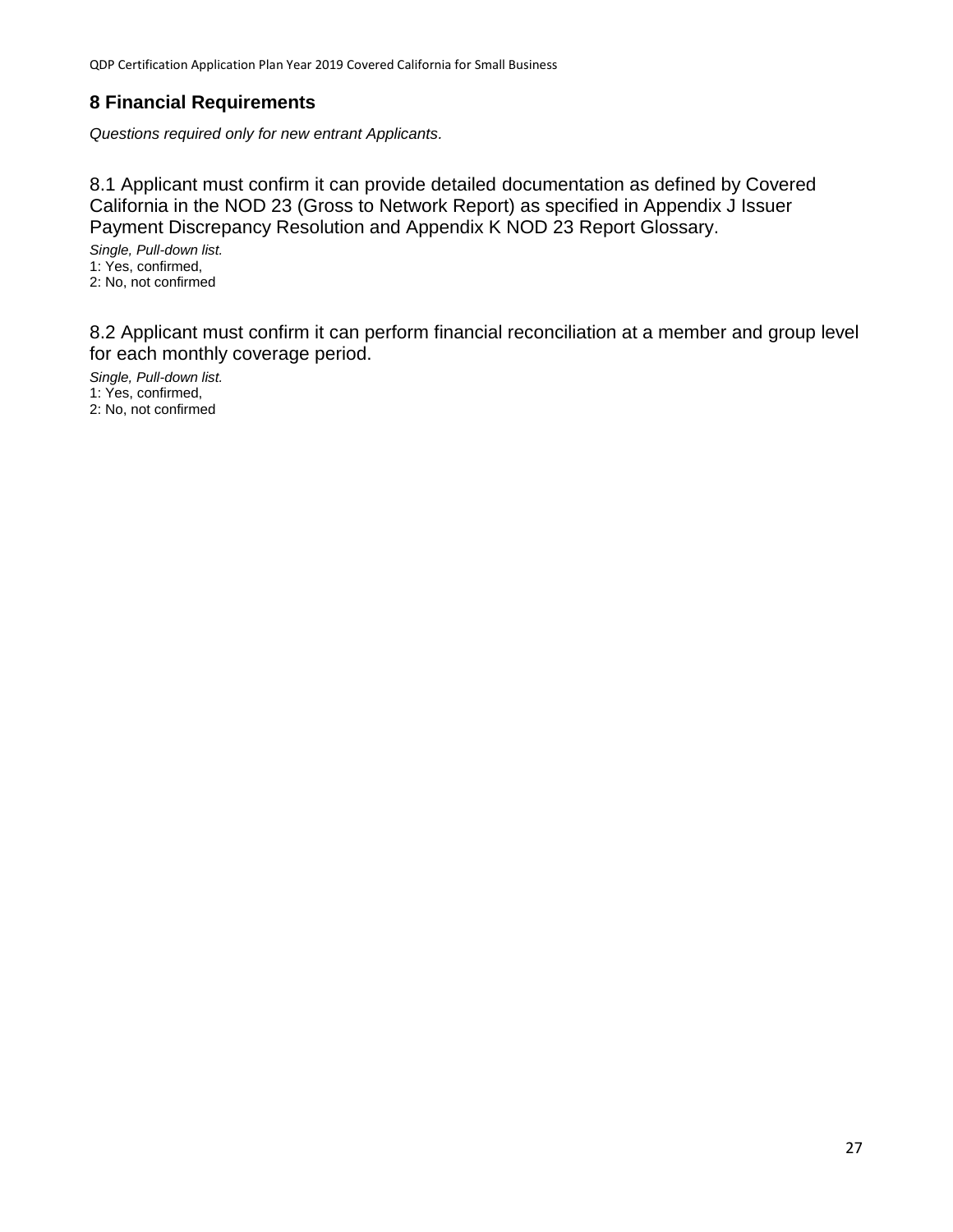### <span id="page-27-0"></span>**9 Fraud, Waste and Abuse Detection**

*Questions 9.4.8 and 9.4.17 are required for currently contracted Applicants. All questions required for new entrant Applicants.*

The Exchange is committed to working with its QDP issuers to minimize fraud, waste and abuse. The framework for managing fraud risks is detailed in Appendix O U.S. Government Accountability Office circular GAO-15-593SP (available in Manage Documents). The Exchange expects QDP issuers to adopt leading practices outlined in the framework to the extent applicable. Fraud prevention is centered on integrity and expected behaviors from employees and others. All measures to detect, deter, and prevent fraud before it occurs are vital to all Issuer and Exchange operations.

### **Definitions:**

Fraud – Consists of an intentional misrepresentation, deceit, or concealment of a material fact known to the defendant with the intention on the part of the defendant of thereby depriving a person of property or legal rights or otherwise causing injury. (CA Civil Code §3294 (c)(3), CA Penal Code §§ 470-483.5). Prevention and early detection of fraudulent activities is crucial to ensuring affordable healthcare for all individuals. Examples of fraud include, but are not limited to, false applications to obtain payment, false information to obtain insurance, billing for services that were not rendered.

Waste - Intentional or unintentional, extravagant careless or needless expenditures, consumption, mismanagement, use, or squandering of resources, to the detriment or potential detriment of entities, but without an intent to deceive or misrepresent. Waste includes incurring unnecessary costs as a result of inefficient or ineffective practices, systems, decisions, or controls.

Abuse – Excessive, or improper use of something, or the use of something in a manner contrary to the natural or legal rules for its use; the intentional destruction, diversion, manipulation, misapplication, maltreatment, or misuse of resources; or extravagant or excessive use so as to abuse one's position or authority. Often, the terms fraud and abuse are used simultaneously with the primary distinction is the intent. Inappropriate practices that begin as abuse can quickly evolve into fraud. Abuse can occur in financial or non-financial settings. Examples of abuse include, but not limited to, excessive charges, improper billing practices, payment for services that do not meet recognized standards of care and payment for medically unnecessary services.

Audit – A formal process that includes an independent and objective examination of an organization's programs, operations, and records to evaluate and improve the effectiveness of its policies and procedures. The results, conclusions, and findings of an audit are formally communicated through an audit report delivered to management of the audited entity.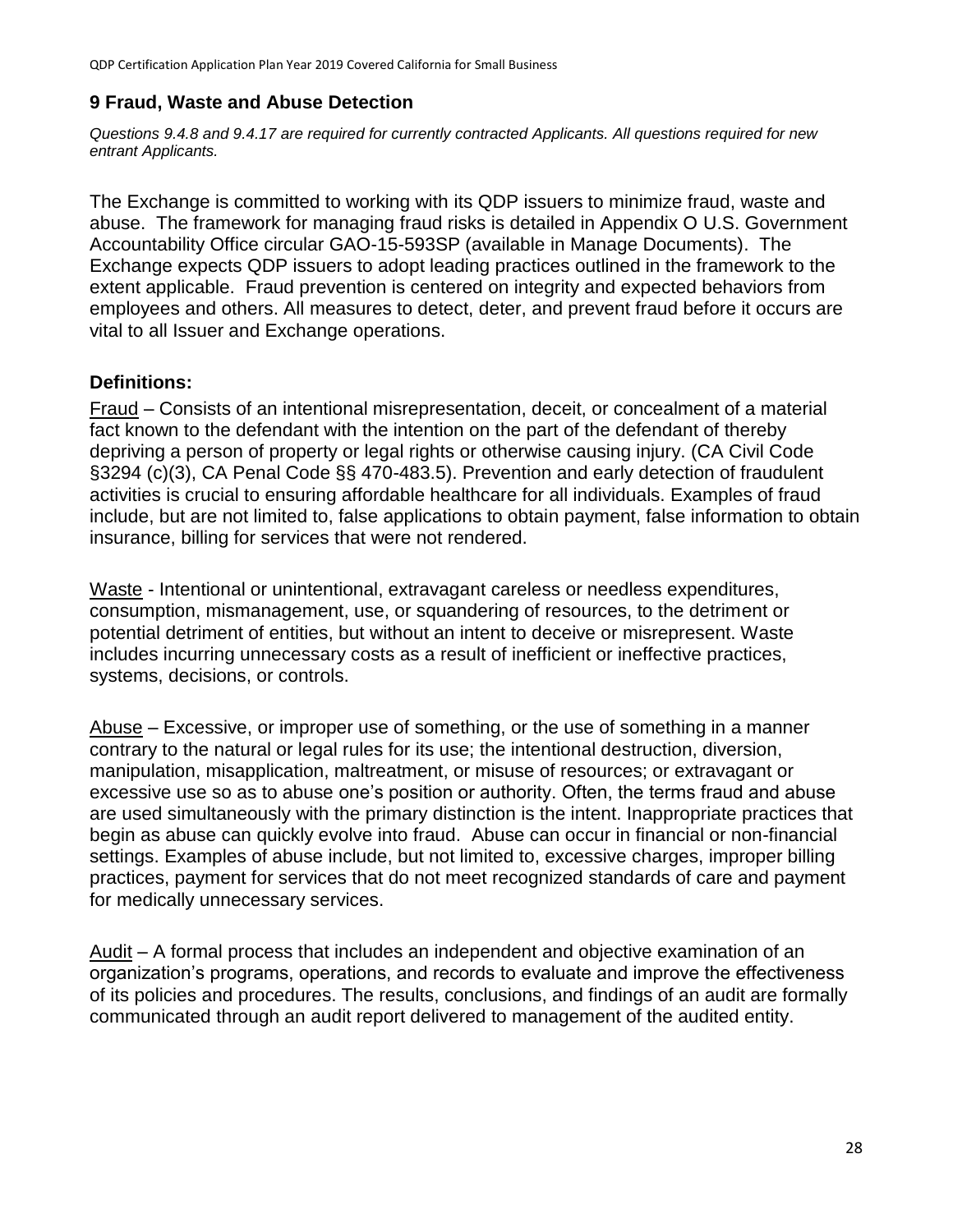Review – A second inspection and verification of documents for accuracy, validity, and authorization for the purpose of compliance with procedural requirements.

# <span id="page-28-0"></span>**9.1 Prevention**

9.1.1 Describe the roles and responsibilities of those tasked with carrying out dedicated antifraud and fraud risk management activities throughout the organization. If there is a dedicated unit responsible for fraud risk management describe how this unit interacts with the rest of the organization to mitigate fraud, waste and abuse. *200 words.*

9.1.2 Describe any specific fraud risk assessments conducted by Applicant. Describe how the risks identified through the assessment are tracked and corrected. *200 words.*

9.1.3 Describe specific anti-fraud strategies and the data analytical tools, methods, and sources used to gather information about fraud risks before fraud, waste and abuse occurs. *200 words.*

9.1.4 Describe how Applicant safeguards against Social Security number and identity theft within its organization. *200 words.*

9.1.5 Describe the policy set forth in provider contracts that addresses identity verification at the point of service (i.e., verifying identity prior to receiving services) *200 words.*

9.1.6 What steps are taken after identification of Social Security and potential identity theft? Include services offered to impacted members. *200 words.*

9.1.7 When Applicant has discovered potential identity theft, provide what steps are taken to review utilization of services associated as a result of potential fraud and describe what actions are taken to prevent fraudulent services to be paid. 200 words.

# <span id="page-28-1"></span>**9.2 Detection**

Describe the following specific control activities to prevent and detect fraud. 9.2.1 What data-analytics activities (for example data matching, data mining) are routinely performed to identify unusual patterns of care? Distinguish between member and provider efforts and state the frequency of the data analytics activities. *200 words.*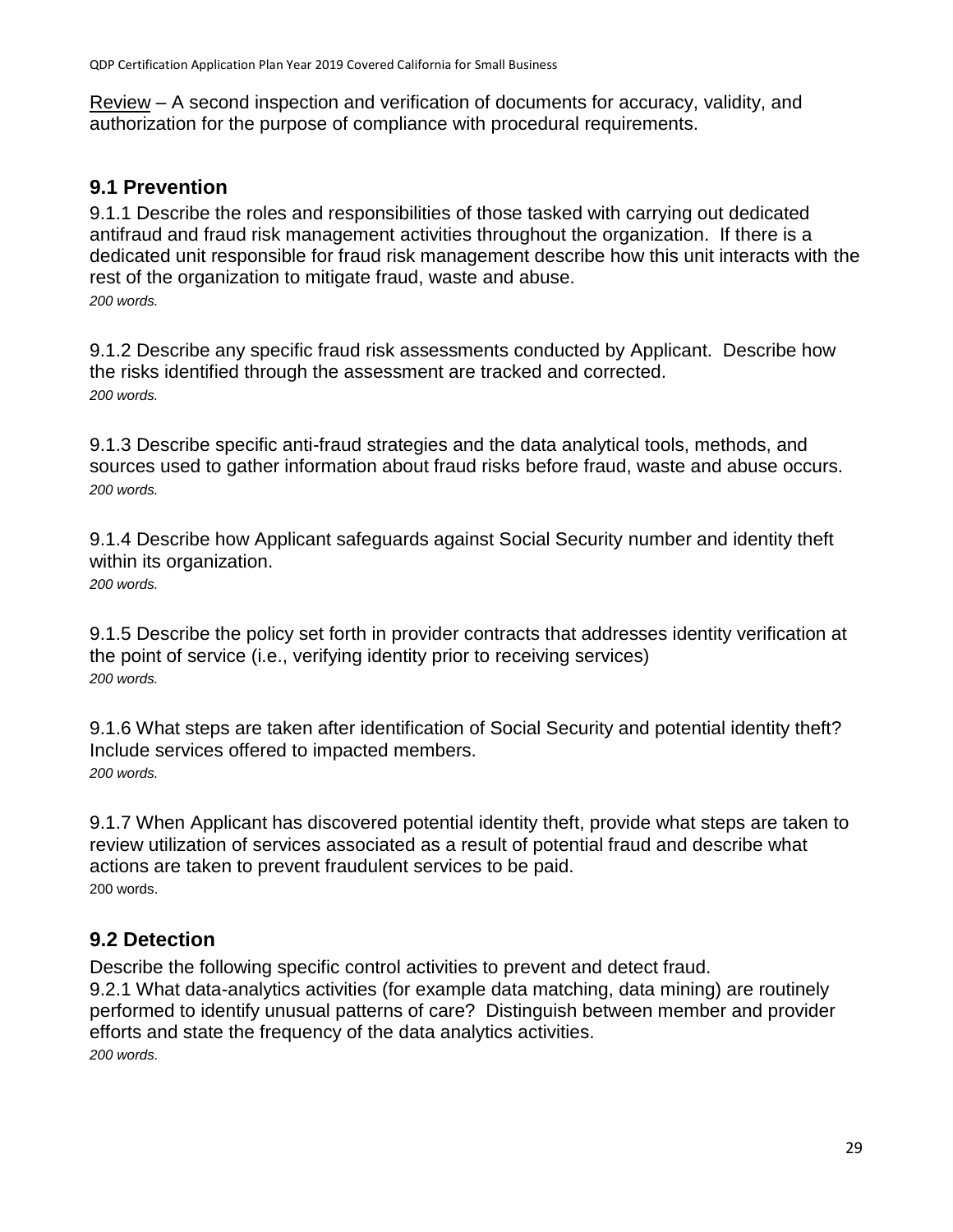9.2.2 Describe Applicant's internal and external fraud-awareness program that informs and directs individuals to identify red-flags and potential member and provider fraudulent scams. *200 words.*

9.2.3 Describe how staff, members and providers report suspicious and/or potential fraudulent activities. State the review process, who in the organization is notified and when the Exchange is notified.

*200 words.*

9.2.4 Describe all employee-integrity activities (For example: fraud awareness training, code of conduct, conflict of interest policy). *200 words.*

9.2.5 Special Enrollment Period (SEP) membership. Describe specific activities Applicant does to prevent and detect potential violations of the SEP policy. For example, describe any data mining reports.

*200 words.*

9.2.6 Describe the plan to respond to identified instances of fraud and ensure the response is prompt and consistently applied. Confirm the policy to notify the Exchange. Describe and distinguish between member and provider activities. *200 words.*

9.2.7 Describe the controls in place to evaluate that the Exchange enrollment and disenrollment actions (i.e., membership files) are accurately and promptly executed. Specifically address any queries to identify membership red flags. *200 words.*

9.2.8 Describe Utilization Management (UM) activities or program efforts in place that validate appropriate medical services and treatments to ensure health care service provided for member care is efficient and cost effective. *200 words.*

# <span id="page-29-0"></span>**9.3 Response**

9.3.1 Describe Applicant's evaluation method for determining whether fraud, waste and abuse has occurred.

*200 words.*

9.3.2 Describe Applicant's processes for fraud, waste and abuse investigation follow-up and corrective measures. Address how and when the results of monitoring, evaluation and adverse actions will be or are communicated to the Exchange. *200 words.*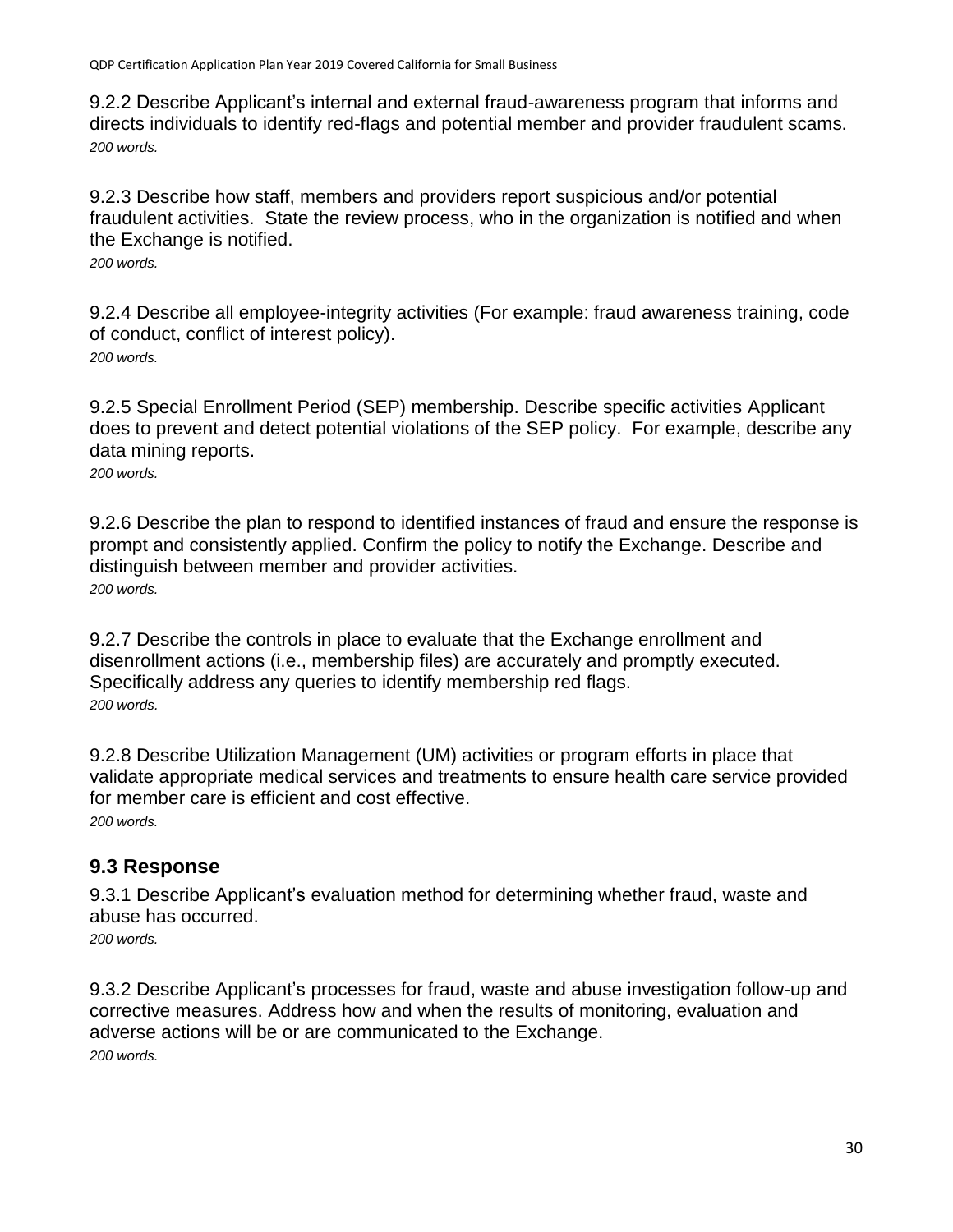9.3.3 Describe how Applicant uses the results of investigations and adverse actions to enhance fraud prevention and detection. *200 words.*

9.3.4 Describe Applicant's revenue recovery process to recoup erroneously paid claims from providers.

*200 words.*

9.3.5 Based on the definition of fraud in the introduction to this section, what was Applicant's recovery success rate and dollars recovered for fraudulent activities for each year below?

|                          | <b>Total</b><br><b>Loss from</b><br><b>Fraud</b><br>Covered<br>California<br>book of<br>business,<br>if<br>applicable | <b>Total</b><br>Loss<br>from<br><b>Fraud</b><br>Total<br>Book of<br><b>Business</b> | % of Loss<br><b>Recovered</b><br>Covered<br>California<br>book of<br>business, if<br>applicable | % of Loss<br><b>Recovered</b><br><b>Total Book</b><br>of Business | <b>Total</b><br><b>Dollars</b><br><b>Recovered</b><br>Covered<br>California<br>book of<br>business, if<br>applicable | <b>Total</b><br><b>Dollars</b><br><b>Recovered</b><br><b>Total Book</b><br>of Business |
|--------------------------|-----------------------------------------------------------------------------------------------------------------------|-------------------------------------------------------------------------------------|-------------------------------------------------------------------------------------------------|-------------------------------------------------------------------|----------------------------------------------------------------------------------------------------------------------|----------------------------------------------------------------------------------------|
| Calendar<br>Year<br>2015 | Dollars.                                                                                                              | Dollars.                                                                            | Percent.                                                                                        | Percent.                                                          | Dollars.                                                                                                             | Dollars.                                                                               |
| Calendar<br>Year<br>2016 | Dollars.                                                                                                              | Dollars.                                                                            | Percent.                                                                                        | Percent.                                                          | Dollars.                                                                                                             | Dollars.                                                                               |
| Calendar<br>Year<br>2017 | Dollars.                                                                                                              | Dollars.                                                                            | Percent.                                                                                        | Percent.                                                          | Dollars.                                                                                                             | Dollars.                                                                               |

9.3.6 If applicable, explain any trends attributing to the total loss from fraud for Exchange business.

*200 words.*

9.3.7 Describe Applicant's procedures to report potential fraud to law enforcement and the Exchange.

*200 words.*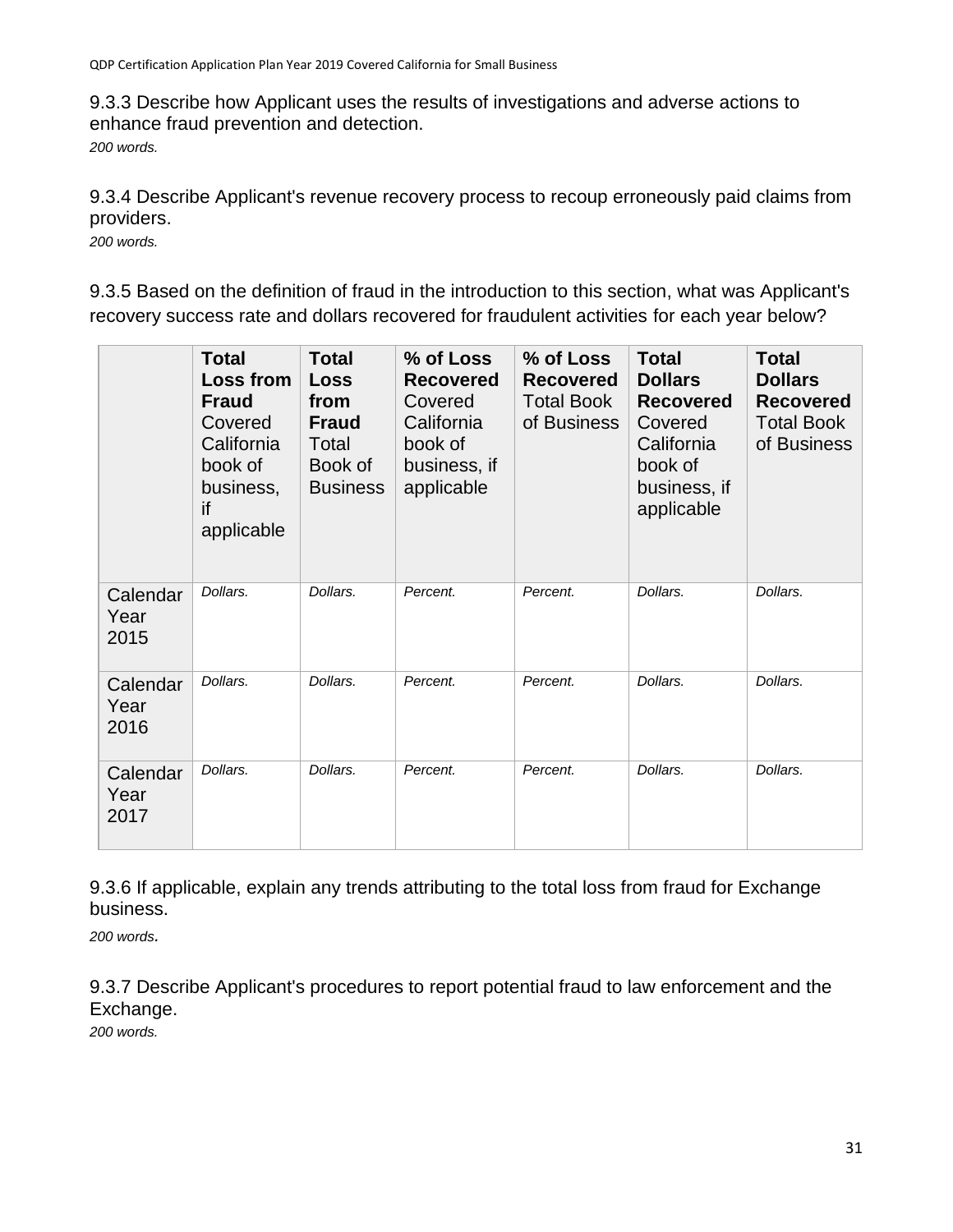# <span id="page-31-0"></span>**9.4 Audits and Reviews**

9.4.1 Based on the definition of review in the introduction to this section, indicate how frequently reviews are performed for each of the following areas:

|                                           | Response                                                                                        | If other  |
|-------------------------------------------|-------------------------------------------------------------------------------------------------|-----------|
| <b>Claims Administration Reviews</b>      | Single, Pull-down list.<br>1: Daily,<br>2: Weekly,<br>3: Monthly,<br>4: Quarterly,<br>5: Other: | 10 words. |
| <b>Customer Service Reviews</b>           | Single, Pull-down list.<br>1: Daily,<br>2: Weekly,<br>3: Monthly,<br>4: Quarterly,<br>5: Other: | 10 words. |
| <b>Eligibility and Enrollment Reviews</b> | Single, Pull-down list.<br>1: Daily,<br>2: Weekly,<br>3: Monthly,<br>4: Quarterly,<br>5: Other: | 10 words. |
| Utilization Management Reviews            | Single, Pull-down list.<br>1: Daily,<br>2: Weekly,<br>3: Monthly,<br>4: Quarterly,<br>5: Other: | 10 words. |
| <b>Billing Reviews</b>                    | Single, Pull-down list.<br>1: Daily,<br>2: Weekly,<br>3: Monthly,<br>4: Quarterly,<br>5: Other: | 10 words. |

9.4.2 Based on the definition of internal audit in the introduction to this section, indicate how frequently internal auditing is performed for the following areas:

|                                               | Response                                                                                                     | If other  |
|-----------------------------------------------|--------------------------------------------------------------------------------------------------------------|-----------|
| Audits of Claims Administration and Oversight | Single, Pull-down list.<br>1: Quarterly,<br>2: Semi-annually,<br>3: Annually,<br>4: Biennially,<br>5: Other: | 10 words. |
| <b>Audits of Network Providers</b>            | Single, Pull-down list.<br>1: Quarterly,<br>2: Semi-annually,<br>3: Annually,                                | 10 words. |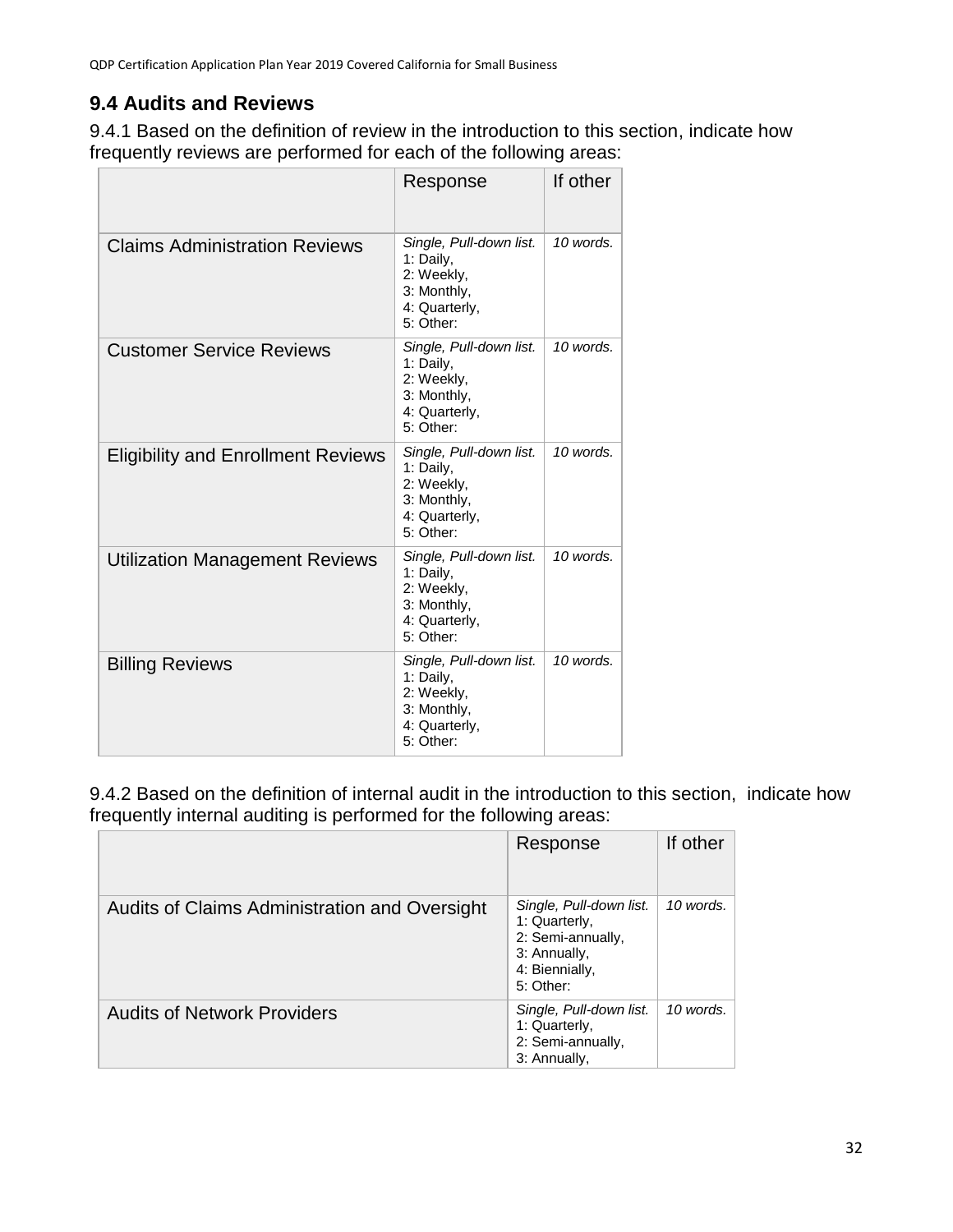|                                                                                    | 4: Biennially,<br>5: Other:                                                                                  |           |
|------------------------------------------------------------------------------------|--------------------------------------------------------------------------------------------------------------|-----------|
| Audits of Eligibility and Enrollment<br>Processes and Compliance with Requirements | Single, Pull-down list.<br>1: Quarterly,<br>2: Semi-annually,<br>3: Annually,<br>4: Biennially,<br>5: Other: | 10 words. |
| <b>Audits of Billing Processes</b>                                                 | Single, Pull-down list.<br>1: Quarterly,<br>2: Semi-annually,<br>3: Annually,<br>4: Biennially,<br>5: Other: | 10 words. |

9.4.3 Based on the definition of audit in the introduction to this section, for the prior fiscal year, what percent of claims were audited? *Percent.*

9.4.4 Based on the definition of audit in the introduction to this section, does Applicant maintain an independent, internal audit function? If yes, provide a brief description of Applicant's internal audit function and its reporting structure.

*Multi, Checkboxes.* 1: Yes, describe [200 words], 2: No.

9.4.5 If Applicant answered yes to 9.4.4, provide a copy of Applicant's internal audit function's annual audit plan applicable to claims administration, eligibility and enrollment, billing and network providers.

*Single, Pull-down list.* 1: Attached, 2: Not attached

9.4.6 Based on the definition of audit in the introduction to this section, what oversight authority is there over the internal audit function (for example: does the internal audit function report to a board, audit committee, or executive office)? *100 words.*

9.4.7 Based on the definition of audit in the introduction to this section, what audit authority does Applicant have over network and non-network providers and contractors (for example: does the organization conduct audits of network and non-network providers and contractors)? *200 words.*

9.4.8 Indicate if any external audits were conducted regarding claims administration for Applicant's entire book of business for the last two (2) full calendar years.

Response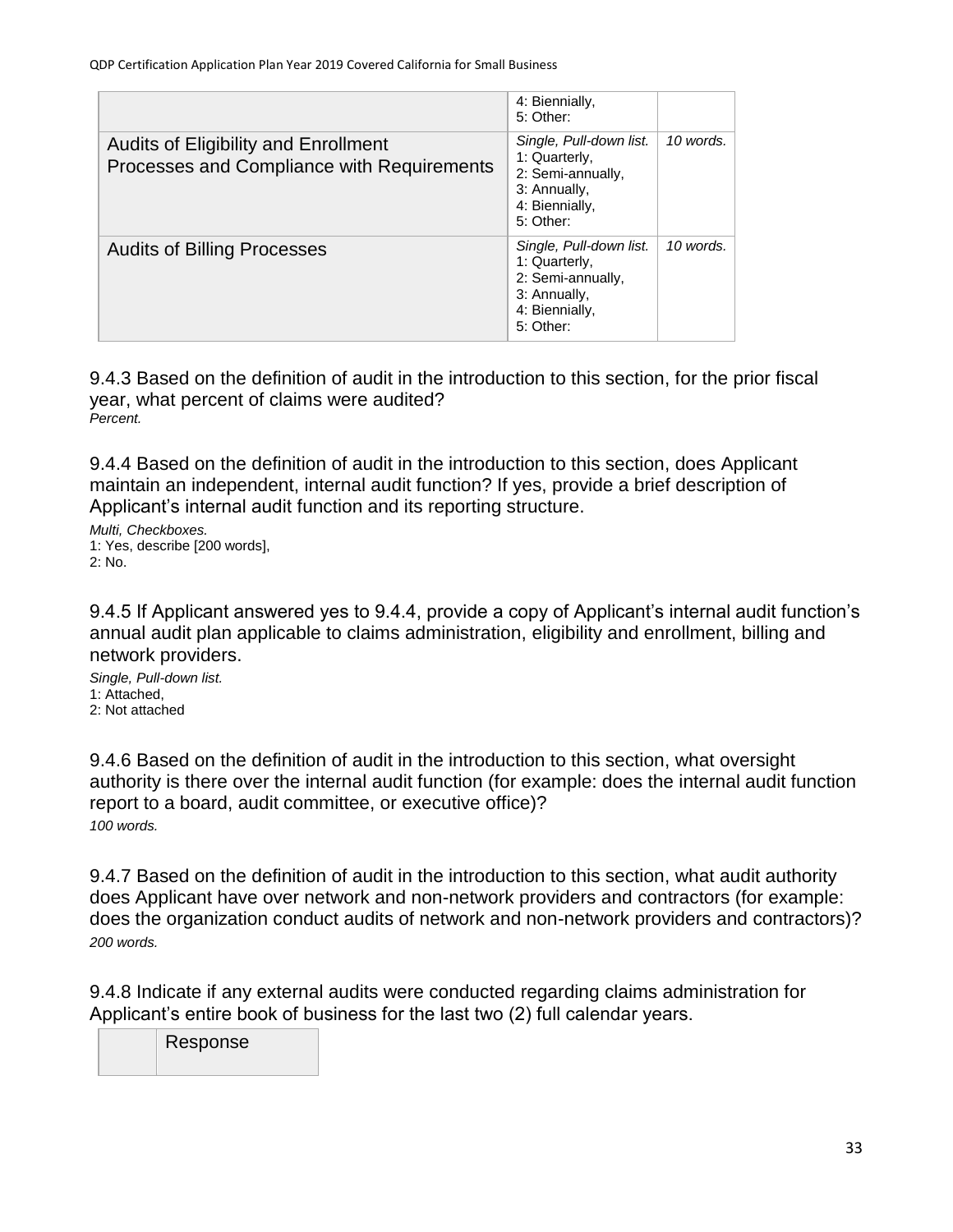| 2017 | Single, Pull-down list.<br>1: Audit Conducted,<br>2: Audit Not Conducted |
|------|--------------------------------------------------------------------------|
| 2016 | Single, Pull-down list.<br>1: Audit Conducted,<br>2: Audit Not Conducted |

9.4.9 Describe Applicant's approach to reviewing claims submitted by non-contracted providers, and steps taken when claims received exceed the reasonable and customary threshold. Describe Applicant's approach to defining the expected threshold reasonable and customary amount for a procedure and geographic area for use when reviewing claims submitted by non-contracted providers, and steps taken when claims received exceed this threshold.

*200 words.*

9.4.10 Describe Applicant's approach to the use of the National Practitioner Data Bank as part of the credentialing and re-credentialing process for contracted providers. *200 words.*

9.4.11 Describe any additional steps Applicant takes to verify a physician and facility is a legitimate place of business. *200 words.*

9.4.12 Describe Applicant's controls in place to monitor referrals of enrollees to any health care facility or business entity in which the provider may have full or partial ownership or own shares. Attach a copy of the applicable conflict of interest statement. *200 words.*

9.4.13 Indicate the types of claims and providers that Applicant typically reviews for possible fraudulent activity. Check all that apply.

*Multi, Checkboxes.*

- 1: General Practice Dentist,
- 2: Pediatric Dentist,
- 3: Endodontist,
- 4: Oral and Maxillofacial Surgeon,
- 5: Orthodontist,
- 6: Periodontist,
- 7: Prosthodontist,
- 8: Other service Providers

9.4.14 Describe the different approaches Applicant takes to monitor the types of providers indicated in 9.4.13. Provide an explanation why any provider types not indicated by Applicant in 9.4.13 are not typically reviewed for possible fraudulent activity. *200 words.*

9.4.15 Describe in detail Applicant's policy to validate provider information during initial contracting.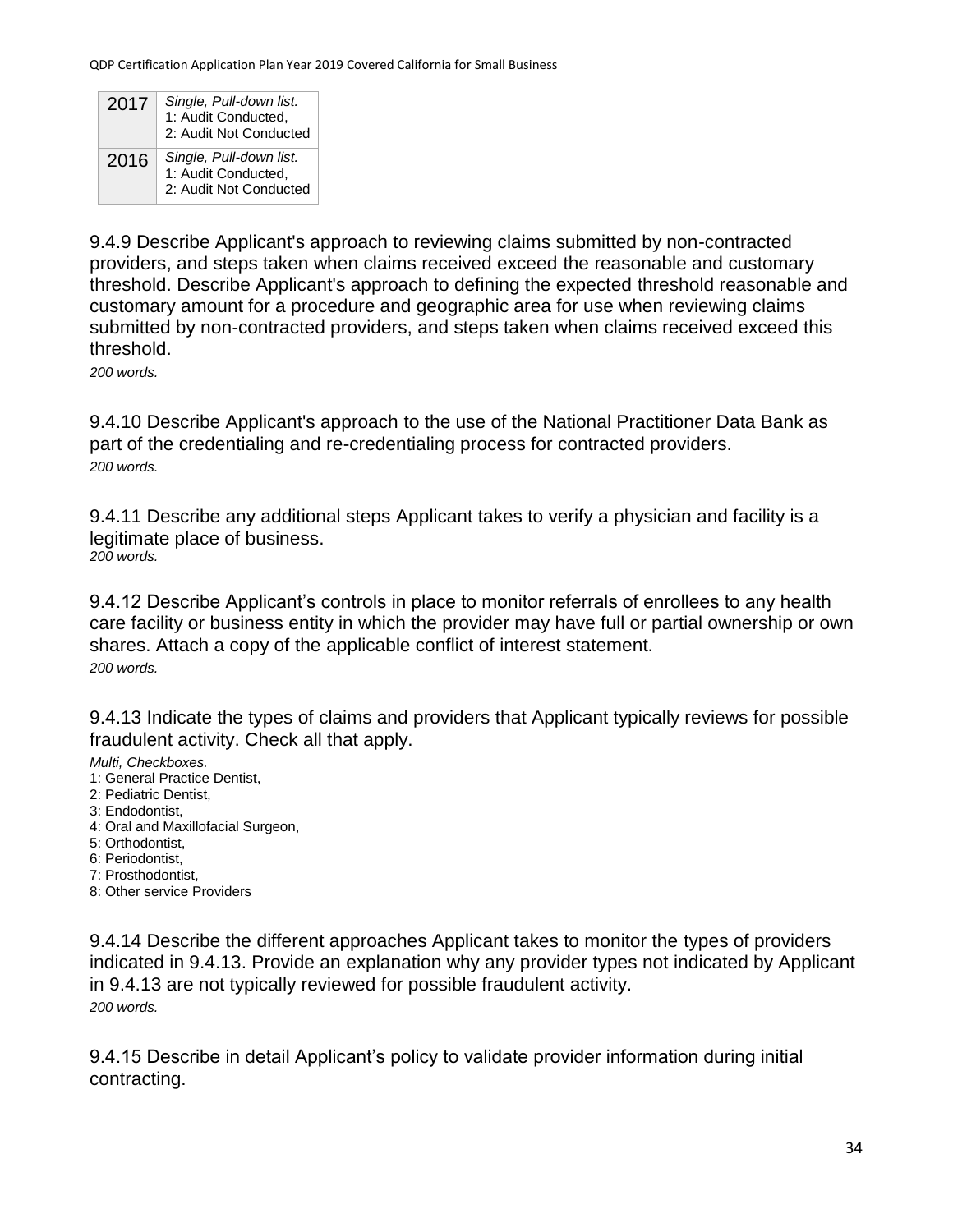*200 words.*

9.4.16 Describe Applicant's policy to validate information when a provider reports a change (including demographic information, address, and network or panel status). *200 words.*

9.4.17 Applicant must confirm that, if certified, it will agree to subject itself to the Exchange for audits and reviews, either by the Exchange or its designee, or the California Department of General Services, the California State Auditor or its designee, as they deem necessary to determine the correctness of premium rate setting, the Exchange's payments to agents based on the Issuer's report, questions pertaining to enrollee premium payments and participation fee payments Issuer made to the Exchange. Applicant also agrees to all audits subject to applicable State and Federal law regarding the confidentiality of and release of confidential Protected Health Information (PHI) of Enrollees.

*Single, Pull-down list.* 1: Yes, confirmed, 2: No, not confirmed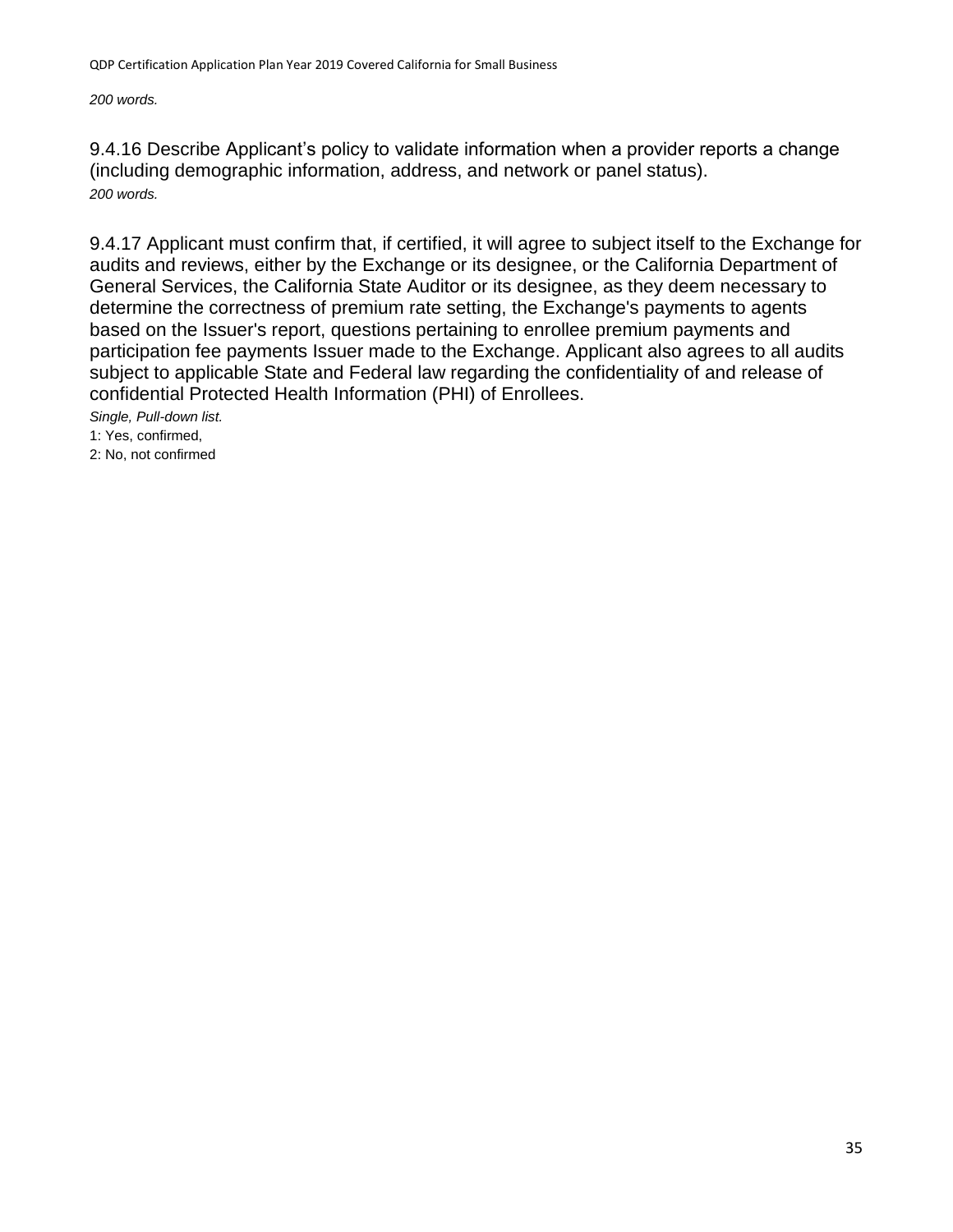### <span id="page-35-0"></span>**10 System for Electronic Rate and Form Filing (SERFF)**

*All questions are required for currently contracted Applicants and new entrant Applicants.*

10.1 Is Applicant able to populate and submit SERFF templates in an accurate, appropriate, and timely fashion at Exchange request for:

- Rates,
- Service Area,
- Benefit Plan Designs,
- Network
- Plan ID Crosswalk

*Single, Pull-down list.* 1: Yes, confirmed, 2: No, not confirmed

10.2 Applicant confirms that it will submit and upload corrections to SERFF within three (3) business days of notification by the Exchange, adjusted for any SERFF downtime. Applicant must adhere to amendment language specifications when any item is corrected in SERFF.

*Single, Pull-down list.* 1: Yes, confirmed, 2: No, not confirmed

10.3 Applicant may not make any changes to its SERFF templates once submitted to the Exchange without providing prior written notice to the Exchange and only if the Exchange agrees in writing with the proposed changes.

*Single, Pull-down list.* 1: Yes, confirmed, 2: No, not confirmed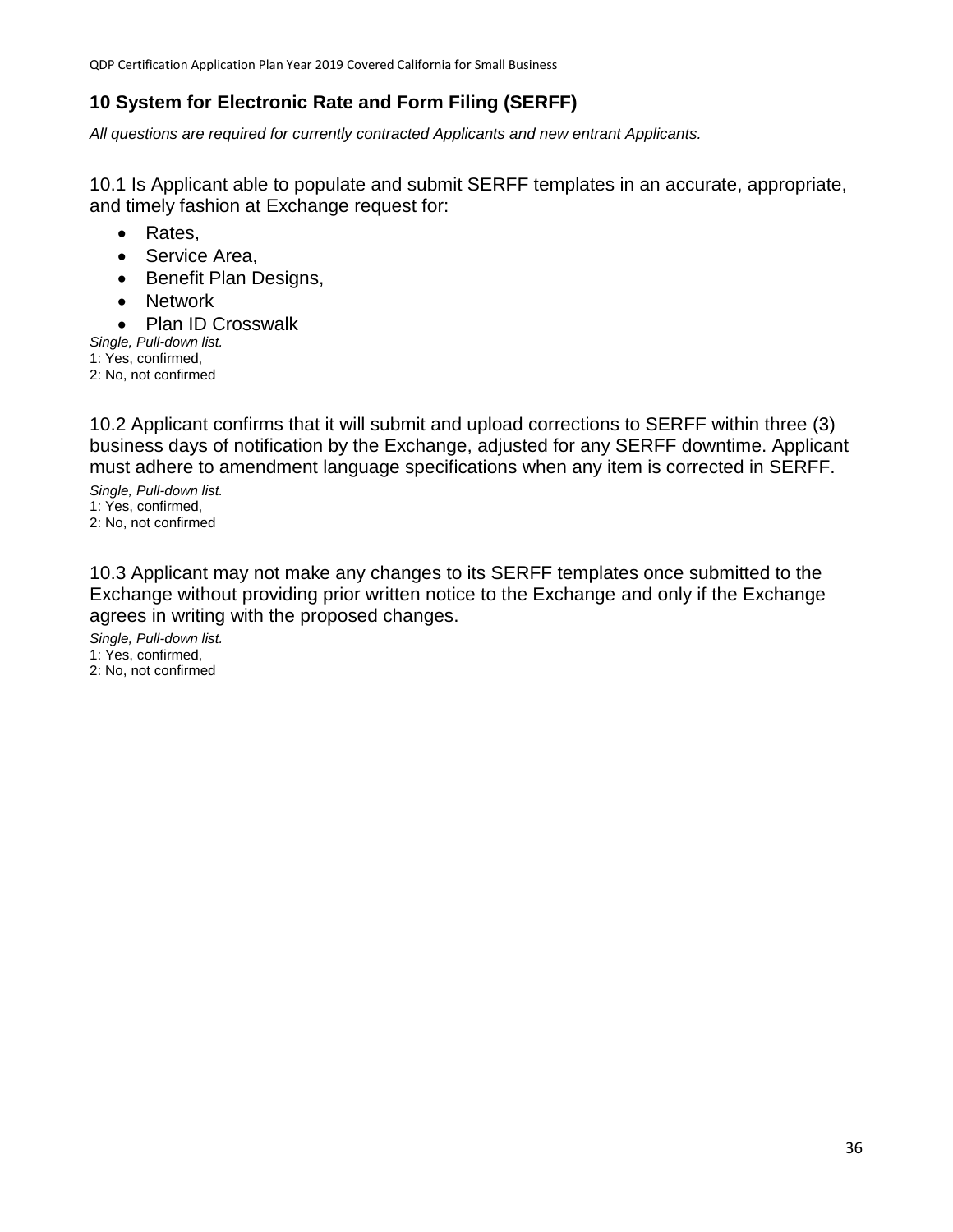### **11 Electronic Data Interface**

*Questions 11.1 - 11.2 are required for currently contracted Applicants. All questions are required for new entrant Applicants.*

11.1 Applicant must provide an overview of its system, data model, vendors, and any anticipated changes in key personnel and interface partners.

*Single, Pull-down list.* 1: Attached, 2: Not attached

11.2 Applicant must submit a copy of its system lifecycle and release schedule.

*Single, Pull-down list.* 1: Attached, 2: Not attached

11.3 Applicant must be prepared and able to engage with the Exchange to develop data interfaces between Applicant's systems and the Exchange's systems, including the eligibility and enrollment system used by the Exchange, as early as May 2018. Applicant must confirm it will implement system(s) in order to accept and generate Group XML, 834, 999, TA1, 820, Enrollment Reconciliation Files, and other standard format electronic files for enrollment and premium remittance in an accurate, consistent and timely fashion and utilize the information received and transmitted for its intended purpose.

- See Appendix M 834 Companion Guide Design v2.2, Appendix Q CCSB 820 Companion Guide Design v2.0, and Appendix P CCSB Group XML Schema v2.1a for detailed transaction specifications.
- Note: The Exchange requires Applicants to sign an industry-standard agreement which establishes electronic information exchange standards in order to participate in the required systems testing.

*Single, Pull-down list.* 1: Yes, confirmed, 2: No, not confirmed

11.4 Applicant must describe its ability and experience processing and resolving errors identified by the Reconciliation or 999 file as appropriate and in a timely fashion. Applicant must confirm that it has the capability to accept and complete non-electronic enrollment submissions and changes.

*Single, Radio group.* 1: Yes, confirmed: [200 words], 2: No, not confirmed: [200 words]

11.5 Applicant must communicate any testing or production changes to system configuration (URL, certification, bank information) to the Exchange in a timely fashion.

*Single, Pull-down list.*

1: Yes, confirmed,

2: No, not confirmed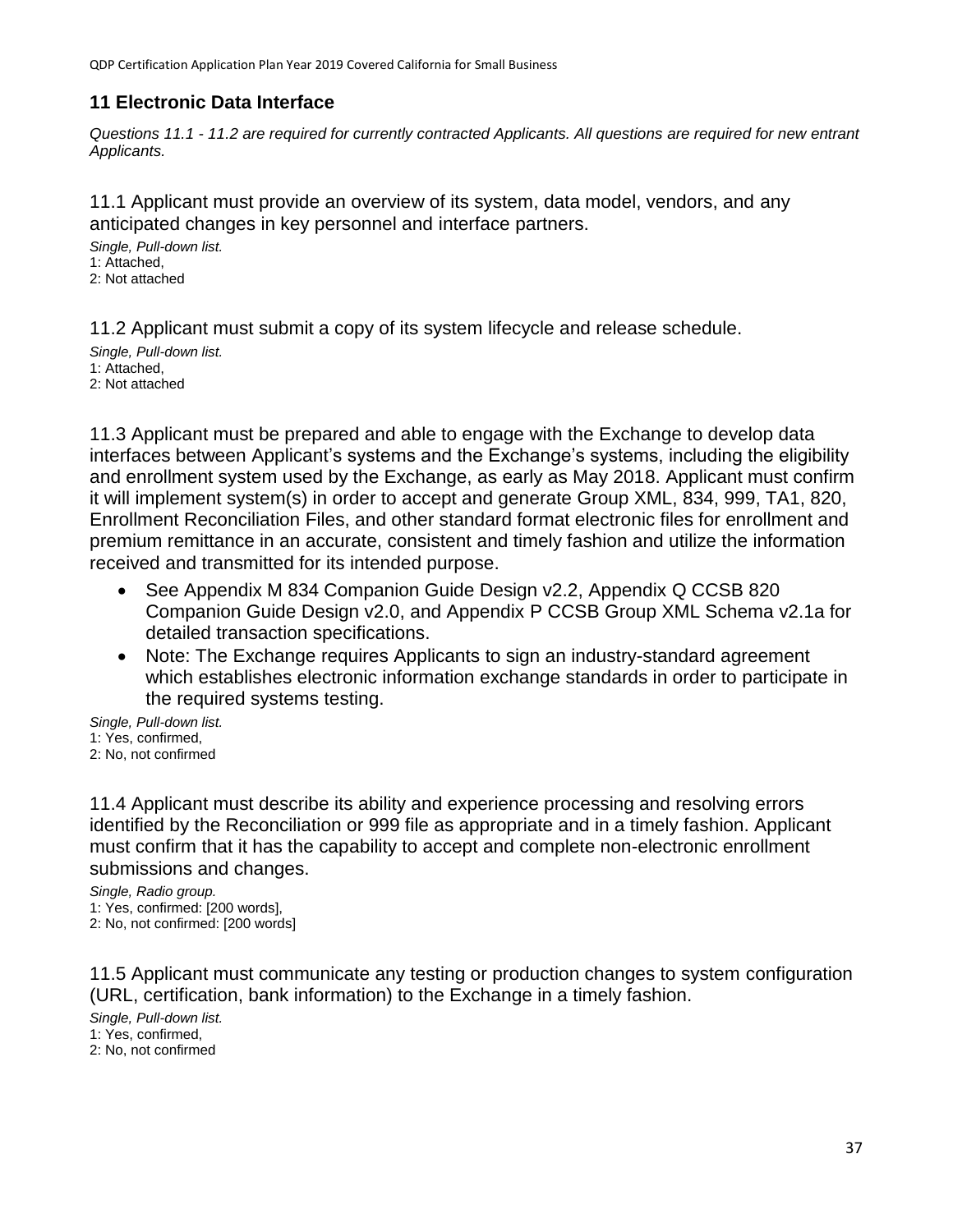11.6 Applicant must be prepared and able to conduct testing of data interfaces with the Exchange no later than August 1, 2018 and confirms it will plan and implement testing jointly with Covered California in order to meet system release schedules. Applicant must confirm testing with the Exchange will utilize industry security standards: firewall, certification, and fingerprint. Applicant must confirm it will make dedicated, qualified resources available to participate in the connectivity and testing effort.

*Single, Pull-down list.* 1: Yes, confirmed, 2: No, not confirmed

11.7 Applicant must describe its ability to produce financial, eligibility, and enrollment data on a monthly basis for the purpose of reconciliation. *200 words.*

11.8 Does Applicant proactively monitor and measure system response time and performance processing new enrollment and enrollment changes? Can the Applicant's organization report status on a quarterly basis? Describe.

*Single, Radio group.* 1: Yes, describe [100 words], 2: No, describe [100 words]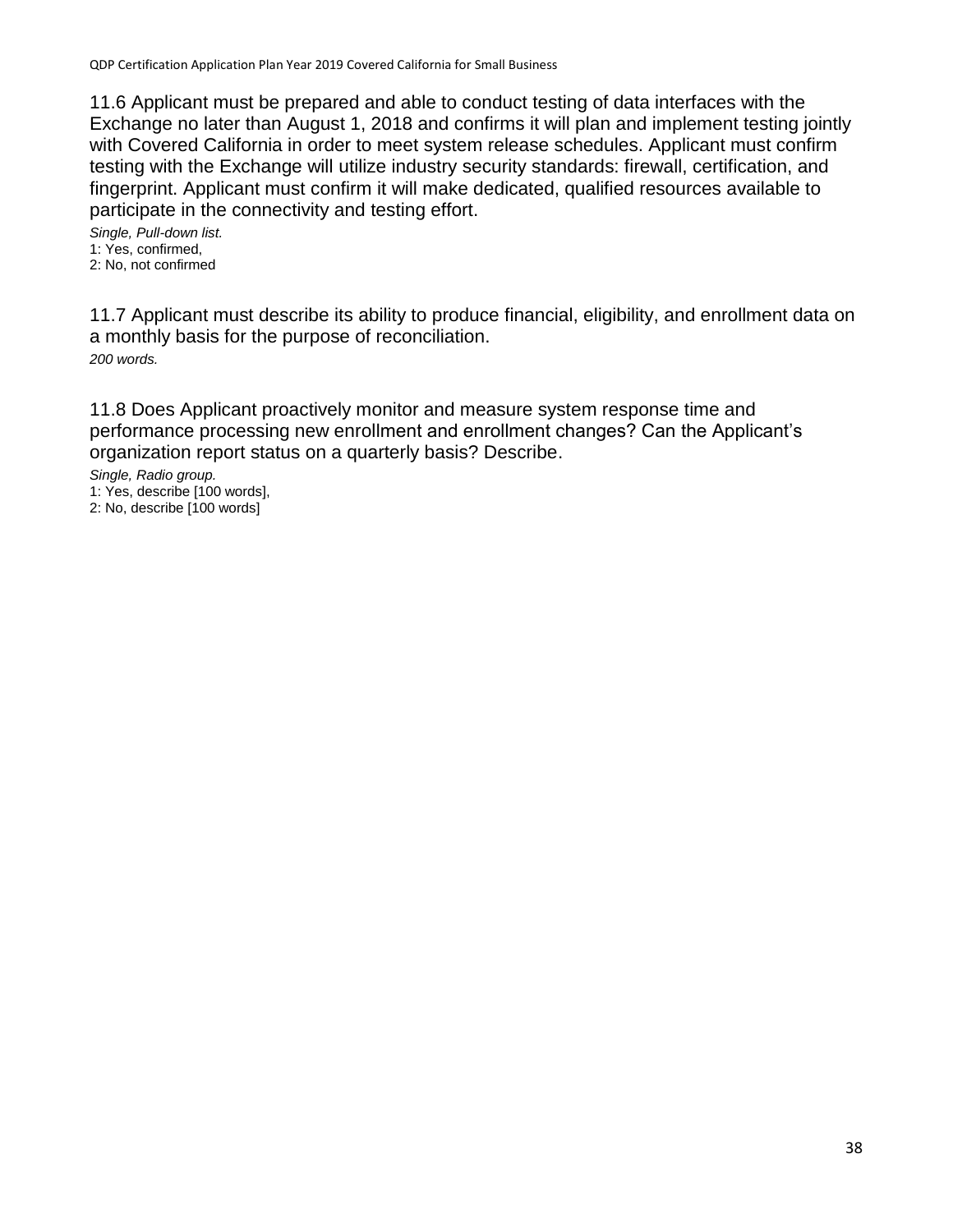#### **12 Healthcare Evidence Initiative**

In order to fulfill its mission to ensure that consumers have available the plans that offer the optimal combination of choice, value, quality, and service, the Exchange relies on evidence about the enrollee experience with health care. The timely and accurate submission of QDP data is an essential component of assessing the quality and value of the coverage and health care received by Exchange enrollees.

*This section not required if Applicant has completed the Qualified Dental Plan Application Plan Year 2019 Individual Marketplace.*

*Question 12.1 is required for currently contracted Applicants. All questions are required for new entrant Applicants.*

12.1 Applicant must describe any contractual agreements with participating providers that preclude Applicant's organization from making contract terms transparent to plan sponsors and members.

Applicant must confirm that, if contracted as a QDP issuer, to the extent that any Participating Provider's rates are prohibited from disclosure to the Exchange by contract, Applicant shall identify such Participating Provider. Applicant shall, upon renewal of its Provider contract, but in no event later than July 1, 2019, make commercially reasonable efforts to obtain agreement by that Participating Provider to amend such provisions, to allow disclosure. In entering into a new contract with a Participating Provider, Applicant agrees to make commercially reasonable efforts to exclude any contract provisions that would prohibit disclosure of such information to the Exchange (for example, enrollment, medical and Rx claims, and capitation data required by the Exchange's Healthcare Evidence Initiative (HEI) Vendor: allowed amounts; charge and charge submitted amounts; coinsurance, copayment, and deductible amounts; paid and net payment amounts; patient total out-of-pocket amounts; capitation amounts; etc.).

- What specific steps is Applicant taking to change these contract provisions going forward to make this information accessible?
- List provider groups or facilities for which current contract terms preclude provision of information to plan sponsors.
- List provider groups or facilities for which current contract terms preclude provision of information to members.

*Single, Pull-down list.*

1: Confirmed, describe [500 words],

2: Not confirmed, describe [500 words]

12.2 Applicant must provide the Exchange's HEI Vendor with monthly extracts of all requested detail from applicable fee-for-service (FFS) claims or encounter records for the following claim types. If not, or if yes with deviation, explain. If unable or unwilling to provide all requested detail, elaborate on problematic claim types, estimating the number and percentage of affected claims and encounters.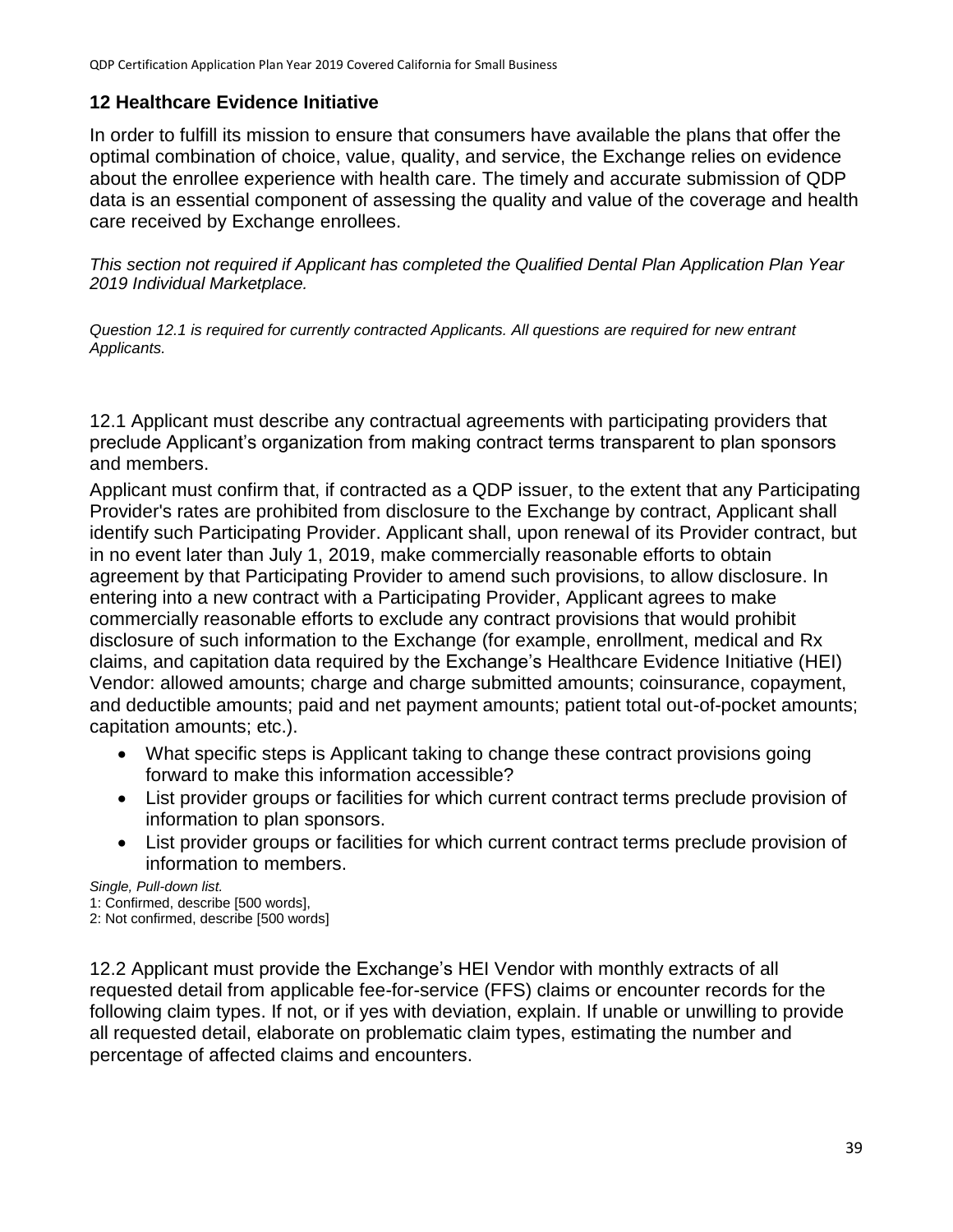| Claim Type                            | Response                                    | If No or Yes with deviation, explain. |
|---------------------------------------|---------------------------------------------|---------------------------------------|
| Professional                          | Single, Pull-down list.<br>1: Yes.<br>2: No | 50 words.                             |
| Institutional                         | Single, Pull-down list.<br>1: Yes.<br>2: No | 50 words.                             |
| Pharmacy, if applicable               | Single, Pull-down list.<br>1: Yes.<br>2: No | 50 words.                             |
| Drug (non-Pharmacy), if<br>applicable | Single, Pull-down list.<br>1: Yes.<br>2: No | 50 words.                             |

12.3 The Exchange is interested in QDP Issuer data that represents the cost of care. Can Applicant provide monthly extracts of complete financial detail for all applicable claims and encounters? If not, or if yes with deviation, explain. If unable or unwilling to provide all requested financial detail, elaborate on problematic data elements, estimating the number and percentage of affected claims and encounters.

| <b>Financial Detail to be Provided</b> | Response                                        | If No or Yes<br>with deviation,<br>explain. |
|----------------------------------------|-------------------------------------------------|---------------------------------------------|
| <b>Submitted Charges</b>               | Single, Pull-<br>down list.<br>1: Yes,<br>2: No | 50 words.                                   |
| <b>Discount Amount</b>                 | Single, Pull-<br>down list.<br>1: Yes.<br>2: No | 50 words.                                   |
| <b>Allowable Charges</b>               | Single, Pull-<br>down list.<br>1: Yes,<br>2: No | 50 words.                                   |
| Copayment                              | Single, Pull-<br>down list.<br>1: Yes,<br>2: No | 50 words.                                   |
| Coinsurance                            | Single, Pull-<br>down list.<br>1: Yes,<br>2: No | 50 words.                                   |
| <b>Deductibles</b>                     | Single, Pull-<br>down list.<br>1: Yes.<br>2: No | 50 words.                                   |
| <b>Coordination of Benefits</b>        | Single, Pull-<br>down list.                     | 50 words.                                   |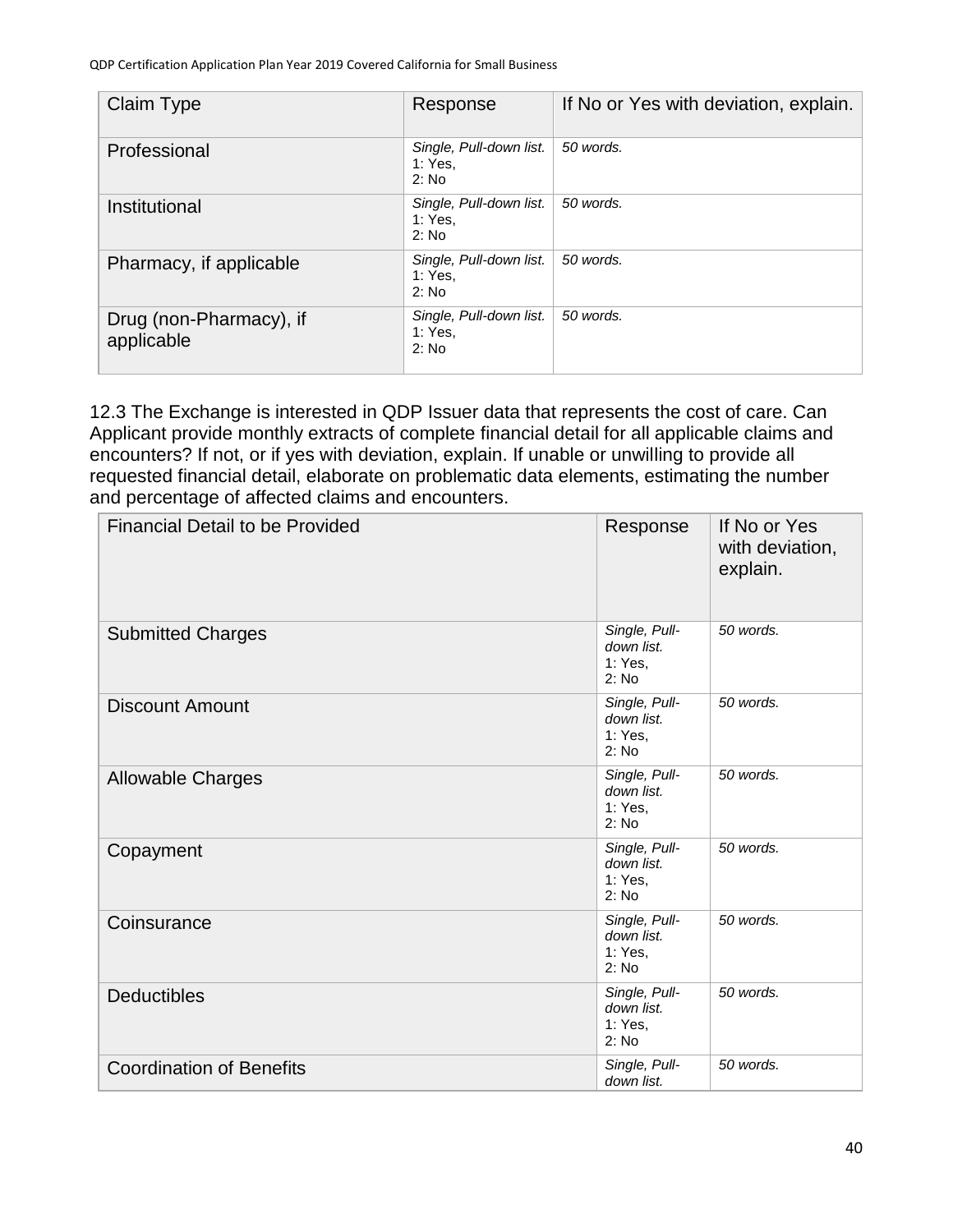|                                                                                                                                                                                                                                                             | 1: Yes,<br>2: No                                  |           |
|-------------------------------------------------------------------------------------------------------------------------------------------------------------------------------------------------------------------------------------------------------------|---------------------------------------------------|-----------|
| Plan Paid Amount (Net Payment)                                                                                                                                                                                                                              | Single, Pull-<br>down list.<br>1: Yes.<br>$2:$ No | 50 words. |
| Capitation Financials (per Provider / Facility)<br>[1] If a portion of Applicant provider payments are<br>capitated. If capitation does not apply, check "No" and<br>state "Not applicable, no provider payments are capitated"<br>in the rightmost column. | Single, Pull-<br>down list.<br>1: Yes.<br>$2:$ No | 50 words. |

12.4 Can Applicant provide member and subscriber IDs assigned by the Exchange on all records submitted? In the absence of other Personally Identifiable Information (PII), these elements are critical for the HEI Vendor to generate unique encrypted member identifiers linking eligibility to claims and encounter data, enabling the HEI Vendor to follow the health care experience of each de-identified member, even if he or she moves from one plan to another. If not, or if yes with deviation, explain. If unable or unwilling to provide all requested detail, elaborate on problematic data elements, estimating the number and percentage of affected enrollments, claims, and encounters.

| Detail to be Provided    | Response                                    | If No or Yes with deviation, explain. |
|--------------------------|---------------------------------------------|---------------------------------------|
| Covered CA Member ID     | Single, Pull-down list.<br>1: Yes.<br>2: No | 50 words.                             |
| Covered CA Subscriber ID | Single, Pull-down list.<br>1: Yes.<br>2: No | 50 words.                             |

12.5 Can Applicant supply dates, such as member date of birth, in full year / month / day format to the HEI Vendor for data aggregation? If not, or if yes with deviation, explain. If unable or unwilling to provide all requested detail, elaborate on problematic dates, estimating the number and percentage of affected enrollments, claims, and encounters.

| PHI Dates to be Provided in Full Year /<br>Month / Day Format | Response                                       | If No or Yes with deviation,<br>explain. |
|---------------------------------------------------------------|------------------------------------------------|------------------------------------------|
| Member Date of Birth                                          | Single, Pull-down<br>list.<br>1: Yes.<br>2: No | 50 words.                                |
| <b>Starting Date of Service</b>                               | Single, Pull-down<br>list.                     | 50 words.                                |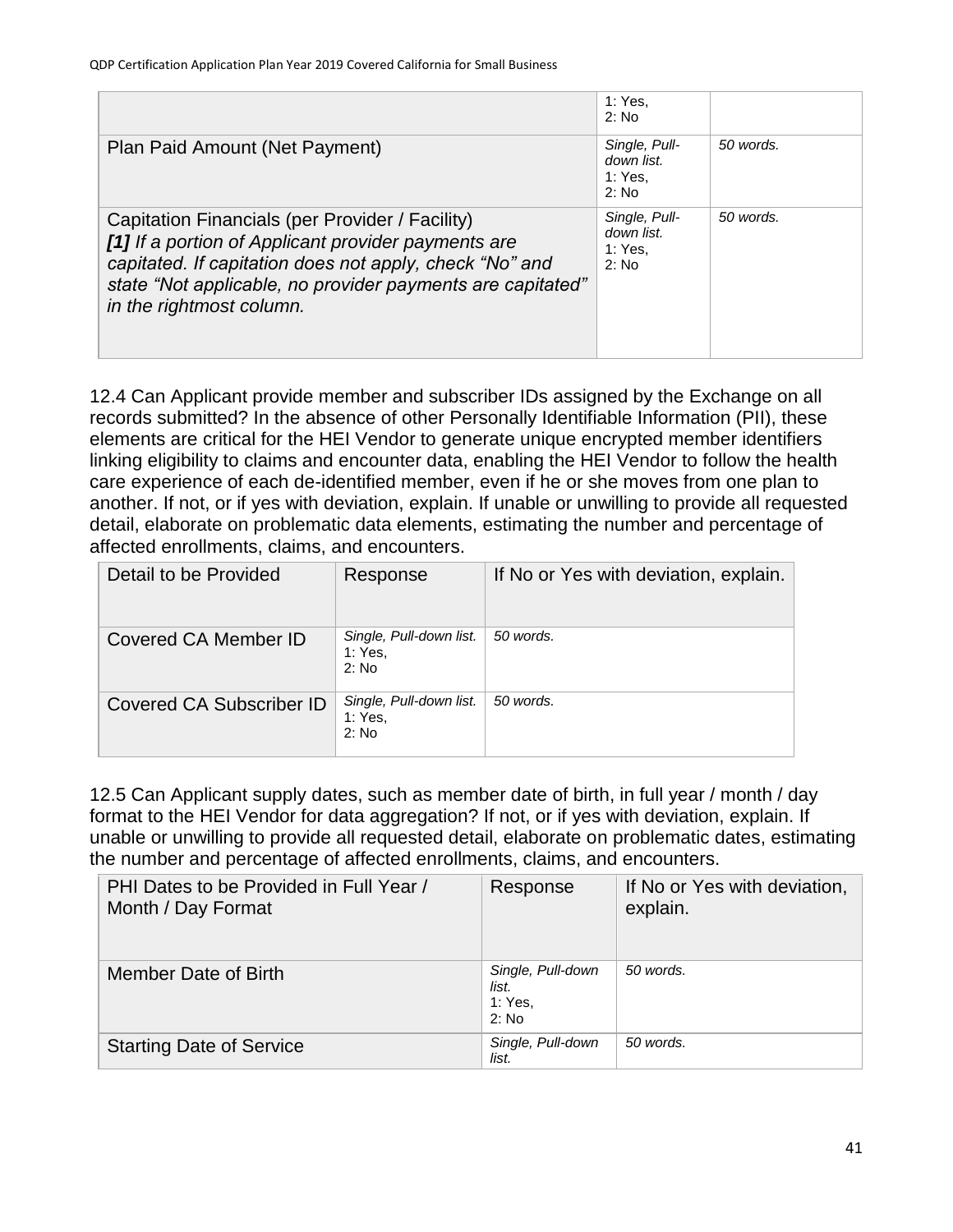|                               | 1: Yes,<br>2: No                               |           |
|-------------------------------|------------------------------------------------|-----------|
| <b>Ending Date of Service</b> | Single, Pull-down<br>list.<br>1: Yes,<br>2: No | 50 words. |

12.6 Can Applicant supply all applicable Provider Tax ID Numbers (TINs) and National Provider Identifiers (NPIs) for individual providers? If not, or if yes with deviation, explain. If unable or unwilling to provide all requested detail, elaborate on problematic Provider IDs, estimating the number and percentage of affected providers, claims, and encounters.

| Provider IDs to be<br>Supplied | Response                                                                                                                       | If No or Yes with<br>deviation, explain. |
|--------------------------------|--------------------------------------------------------------------------------------------------------------------------------|------------------------------------------|
| <b>TIN</b>                     | Single, Pull-down list.<br>1: Yes.<br>2: Yes, unless values represent individual provider<br>Social Security Numbers,<br>3: No | 50 words.                                |
| <b>NPI</b>                     | Single, Pull-down list.<br>1: Yes.<br>2: Yes, unless values represent individual provider<br>Social Security Numbers,<br>3: No | 50 words.                                |

12.7 Can Applicant provide detailed coding for procedures, etc. on all claims for all data sources? If not, or if yes with deviation, explain. If unable or unwilling to provide all requested coding detail, elaborate on problematic coding, estimating the number and percentage of affected claims and encounters.

| Coding to be Provided         | Response                                    | If No or Yes with deviation, explain. |
|-------------------------------|---------------------------------------------|---------------------------------------|
| Procedure Coding (CDT, HCPCS) | Single, Pull-down list.<br>1: Yes,<br>2: No | 50 words.                             |
| Revenue Codes (Facility Only) | Single, Pull-down list.<br>1: Yes.<br>2: No | 50 words.                             |
| <b>Place of Service</b>       | Single, Pull-down list.<br>1: Yes.<br>2: No | 50 words.                             |

12.8 Can Applicant submit all data directly to the HEI Vendor or is a third party required to submit the data on Applicant's behalf?

*Single, Radio group.* 1: Yes, describe [50 words], 2: No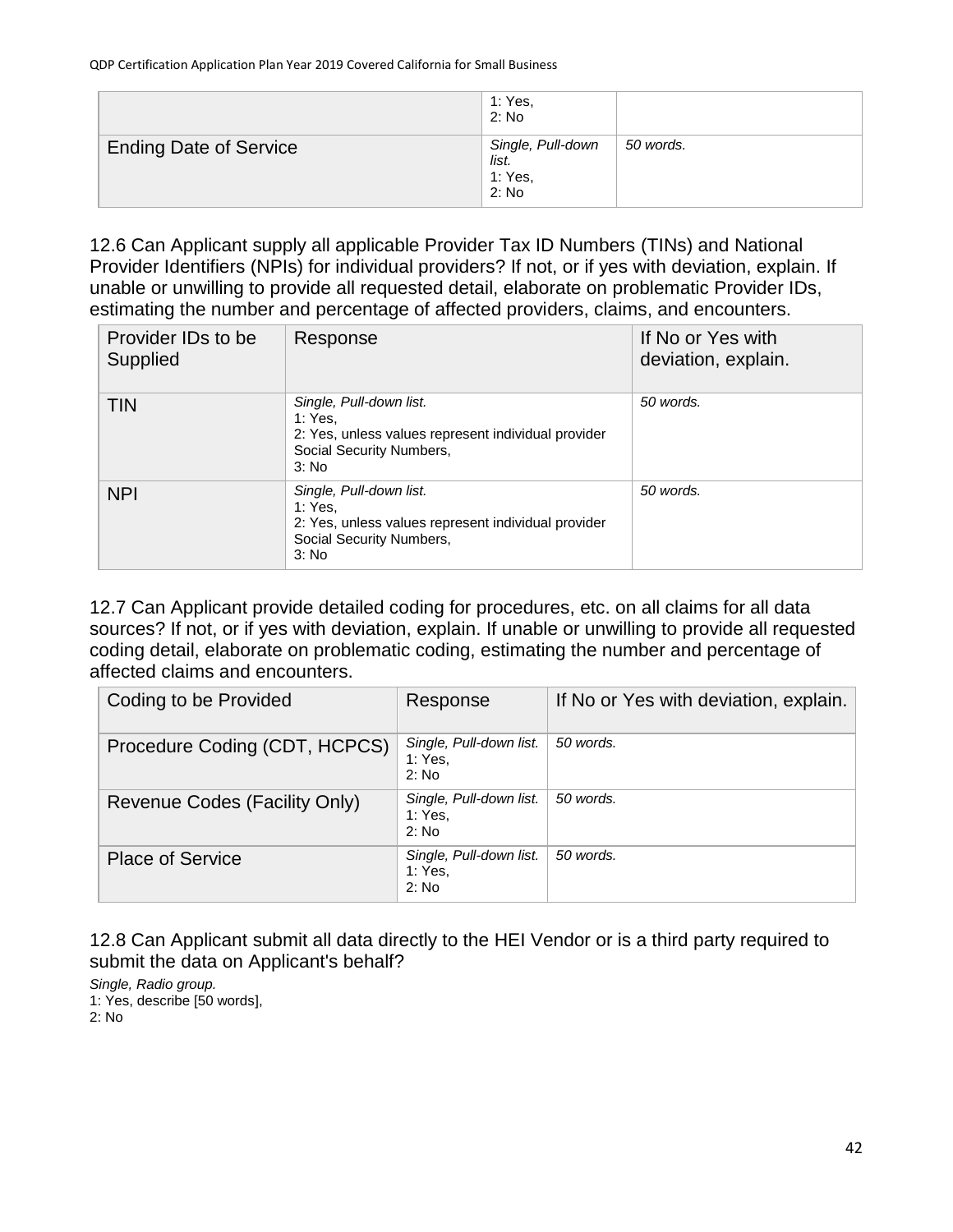### 12.9 If data must be submitted by a third party, can Applicant guarantee that the same information above will also be submitted by the third party?

*Single, Radio group.*

- 1: Yes, describe: [50 words],
- 2: No,
- 3: Not Applicable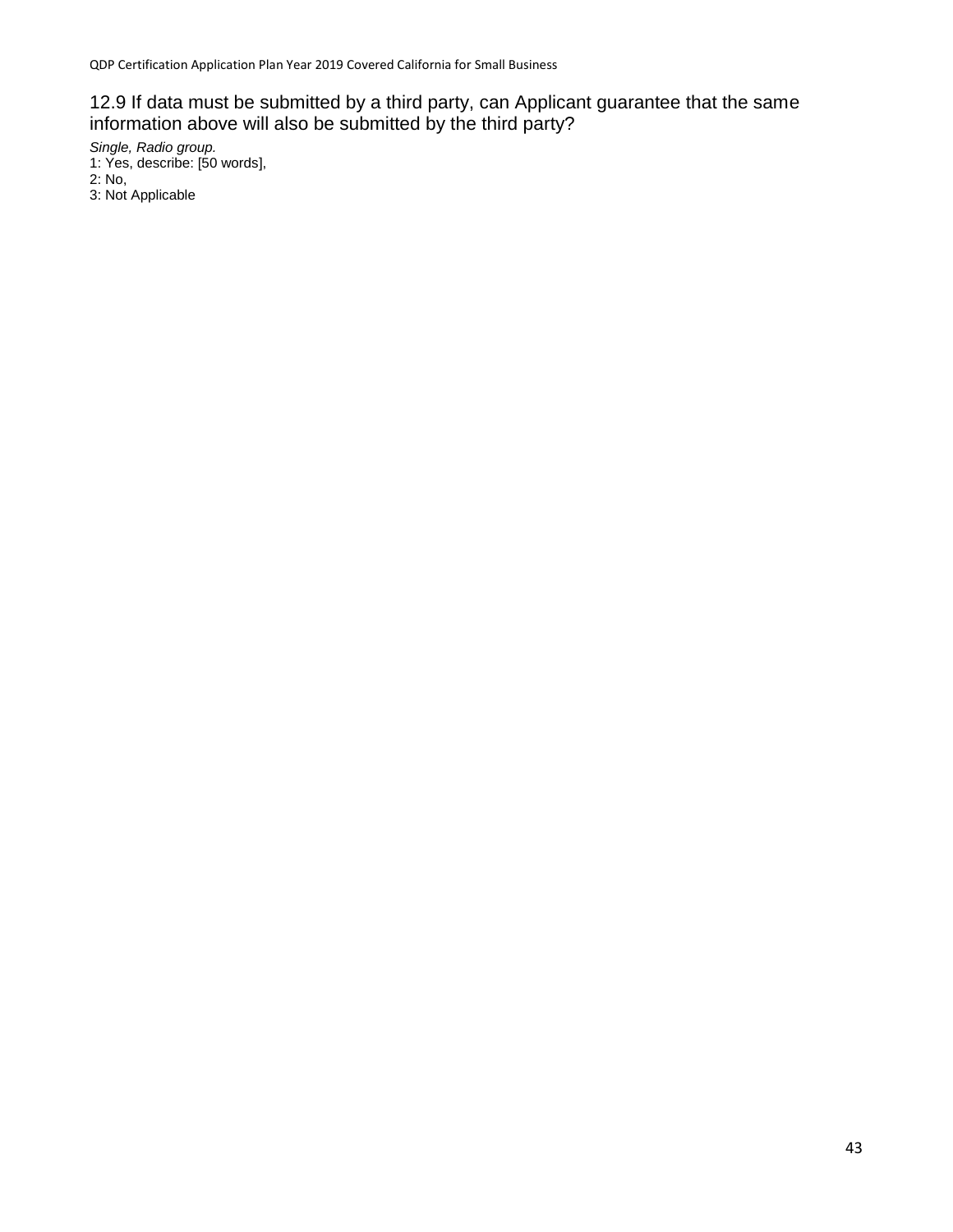#### **13 Privacy and Security Requirements for Personally Identifiable Data**

*This section not required if Applicant has completed the Qualified Dental Plan Application Plan Year 2019 Individual Marketplace.*

*Questions required only for new entrant Applicants.*

#### **13.1 HIPAA Privacy Rule**

Applicant must confirm that it complies with the following privacy-related requirements set forth within Subpart E of the Health Insurance Portability and Accountability Act [45 CFR §164.500 et. seq.]:

13.1.1 Individual access: Unless otherwise exempted by the HIPAA Privacy Rule, Applicant must confirm that it provides enrollees with the opportunity to access, inspect and obtain a copy of any Protected Health Information (PHI) contained within their Designated Record Set [45 CFR §§164.501, 524].

*Single, Pull-down list.* 1: Yes, confirmed, 2: No, not confirmed

13.1.2 Amendment: Applicant must confirm that it provides enrollees with the right to amend inaccurate or incomplete PHI contained within their Designated Record Set [45 CFR §§164.501, 526].

*Single, Pull-down list.* 1: Yes, confirmed, 2: No, not confirmed

13.1.3 Restriction Requests: Applicant must confirm that it provides enrollees with the opportunity to request restrictions upon Applicant's use or disclosure of their PHI [45 CFR §164.522(a)].

*Single, Pull-down list.* 1: Yes, confirmed, 2: No, not confirmed

13.1.4 Accounting of Disclosures: Unless otherwise exempted by the HIPAA Privacy Rule, Applicant must confirm that it provides enrollees with an accounting of any disclosures made by Applicant of the enrollee's PHI upon the enrollee's request [45 CFR §164.528].

*Single, Pull-down list.* 1: Yes, confirmed, 2: No, not confirmed

13.1.5 Confidential Communication Requests: Applicant must confirm that Applicant permits enrollees to request an alternative means or location for receiving their PHI than what Applicant would typically employ [45 CFR §164.522(b)].

*Single, Pull-down list.* 1: Yes, confirmed,

2: No, not confirmed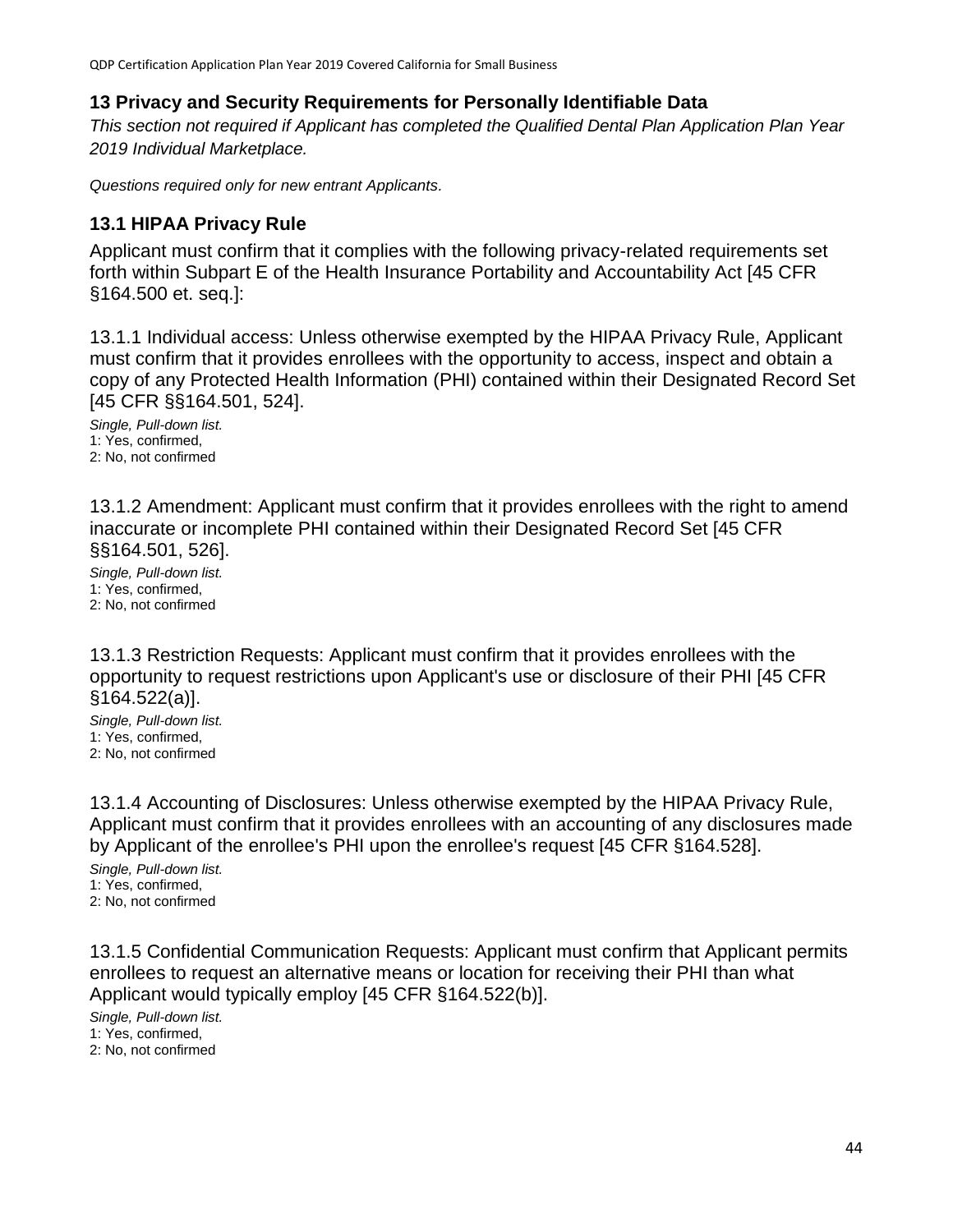13.1.6 Minimum Necessary Disclosure & Use: Unless otherwise exempted by the HIPAA Privacy Rule, Applicant must confirm that Applicant discloses or uses only the minimum necessary PHI needed to accomplish the purpose for which the disclosure or use is being made [45 CFR §§164.502(b) & 514(d)].

*Single, Pull-down list.* 1: Yes, confirmed, 2: No, not confirmed

13.1.7 Openness and Transparency: Unless otherwise exempted by the HIPAA Privacy Rule, Applicant must confirm that Applicant currently maintains a HIPAA-compliant Notice of Privacy Practices to ensure that enrollees are aware of their privacy-related rights and Applicant's privacy-related obligations related to the enrollee's PHI [45 CFR §§164.520(a)&(b)].

*Single, Pull-down list.* 1: Yes, confirmed, 2: No, not confirmed

### **13.2 Safeguards**

13.2.1 Applicant must confirm that it has policy, standards, processes, and procedures in place and that its information system is configured with administrative, physical and technical security controls that meet or exceed those standards in the National Institute of Standards and Technology, Special Publication (NIST) 800-53 that appropriately protect the confidentiality, integrity, and availability of the Protected Health Information (PHI) and Personally Identifiable Information (PII) that it creates, receives, maintains, or transmits. *Single, Pull-down list.*

1: Yes, confirmed, 2: No, not confirmed

13.2.2 Applicant must confirm that all Protected Health Information (PHI) and Personally Identifiable Information (PII) is encrypted – both at rest and in transit – employing the validated Federal Information Processing Standards (FIPS) Publication 140-2 Cryptographic Modules.

*Single, Pull-down list.* 1: Yes, confirmed, 2: No, not confirmed

13.2.3 Applicant must confirm that it operates in compliance with applicable federal and state security and privacy laws and regulations, and has an incident response policy, process, and procedures in place and can verify that the process is tested at least annually.

*Single, Pull-down list.* 1: Yes, confirmed, 2: No, not confirmed

13.2.4 Applicant must confirm that there is a contingency plan in place that addresses system restoration without deterioration of the security measures originally planned and implemented, and that the plan is tested at least annually.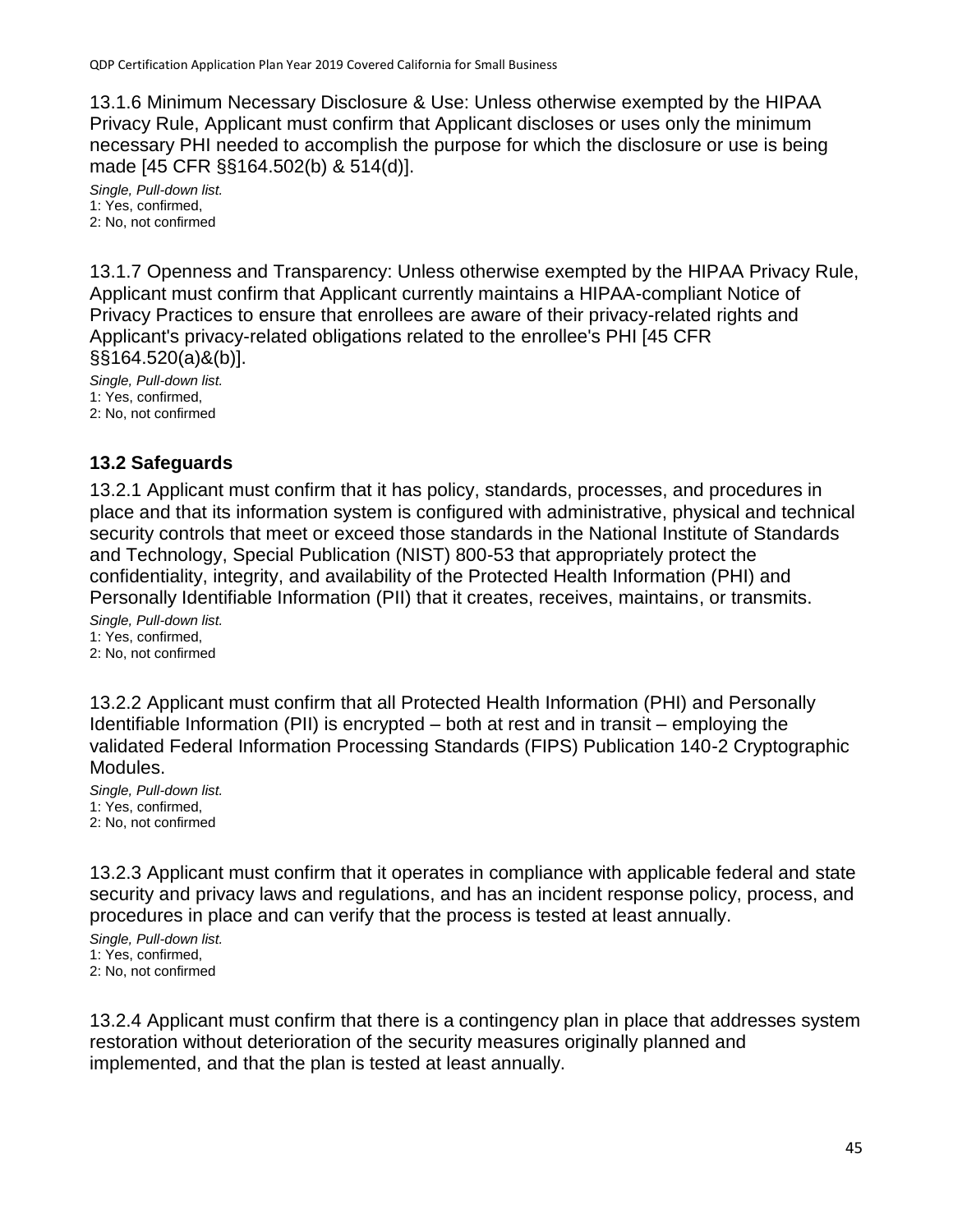*Single, Pull-down list.* 1: Yes, confirmed, 2: No, not confirmed

13.2.5 Applicant must confirm that when disposal of PHI, PII or the decommissioning of media occurs they adhere to the guidelines for media sanitization as described in the NIST Special Publication 800-88.

*Single, Pull-down list.* 1: Yes, confirmed, 2: No, not confirmed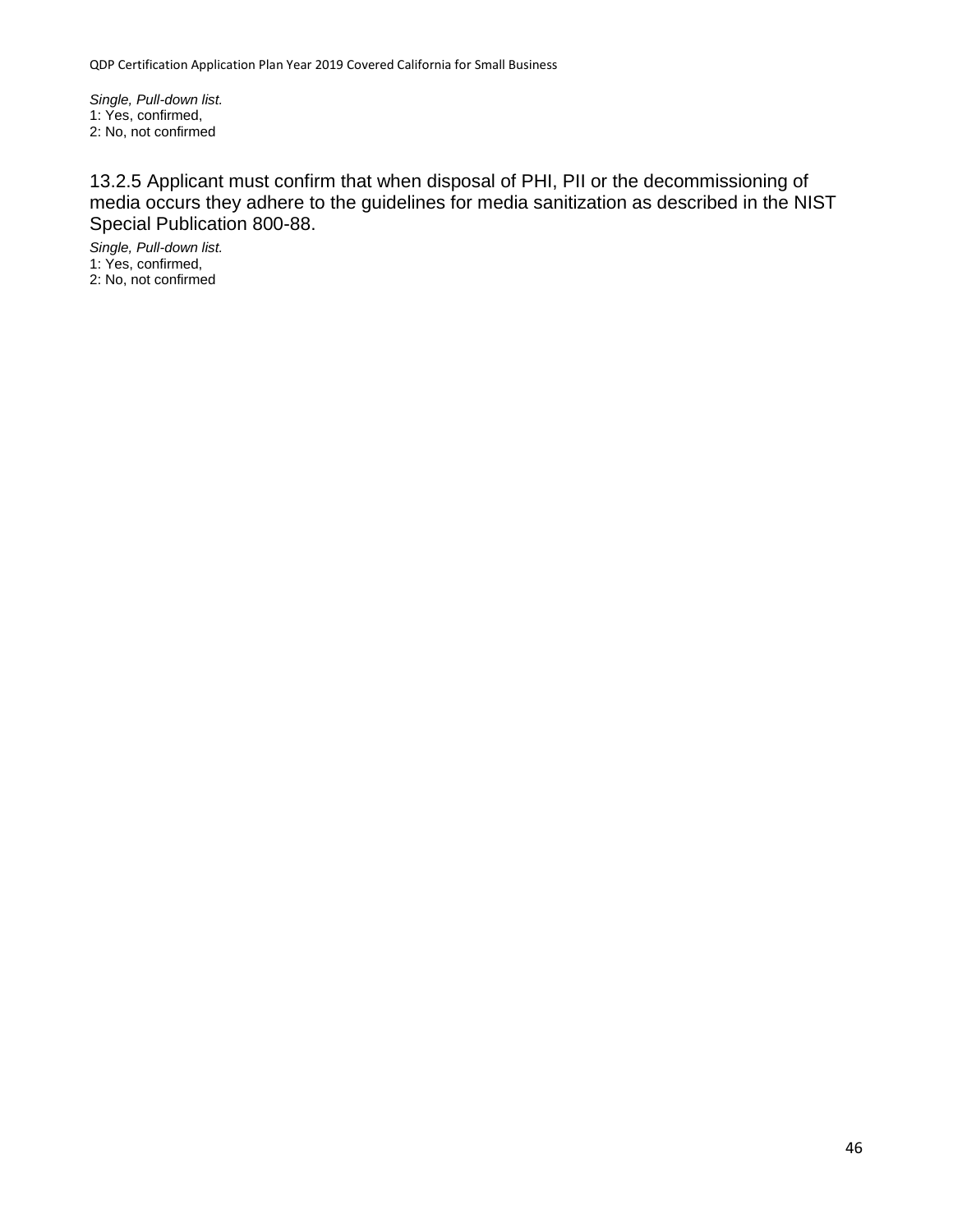## **14 Sales Channels**

*Question 14.1 is required for currently contracted Applicants. All questions required for new entrant Applicants.*

14.1 Applicant must provide its commission schedule for the small group market in California. Note: successful Applicants will be required to use a standardized Agent compensation program with levels and terms that result in the same aggregate compensation amounts to Agents whether products are sold within or outside of the Exchange. Successful Applicants may not vary Agent compensation levels by metal tier, and must pay the same commission during Open and Special Enrollment for each plan year.

| <b>Small Business Market - Commission Rate</b>                                                                                  | On-Exchange<br><b>Business</b> | <b>Direct</b><br><b>Business</b> |
|---------------------------------------------------------------------------------------------------------------------------------|--------------------------------|----------------------------------|
| <b>Provide Commission Rate or Schedule</b>                                                                                      | Not applicable                 | 10 words.                        |
| Does the compensation level change as the business<br>written by the agent matures?<br>(i.e., Downgraded)                       | Not applicable                 | 50 words.                        |
| Specify if the agent is compensated at a higher level as<br>he or she attains certain levels or amounts of inforce<br>business. | Not applicable                 | 50 words.                        |
| Does the compensation level apply to all plans or does it<br>vary by plan?                                                      | Not applicable                 | 50 words.                        |
| Does compensation level vary by product?                                                                                        | Not applicable                 | 50 words.                        |
| Describe any business for which Applicant will not<br>compensate Agents.                                                        | Not applicable                 | 50 words.                        |
| Describe any business for which Applicant will not make<br>changes to Agent of Record.                                          | Not applicable                 | 50 words.                        |
| <b>Additional Comments</b>                                                                                                      | Not applicable                 | 100 words.                       |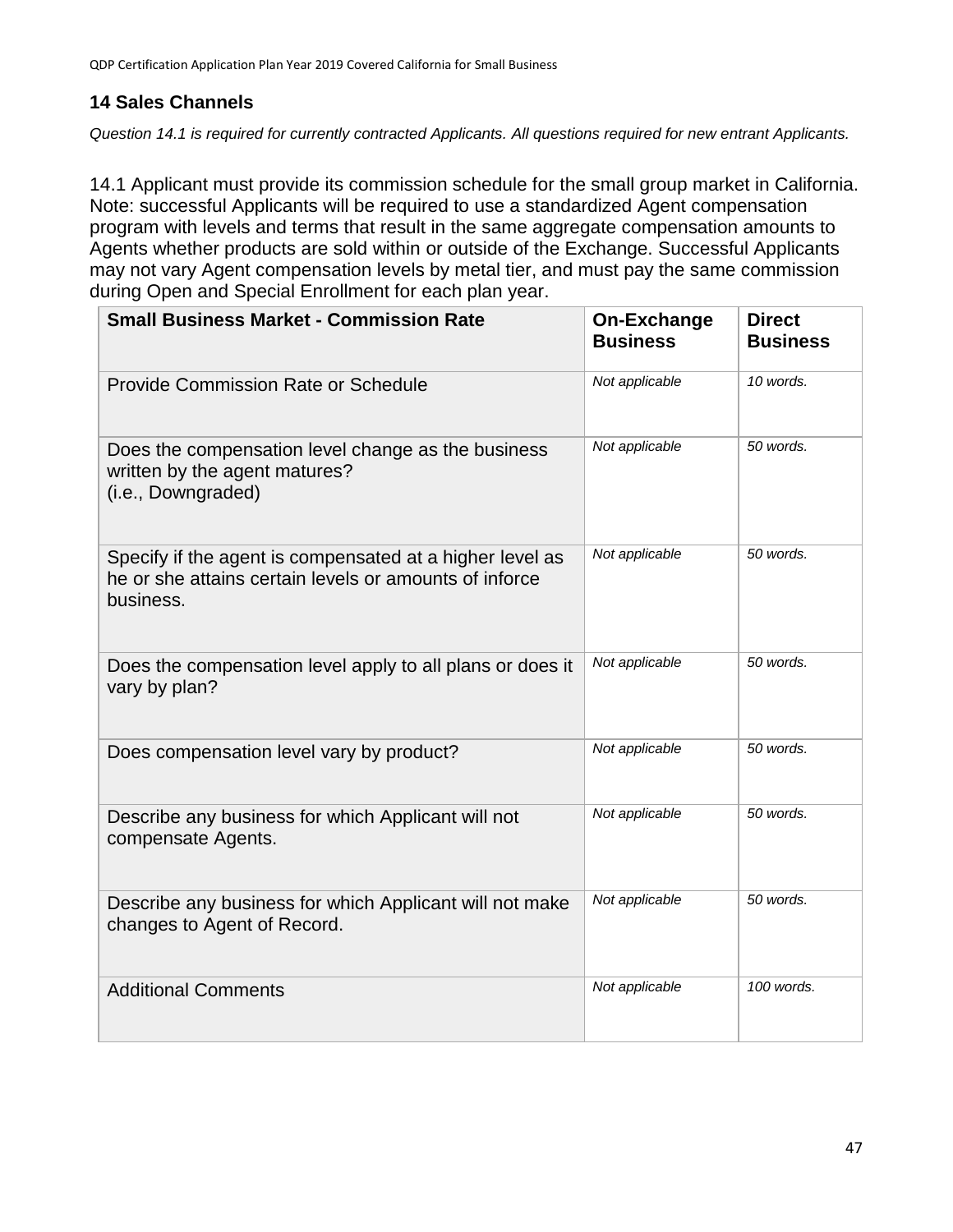14.2 Applicant must provide a copy of the sales team organizational chart. If applicable, Applicant must identify a primary point of contact for broker or agent services and include the following contact information:

- Name (if applicable)
- Phone Number
- Email Address

*50 words.*

# **15 Marketing and Outreach Activities**

*Questions 15.4 and 15.5 required for currently contracted Applicants. All questions are required for new entrant Applicants.*

15.1 The Exchange expects all successful Applicants to promote enrollment in their certified QDPs, including investment of resources and coordination with the Exchange's marketing and outreach efforts. Applicant must provide an organizational chart of its small group sales and/or marketing department(s), including names and titles. Applicant must identify the individual(s) with primary responsibility for sales and marketing of the Exchange account, indicate where these individuals fit into the organizational chart and include the following contact information for those who will work on Covered California sales and marketing efforts: name, title, phone number, and email address. Note also which staff oversee Member Communication, Social Media efforts, point of sales collateral materials, and submission of co-branded materials for Exchange review.

*Single, Pull-down list.* Attachment required 1: Attached, 2: Not attached

15.2 Applicant must confirm that, upon contingent certification of its QDPs, it will adhere to Exchange requirements documented in the Appendix G Covered California Brand Style Guide when co-branding materials, including termination notices issued to Exchange enrollees. Co-branded items must be submitted in a timely manner, but no later than before the collateral is used.

*Single, Pull-down list.* 1: Confirmed, 2: Not confirmed

15.3 Applicant must confirm it will cooperate with Exchange Marketing, Public Relations, and Outreach efforts, which may include: internal and external trainings, press events, social media efforts, collateral materials, member communications, and other efforts. This cooperative obligation includes contractual requirements to submit materials and updates according to deadlines established in the QDP Issuer Model Contract.

*Single, Pull-down list.* 1: Confirmed, 2: Not confirmed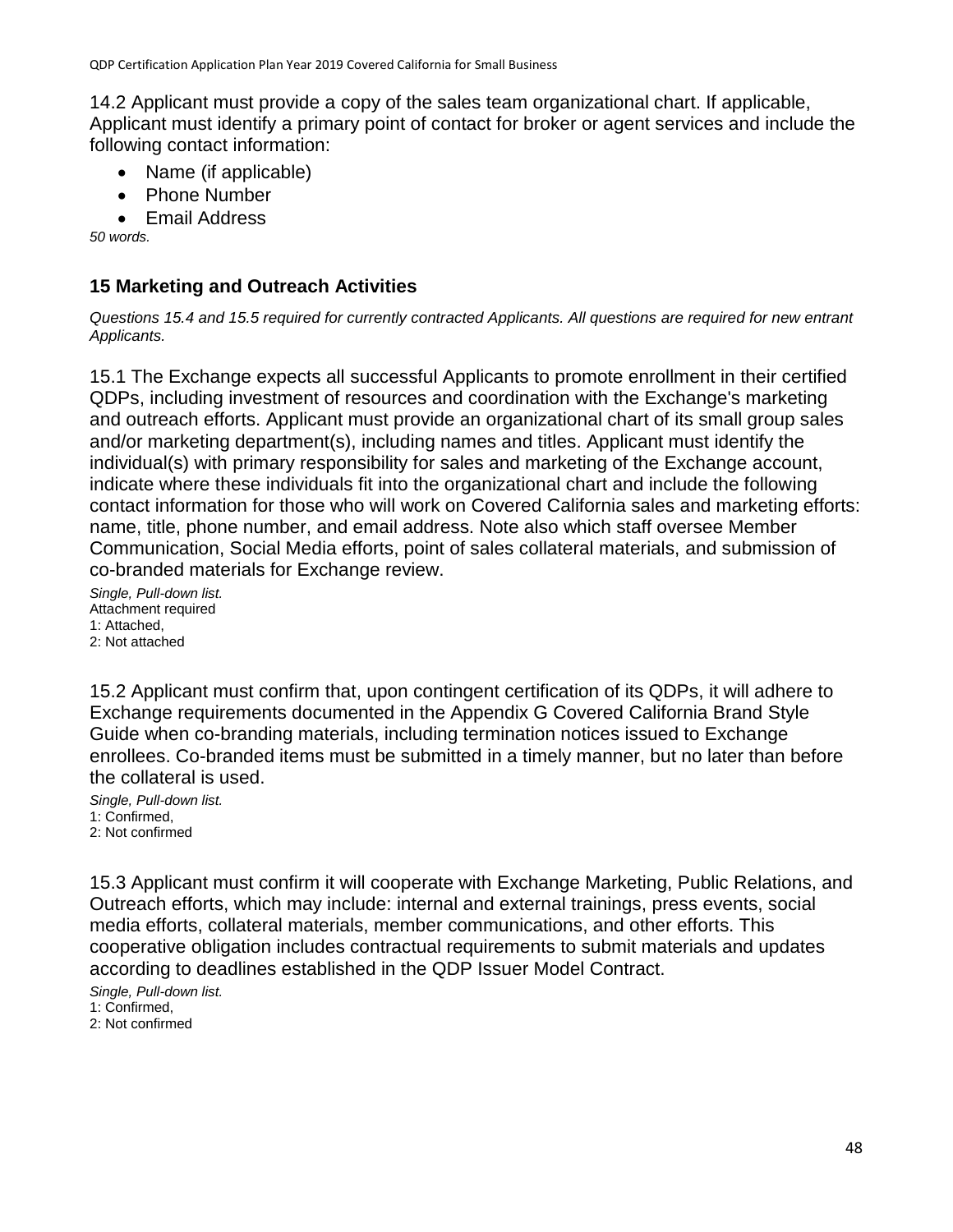15.4 Applicant must complete and submit Attachment D1 Member Communication Calendar, including proposed Exchange member communications.

*Single, Pull-down list.*

- 1: Confirmed, attachment complete,
- 2: Attachment not completed

15.5 Applicant must provide a proposed Marketing Plan for the Exchange Small Business Market line of business.

(1) Proposed Marketing Plan, including the following components:

- Regions to be supported with marketing efforts,
- Enrollment goals,
- Strategy and tactics,
- Target audience parameters (age range, household income, ethnicity, gender, marital status),
- Timing
- Proportion of marketing expenditure for on-Exchange QDPs in relation to off-Exchange plan marketing expenditure
- (2) Attachment D2 Media Plan Flowchart

(3) Attachment D3 Estimated Annual Marketing Budget by Geography. *Single, Pull-down list.* 1: Marketing Plan and Attachment D2 Attached,

2: Not attached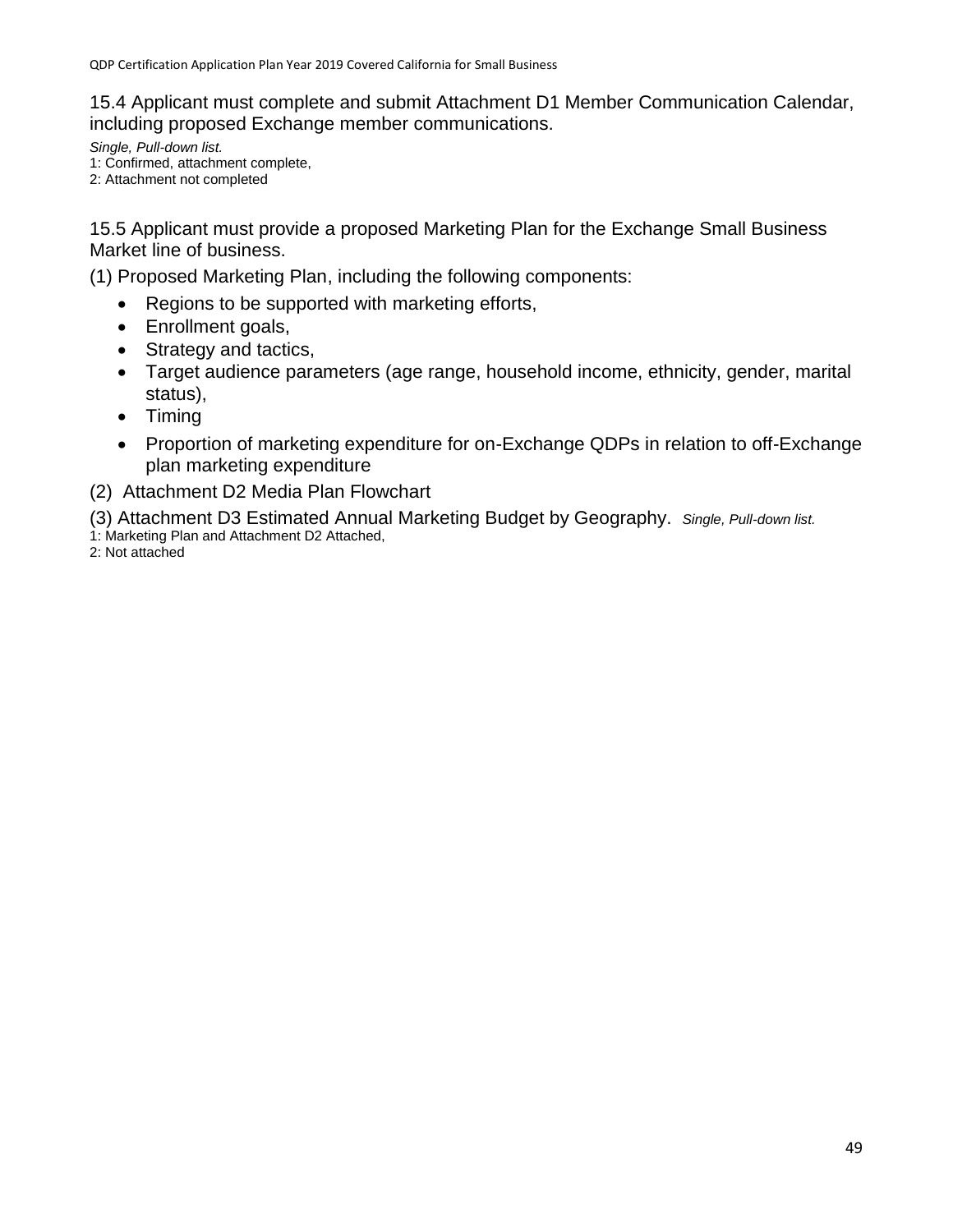### **16 Provider Network**

## **16.1 Network Offerings**

*All questions are required for currently contracted Applicants and new entrant Applicants.*

16.1.1 Applicant must indicate the different network products it intends to offer on the Exchange in the Covered California for Small Business market for coverage year 2019.

|            | <b>Offered</b>                              | New or Existing<br>Network?                                                               | Has Network been Proposed<br>for Individual Exchange Plan<br>Year 2019? | <b>Network</b><br>Name(s) |
|------------|---------------------------------------------|-------------------------------------------------------------------------------------------|-------------------------------------------------------------------------|---------------------------|
| <b>HMO</b> | Single, Pull-down list.<br>1: Yes,<br>2: No | Single, Pull-down list.<br>1: New Network,<br>2: New to Exchange,<br>3: Existing Exchange | Single, Pull-down list.<br>1: Yes,<br>2: No                             | 10 words.                 |
| <b>PPO</b> | Single, Pull-down list.<br>1: Yes.<br>2: No | Single, Pull-down list.<br>1: New Network,<br>2: New to Exchange,<br>3: Existing Exchange | Single, Pull-down list.<br>1: Yes.<br>2: No                             | 10 words.                 |

16.1.2 Provider network data must be included in this submission for all geographic locations to which Applicant is applying for certification as a QDP. Submit provider data according to the data file layout in Appendix I Covered California Provider Data Submission Guide. The provider network submission for 2019 must be consistent with what will be filed to the appropriate regulator for approval if Applicant is selected as a QDP Issuer. The Exchange requires the information, as requested, to allow cross-network comparisons and evaluations. *Single, Pull-down list.*

1: Attached (confirming provider data is for plan year 2018),

2: Not attached

16.1.3 Applicant must complete and upload through SERFF the Network ID Template located at: link to 2019 Network ID Template.

*Single, Pull-down list.*

1: Template uploaded,

2: Template not uploaded.

## **16.2 HMO**

### **16.2.1 Network Strategy**

*All questions are required for Applicants that are new entrants or proposing new networks.*

*. If network has been proposed for products offered in the Individual Exchange, this section is not required for that network.*

16.2.1.1 Does Applicant conduct provider negotiations and manage its own network or does Applicant lease a network from another organization?

*Single, Pull-down list.*

1: Applicant contracts and manages network,

2: Applicant leases network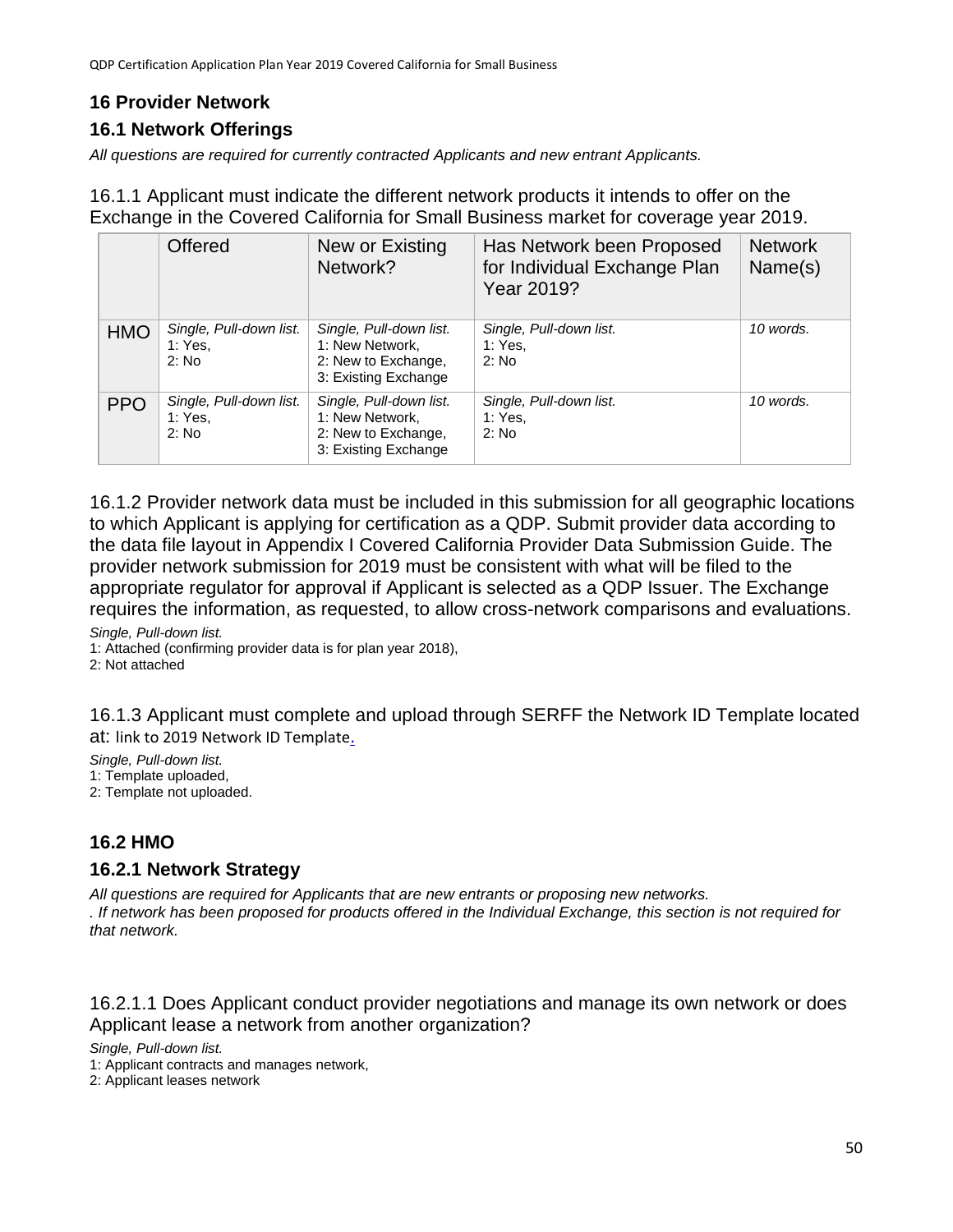| 16.2.1.2 If Applicant leases its network, describe the terms of the lease agreement: |  |  |
|--------------------------------------------------------------------------------------|--|--|
|                                                                                      |  |  |

|                               | Response    |
|-------------------------------|-------------|
| Length of the lease agreement | 100 words.  |
| <b>Start Date</b>             | To the day. |
| <b>End Date</b>               | To the day. |
| Leasing Organization          | 100 words.  |

16.2.1.3 If Applicant leases network, does Applicant have the ability to influence provider contract terms for (select all that apply):

*Multi, Checkboxes.*

- 1: Transparency,
- 2: Implementation of new programs and initiatives,
- 3: Acquire timely and up-to-date information on providers,

4: Ability to obtain data from providers,

5: Ability to conduct outreach and education to providers if need arises,

6: Ability to add new providers,

7: If no, please describe plans to ensure Applicant's ability to control network and meet Exchange requirements: [500 words]

| 16.2.1.4 By rating region covered, provide the percentages of providers in capitated vs non- |  |  |  |
|----------------------------------------------------------------------------------------------|--|--|--|
| capitated arrangements:                                                                      |  |  |  |

|          | <b>Direct Contract</b> | Capitated | Other (explain in comments) | <b>Comments</b> |
|----------|------------------------|-----------|-----------------------------|-----------------|
| Region 1 | Percent.               | Percent.  | Percent.                    | 100 words.      |
| Region 2 | Percent.               | Percent.  | Percent.                    | 100 words.      |
| Region 3 | Percent.               | Percent.  | Percent.                    | 100 words.      |
| Region 4 | Percent.               | Percent.  | Percent.                    | 100 words.      |
| Region 5 | Percent.               | Percent.  | Percent.                    | 100 words.      |
| Region 6 | Percent.               | Percent.  | Percent.                    | 100 words.      |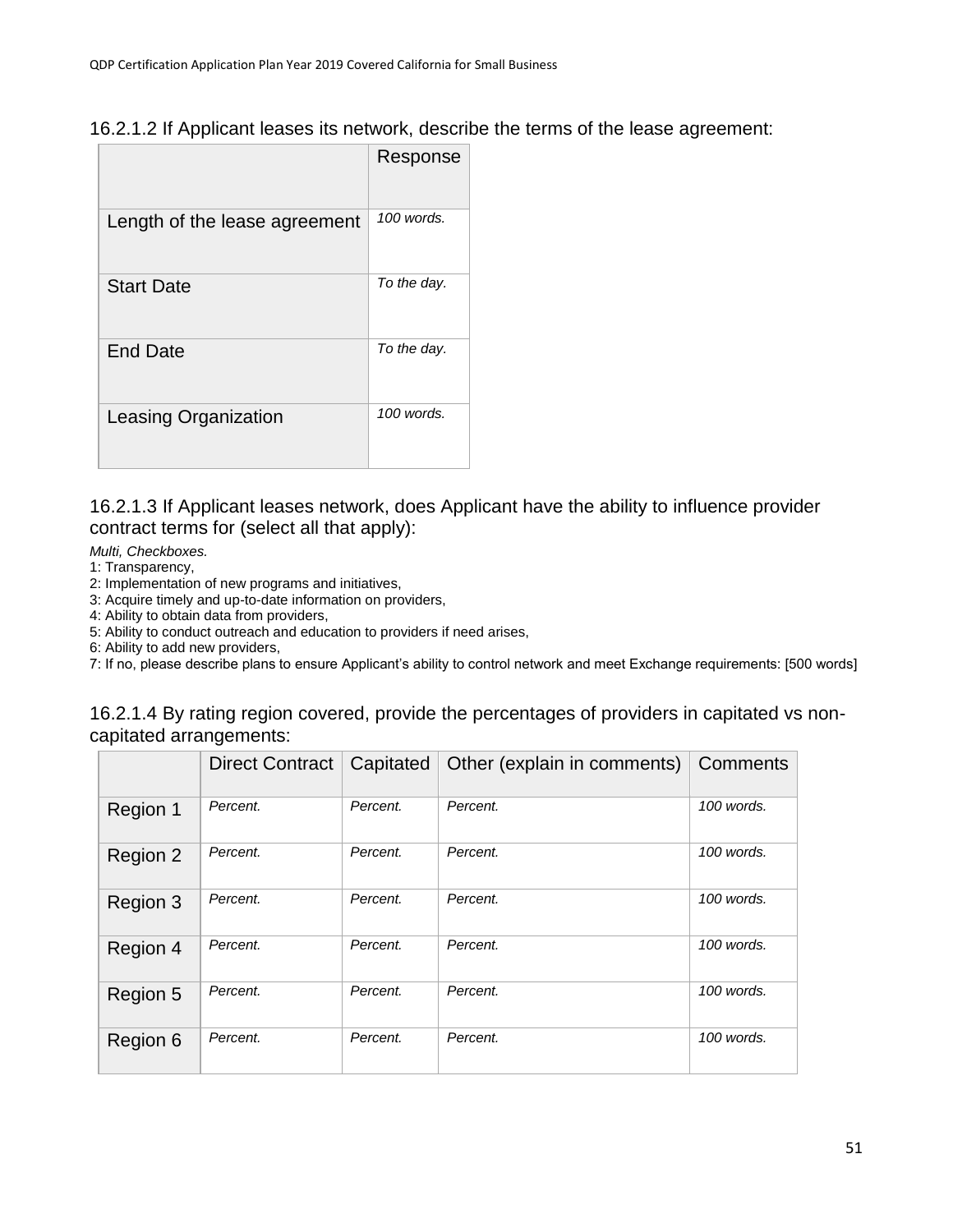| Region 7  | Percent. | Percent. | Percent. | 100 words. |
|-----------|----------|----------|----------|------------|
| Region 8  | Percent. | Percent. | Percent. | 100 words. |
| Region 9  | Percent. | Percent. | Percent. | 100 words. |
| Region 10 | Percent. | Percent. | Percent. | 100 words. |
| Region 11 | Percent. | Percent. | Percent. | 100 words. |
| Region 12 | Percent. | Percent. | Percent. | 100 words. |
| Region 13 | Percent. | Percent. | Percent. | 100 words. |
| Region 14 | Percent. | Percent. | Percent. | 100 words. |
| Region 15 | Percent. | Percent. | Percent. | 100 words. |
| Region 16 | Percent. | Percent. | Percent. | 100 words. |
| Region 17 | Percent. | Percent. | Percent. | 100 words. |
| Region 18 | Percent. | Percent. | Percent. | 100 words. |
| Region 19 | Percent. | Percent. | Percent. | 100 words. |

16.2.1.5 Describe in detail how Applicant ensures access to care for all enrollees. This should include:

- If Applicant assesses geographic access to primary and specialist care based on enrollee residence describe tools and brief methodology
- If Applicant tracks ethnic and racial diversity in the population and ensure access to appropriate culturally competent providers, describe tools and brief methodology

*200 words*

16.2.1.6 Many California residents live in counties bordering other states where the out of state services are closer than in-state services. Does Applicant offer coverage in a county or region bordering another state?

*Single, Radio group.*

1: Yes. If yes, does Applicant allow out of state (non-emergency) providers to participate in networks to serve Exchange enrollees?,

2: No

16.2.1.7 If Applicant answered yes to 16.2.1.6, explain in detail how this coverage is offered.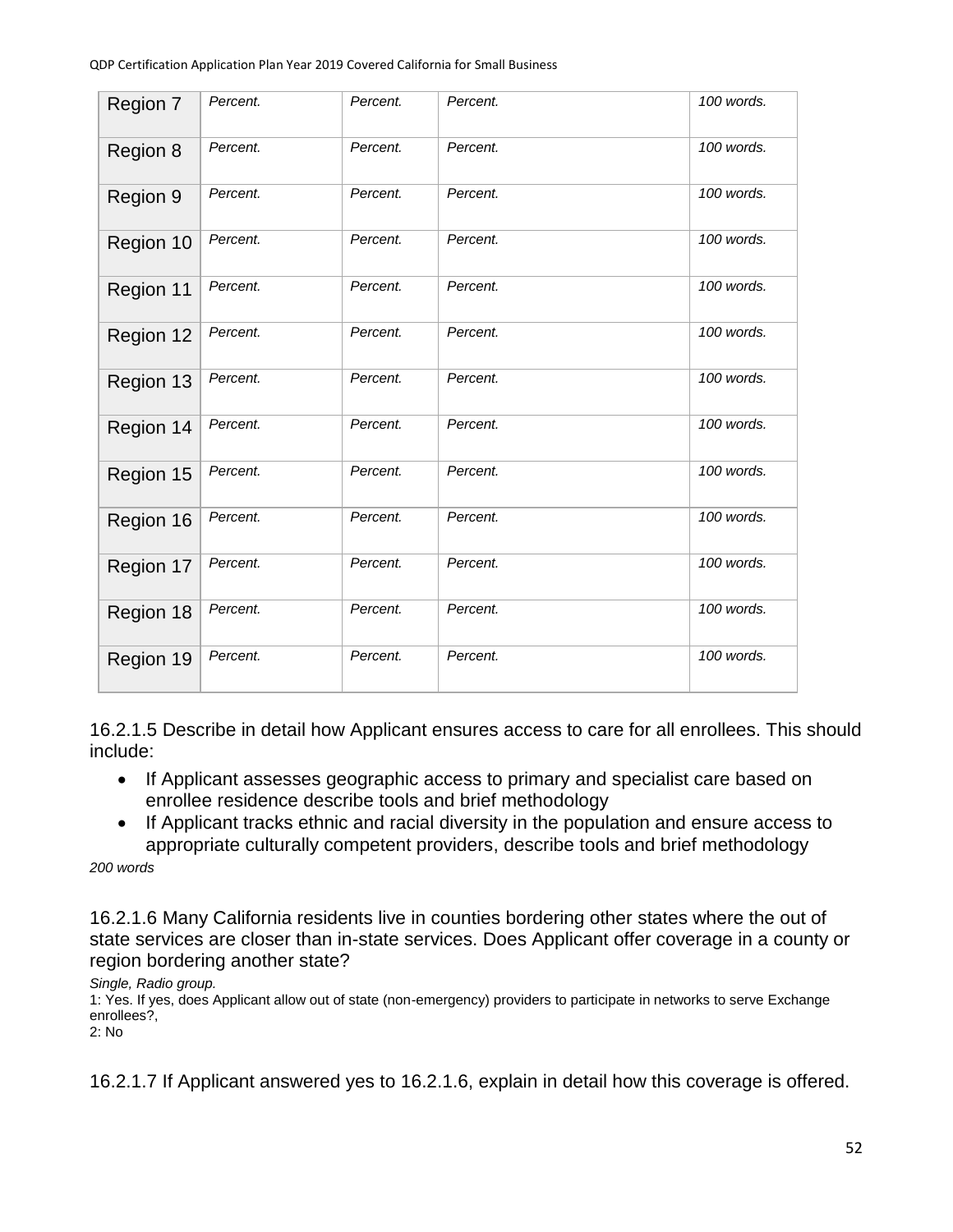*500 words.*

### **16.2.2 Network Quality**

*All questions are required for currently contracted Applicants and new entrant Applicants. If network has been proposed for products offered in the Individual Exchange, this section is not required for that network.*

16.2.2.1 Does Applicant currently use patient safety as a criterion for provider selection for Exchange networks? If yes, describe in detail, including the assessment process, the source of the patient safety assessment data, specific measures and metrics, thresholds for inclusion and exclusion.

*Single, Radio group.* 1: Yes, please explain: [100 words], 2: No

16.2.2.2 Does Applicant currently use cost efficiency as a criterion for provider selection for Exchange networks? If yes, describe in detail, including the assessment process, the source of the assessment data, specific measures and metrics, thresholds for inclusion and exclusion.

*Single, Radio group.* 1: Yes, please explain: [100 words], 2: No

16.2.2.3 Does Applicant currently use patient reported experience as a criterion for provider selection for Covered California networks? If yes, describe in detail, including the assessment process, the source of the patient reported experience assessment data, specific measures and metrics, thresholds for inclusion and exclusion.

*Single, Radio group.* 1: Yes, please explain: [100 words], 2: No

#### 16.2.2.4 To what extent does Applicant encourage use of high quality network dental providers?

*Multi, Checkboxes.*

- 1: Auto-assign members to high-performing dental providers,
- 2: Identify high-performing providers through the provider directory or other web site location,
- 3: Customer service referral to dental provider,
- 4: Other (please explain): [100 words],
- 5: Applicant does not encourage use of high-performing dental providers

### 16.2.2.5 If Applicant encourages use of high-performing dental providers, what criteria does Applicant use to identify high-performing providers?

*Multi, Checkboxes.*

- 1: Dental quality measures,
- 2: Health improvement initiatives,
- 3: Preventive services rendered,
- 4: Patient satisfaction,
- 5: Low occurrence of complaints and grievances,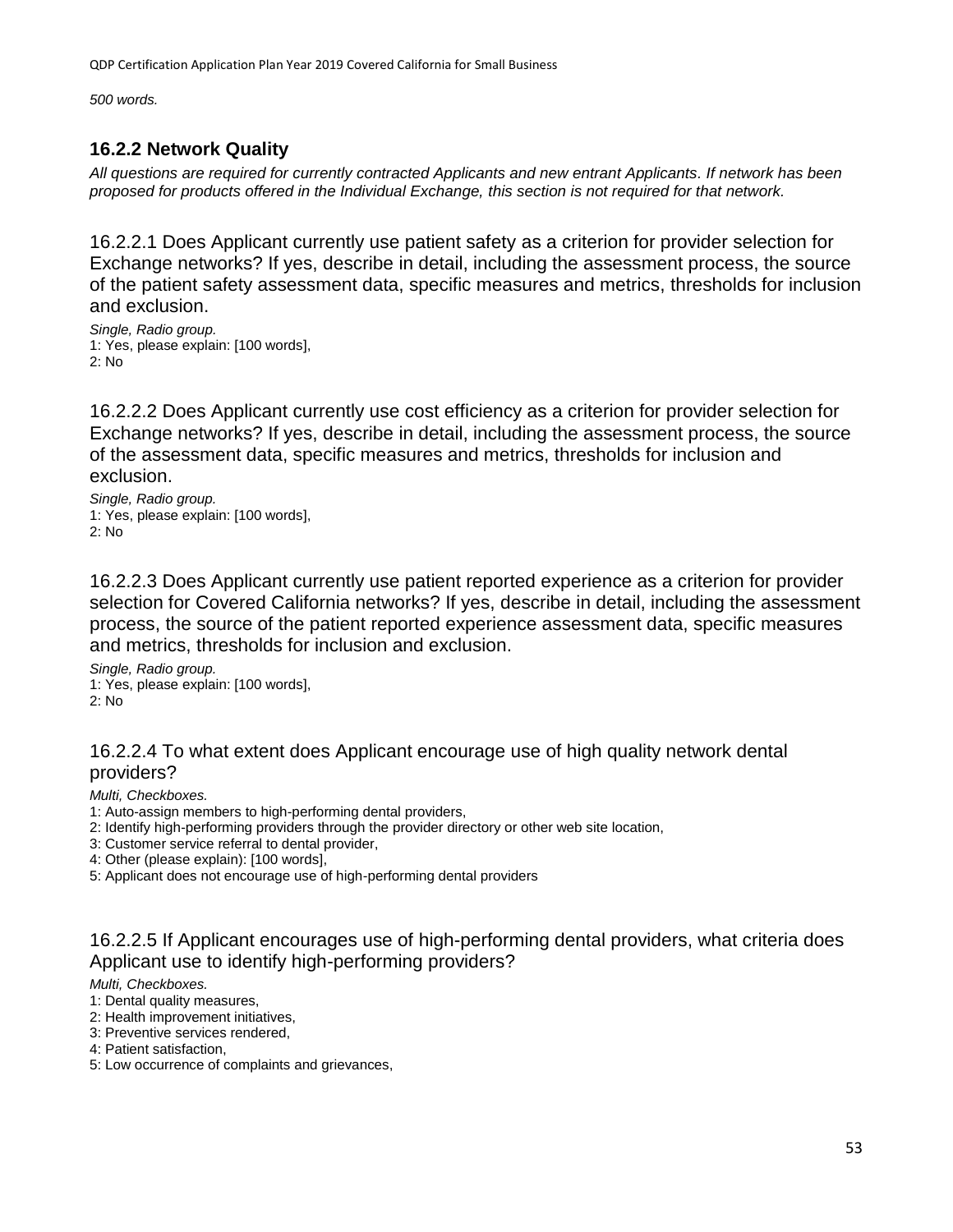6: Other (please explain): [100 words],

7: Applicant does not encourage use of high-performing dental providers

16.2.2.6 If Applicant does not currently identify or encourages use of high-performing dental providers, report how Applicant intends to identify high-performing dental providers. *200 words.*

### **16.2.3 Network Stability**

*All questions are required for currently contracted Applicants and new entrant Applicants. If network has been proposed for products offered in the Individual Exchange, this section is not required for that network.*

16.2.3.1 Identify the number of participating providers who have terminated from the provider network between January 1, 2017 and December 31, 2017, by rating region. Indicate reason for termination: non-agreement on rates, non-compliance with contract provisions, re-design of network or other (explain).

|           | Terminated by Issuer | Terminated by Provider | Reason    | Reinstated |
|-----------|----------------------|------------------------|-----------|------------|
| Region 1  | Integer.             | Integer.               | 20 words. | 10 words.  |
| Region 2  | Integer.             | Integer.               | 20 words. | 10 words.  |
| Region 3  | Integer.             | Integer.               | 20 words. | 10 words.  |
| Region 4  | Integer.             | Integer.               | 20 words. | 10 words.  |
| Region 5  | Integer.             | Integer.               | 20 words. | 10 words.  |
| Region 6  | Integer.             | Integer.               | 20 words. | 10 words.  |
| Region 7  | Integer.             | Integer.               | 20 words. | 10 words.  |
| Region 8  | Integer.             | Integer.               | 20 words. | 10 words.  |
| Region 9  | Integer.             | Integer.               | 20 words. | 10 words.  |
| Region 10 | Integer.             | Integer.               | 20 words. | 10 words.  |
| Region 11 | Integer.             | Integer.               | 20 words. | 10 words.  |
| Region 12 | Integer.             | Integer.               | 20 words. | 10 words.  |
| Region 13 | Integer.             | Integer.               | 20 words. | 10 words.  |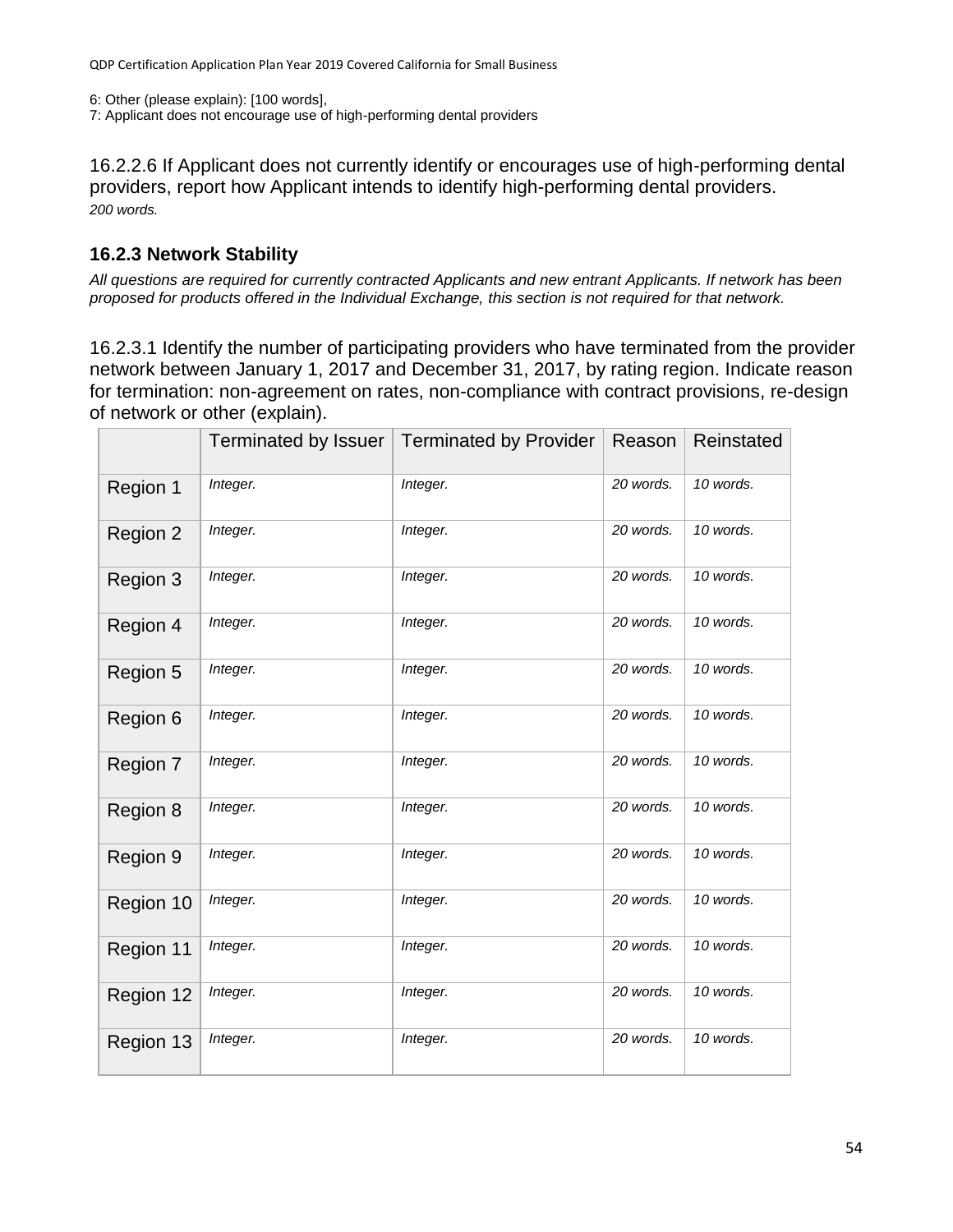| Region 14 | Integer. | Integer. | 20 words. | 10 words. |
|-----------|----------|----------|-----------|-----------|
| Region 15 | Integer. | Integer. | 20 words. | 10 words. |
| Region 16 | Integer. | Integer. | 20 words. | 10 words. |
| Region 17 | Integer. | Integer. | 20 words. | 10 words. |
| Region 18 | Integer. | Integer. | 20 words. | 10 words. |
| Region 19 | Integer. | Integer. | 20 words. | 10 words. |

16.2.3.2 List total Number of Contracted Dental Groups/Clinics (provide information by product by region):

|           | <b>Number of Contracted Entities</b> |
|-----------|--------------------------------------|
| Region 1  | Integer.                             |
| Region 2  | Integer.                             |
| Region 3  | Integer.                             |
| Region 4  | Integer.                             |
| Region 5  | Integer.                             |
| Region 6  | Integer.                             |
| Region 7  | Integer.                             |
| Region 8  | Integer.                             |
| Region 9  | Integer.                             |
| Region 10 | Integer.                             |
| Region 11 | Integer.                             |
| Region 12 | Integer.                             |
| Region 13 | Integer.                             |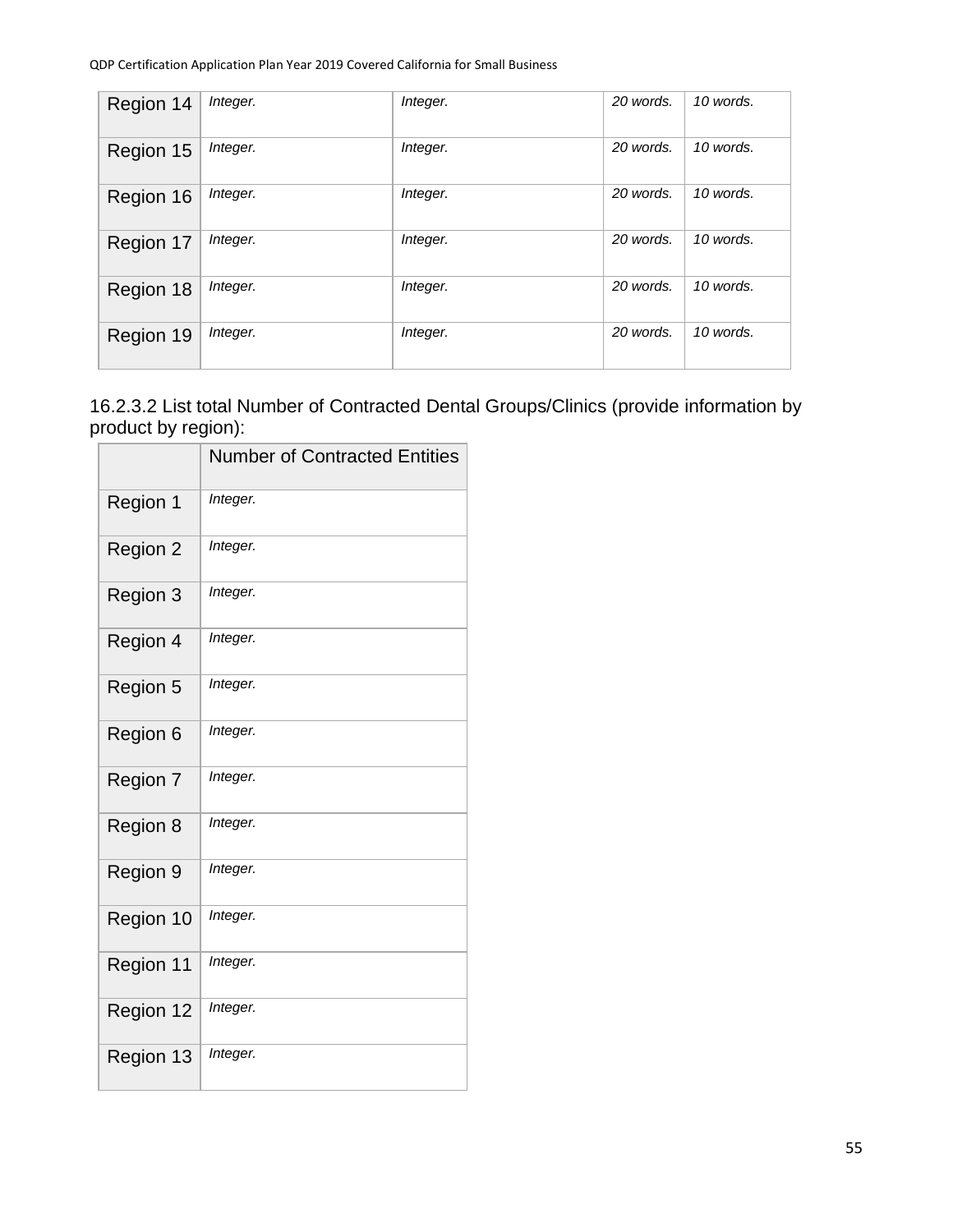| Region 14 | Integer. |
|-----------|----------|
| Region 15 | Integer. |
| Region 16 | Integer. |
| Region 17 | Integer. |
| Region 18 | Integer. |
| Region 19 | Integer. |

16.2.3.3 Identify groups, clinics or health centers terminated between January 1, 2017 and December 31, 2017, including any Dental Groups, Federally Qualified Health Centers (FQHC) or community clinics that had a break in maintaining a continuous contract during this period. Indicate reason for termination: non-agreement on rates, non-compliance with contract provisions, re-design of network or other (explain).

| Name of Terminated Group/Clinic/Center   Terminated by: |                                                        | Reason    | Reinstated |
|---------------------------------------------------------|--------------------------------------------------------|-----------|------------|
| 10 words.                                               | Single, Pull-down list.<br>1: Applicant<br>2: Provider | 20 words. | 10 words.  |
| 10 words.                                               | Single, Pull-down list.<br>1: Applicant<br>2: Provider | 20 words. | 10 words.  |
| 10 words.                                               | Single, Pull-down list.<br>1: Applicant<br>2: Provider | 20 words. | 10 words.  |
| 10 words.                                               | Single, Pull-down list.<br>1: Applicant<br>2: Provider | 20 words. | 10 words.  |
| 10 words.                                               | Single, Pull-down list.<br>1: Applicant<br>2: Provider | 20 words. | 10 words.  |
| 10 words.                                               | Single, Pull-down list.<br>1: Applicant<br>2: Provider | 20 words. | 10 words.  |
| 10 words.                                               | Single, Pull-down list.<br>1: Applicant<br>2: Provider | 20 words. | 10 words.  |
| 10 words.                                               | Single, Pull-down list.<br>1: Applicant<br>2: Provider | 20 words. | 10 words.  |
| 10 words.                                               | Single, Pull-down list.<br>1: Applicant                | 20 words. | 10 words.  |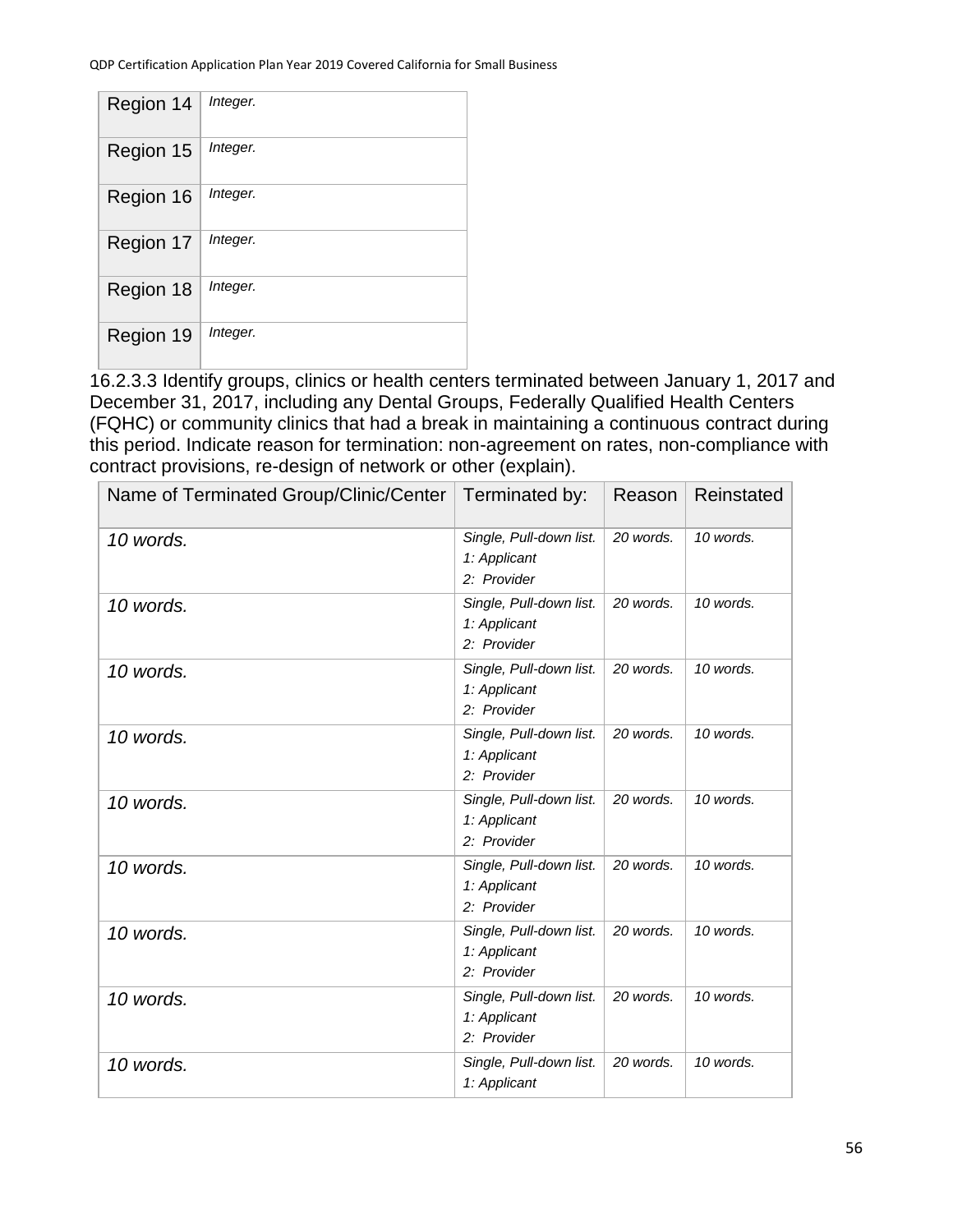|           | 2: Provider                                                        |             |
|-----------|--------------------------------------------------------------------|-------------|
| 10 words. | Single, Pull-down list.   20 words.<br>1: Applicant<br>2: Provider | $10$ words. |

16.2.3.4 Describe any plans for network additions, by product, including any new dental provider groups or clinic systems that Applicant would like to highlight for Exchange attention. *100 words.*

16.2.3.5 Provide information on any known or anticipated potential network disruption that may affect Applicant's 2019 provider networks. For example: list any pending terminations of dental groups which can include Independent Practice Associations. *100 words.*

## **16.3 PPO**

### **16.3.1 Network Strategy**

*All questions are required for Applicants that are new entrants or proposing new networks. If network has been proposed for products offered in the Individual Exchange, this section is not required for that network.*

16.3.1.1 Does Applicant conduct provider negotiations and manage its own network or does Applicant lease a network from another organization?

*Single, Pull-down list.*

1: Applicant contracts and manages network,

2: Applicant leases network

| 16.3.1.2 If Applicant leases network, describe the terms of the lease agreement: |  |  |
|----------------------------------------------------------------------------------|--|--|
|                                                                                  |  |  |

|                               | Response    |
|-------------------------------|-------------|
| Length of the lease agreement | 100 words.  |
| <b>Start Date</b>             | To the day. |
| End Date                      | To the day. |
| <b>Leasing Organization</b>   | 100 words.  |

16.3.1.3 If Applicant leases network, does Applicant have the ability to influence provider contract terms for (select all that apply):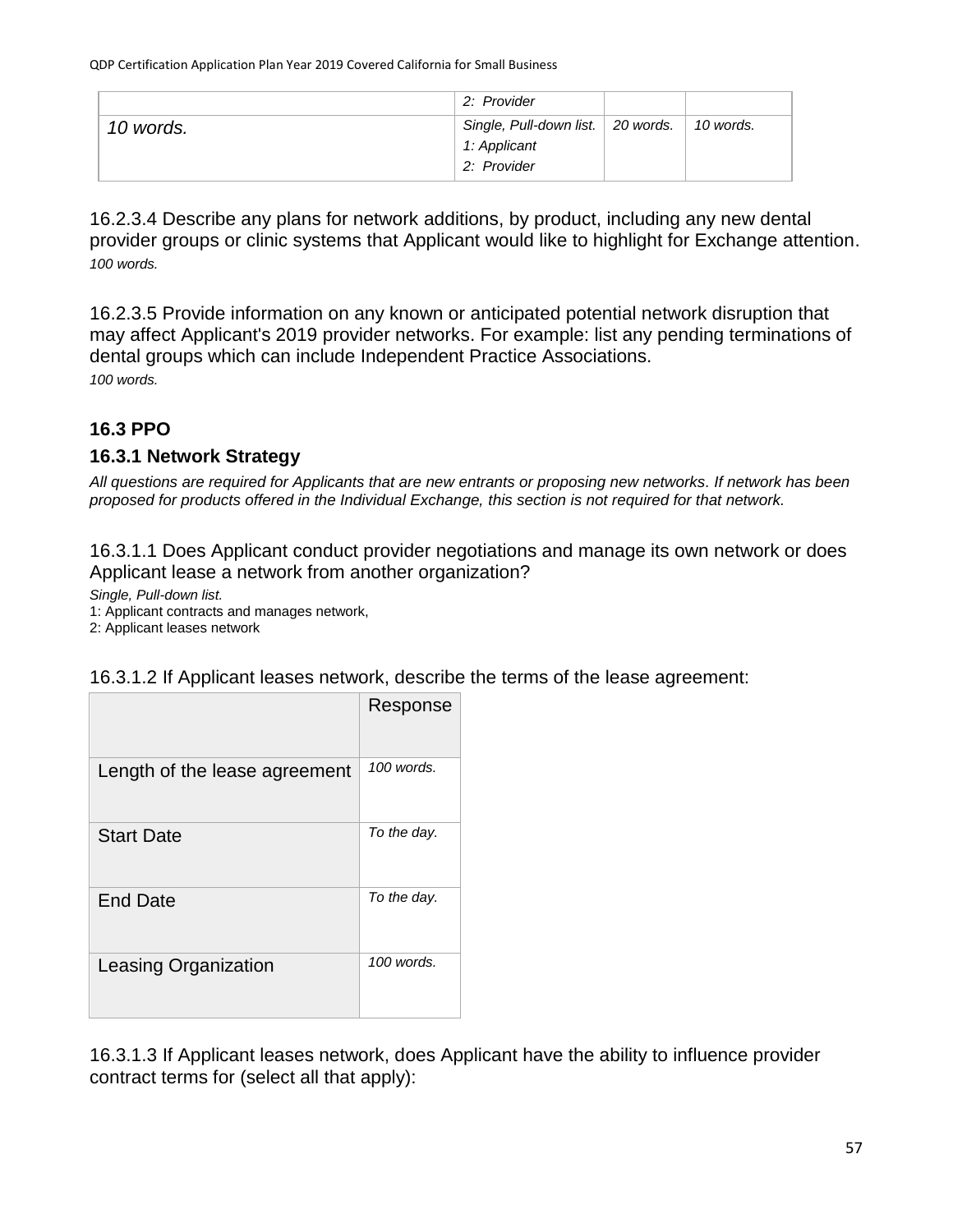*Multi, Checkboxes.*

- 1: Transparency,
- 2: Implementation of new programs and initiatives,
- 3: Acquire timely and up-to-date information on providers,
- 4: Ability to obtain data from providers,
- 5: Ability to conduct outreach and education to providers if need arises,
- 6: Ability to add new providers,

7: If no, please describe plans to ensure Applicant's ability to control network and meet Exchange requirements: [500 words]

### 16.3.1.4 By rating region covered, provide the percentages of providers in capitated vs noncapitated arrangements:

|           | <b>Direct Contract</b> | Capitated | Other (explain in comments) | Comments   |
|-----------|------------------------|-----------|-----------------------------|------------|
| Region 1  | Percent.               | Percent.  | Percent.                    | 100 words. |
| Region 2  | Percent.               | Percent.  | Percent.                    | 100 words. |
| Region 3  | Percent.               | Percent.  | Percent.                    | 100 words. |
| Region 4  | Percent.               | Percent.  | Percent.                    | 100 words. |
| Region 5  | Percent.               | Percent.  | Percent.                    | 100 words. |
| Region 6  | Percent.               | Percent.  | Percent.                    | 100 words. |
| Region 7  | Percent.               | Percent.  | Percent.                    | 100 words. |
| Region 8  | Percent.               | Percent.  | Percent.                    | 100 words. |
| Region 9  | Percent.               | Percent.  | Percent.                    | 100 words. |
| Region 10 | Percent.               | Percent.  | Percent.                    | 100 words. |
| Region 11 | Percent.               | Percent.  | Percent.                    | 100 words. |
| Region 12 | Percent.               | Percent.  | Percent.                    | 100 words. |
| Region 13 | Percent.               | Percent.  | Percent.                    | 100 words. |
| Region 14 | Percent.               | Percent.  | Percent.                    | 100 words. |
| Region 15 | Percent.               | Percent.  | Percent.                    | 100 words. |
| Region 16 | Percent.               | Percent.  | Percent.                    | 100 words. |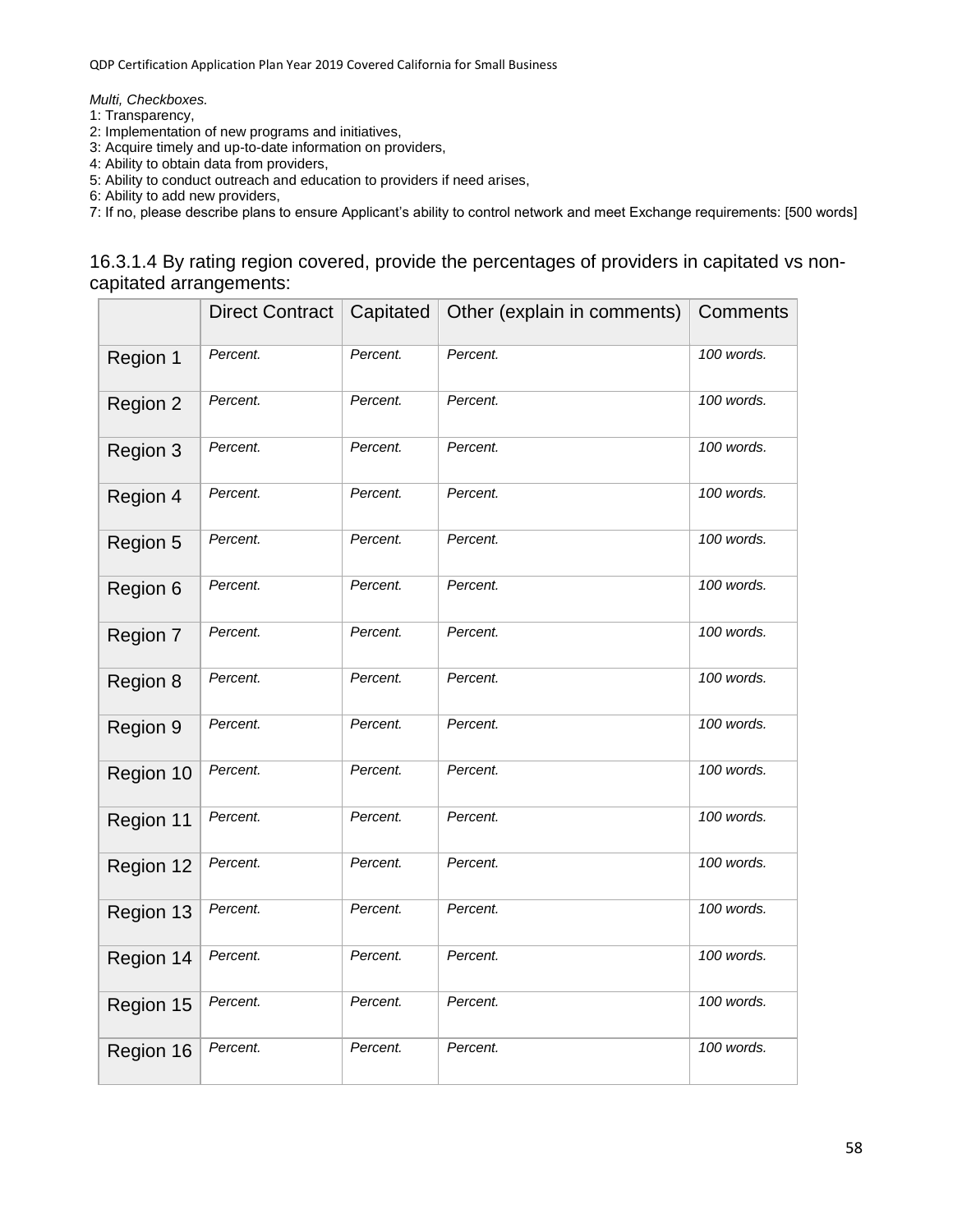| Region 17 | Percent. | Percent. | Percent. | 100 words. |
|-----------|----------|----------|----------|------------|
| Region 18 | Percent. | Percent. | Percent. | 100 words. |
| Region 19 | Percent. | Percent. | Percent. | 100 words. |

16.3.1.5 Describe in detail how Applicant ensures access to care for all enrollees. This should include:

- If Applicant assesses geographic access to primary and specialist care based on enrollee residence, describe tools and brief methodology.
- If Applicant tracks ethnic and racial diversity in the population and ensure access to appropriate culturally competent providers, describe tools and brief methodology

*200 words*

16.3.1.6 Many California residents live in counties bordering other states where the out of state services are closer than in-state services. Does Applicant offer coverage in a county or region bordering another state?

*Single, Radio group.*

1: Yes. If yes, does Applicant allow out of state (non-emergency) providers to participate in networks to serve Exchange enrollees?,

2: No

16.3.1.7 If Applicant answered yes to 16.3.1.6, explain in detail how this coverage is offered. *500 words.*

### **16.3.2 Network Quality**

*All questions are required for currently contracted Applicants and new entrant Applicants. If network has been proposed for products offered in the Individual Exchange, this section is not required for that network.*

16.3.2.1 Does Applicant currently use patient safety as a criterion for provider selection for Exchange networks? If yes, describe in detail, including the assessment process, the source of the patient safety assessment data, specific measures and metrics, thresholds for inclusion and exclusion.

*Single, Radio group.* 1: Yes, please explain: [100 words],  $2 \cdot$  No

16.3.2.2 Does Applicant currently use cost efficiency as a criterion for provider selection for Exchange networks? If yes, describe in detail, including the assessment process, the source of the assessment data, specific measures and metrics, thresholds for inclusion and exclusion.

*Single, Radio group.* 1: Yes, please explain: [100 words], 2: No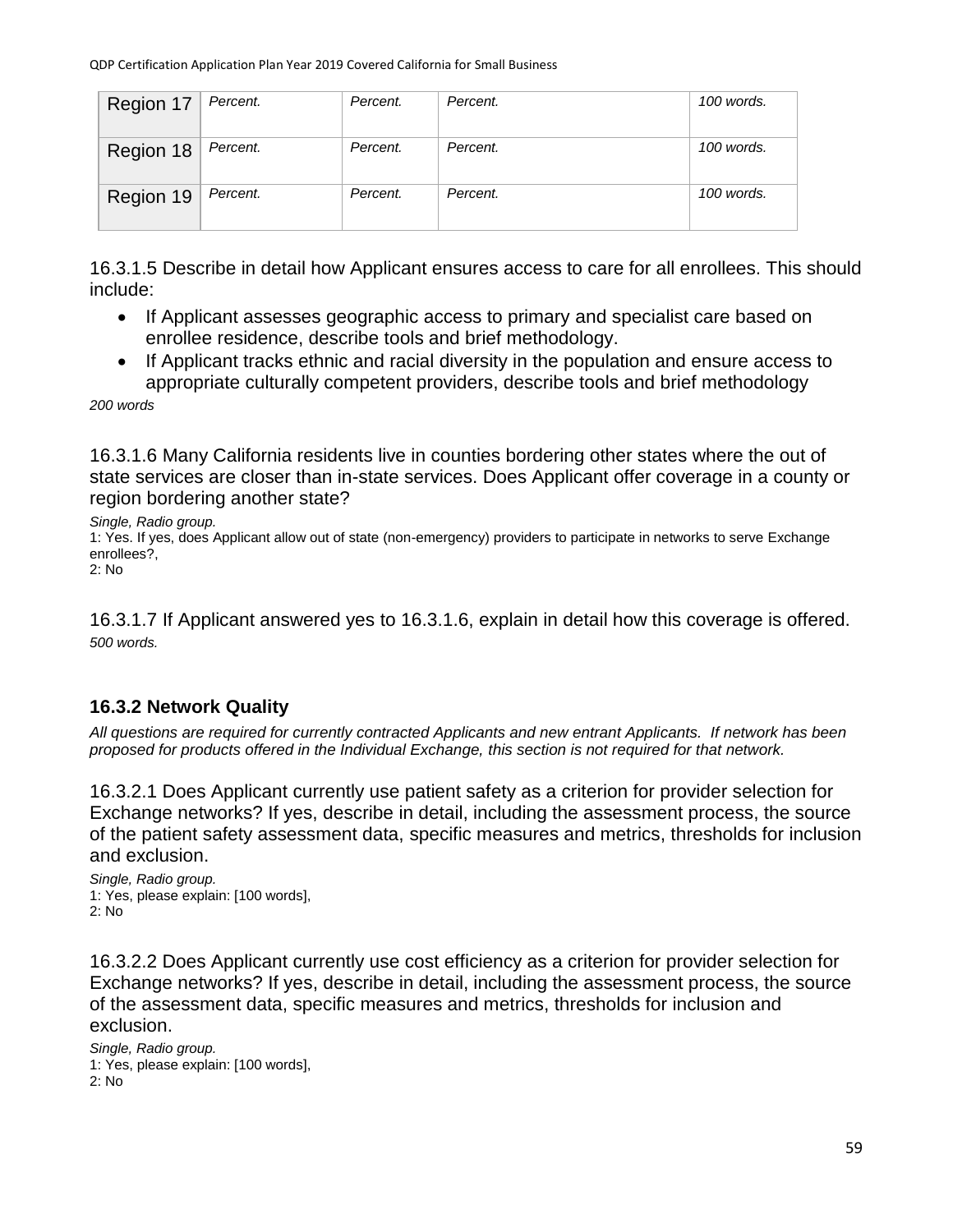16.3.2.3 Does Applicant currently use patient reported experience as a criterion for provider selection for Covered California networks? If yes, describe in detail, including the assessment process, the source of the patient reported experience assessment data, specific measures and metrics, thresholds for inclusion and exclusion.

*Single, Radio group.* 1: Yes, please explain: [100 words], 2: No

#### 16.3.2.4 To what extent does Applicant encourage use of high quality network dental providers?

*Multi, Checkboxes.*

- 1: Auto-assign members to high-performing dental providers,
- 2: Identify high-performing providers through the provider directory or other web site location,
- 3: Customer service referral to dental provider,
- 4: Other (please explain): [100 words],
- 5: Applicant does not encourage use of high-performing dental providers

16.3.2.5 If Applicant encourages use of high-performing dental providers, what criteria does Applicant use to identify high-performing providers?

*Multi, Checkboxes.*

- 1: Dental quality measures,
- 2: Health improvement initiatives,
- 3: Preventive services rendered,
- 4: Patient satisfaction,
- 5: Low occurrence of complaints and grievances,
- 6: Other (please explain): [100 words],
- 7: Applicant does not encourage use of high-performing dental providers

16.3.2.6 If Applicant does not currently identify or encourage use of high-performing dental providers, report how Applicant intends to identify high-performing dental providers. *200 words.*

### **16.3.3 Network Stability**

*All questions are required for currently contracted Applicants and new entrant Applicants. If network has been proposed for products offered in the Individual Exchange, this section is not required for that network.*

16.3.3.1 Identify the number of participating providers who have terminated from the provider network between January 1, 2017 and December 31, 2017, by rating region. Indicate reason for termination: non-agreement on rates, non-compliance with contract provisions, re-design of network or other (explain).

|          | Terminated by Issuer | Terminated by Provider   Reason   Reinstated |           |           |
|----------|----------------------|----------------------------------------------|-----------|-----------|
| Region 1 | Integer.             | Integer.                                     | 20 words. | 10 words. |
| Region 2 | Integer.             | Integer.                                     | 20 words. | 10 words. |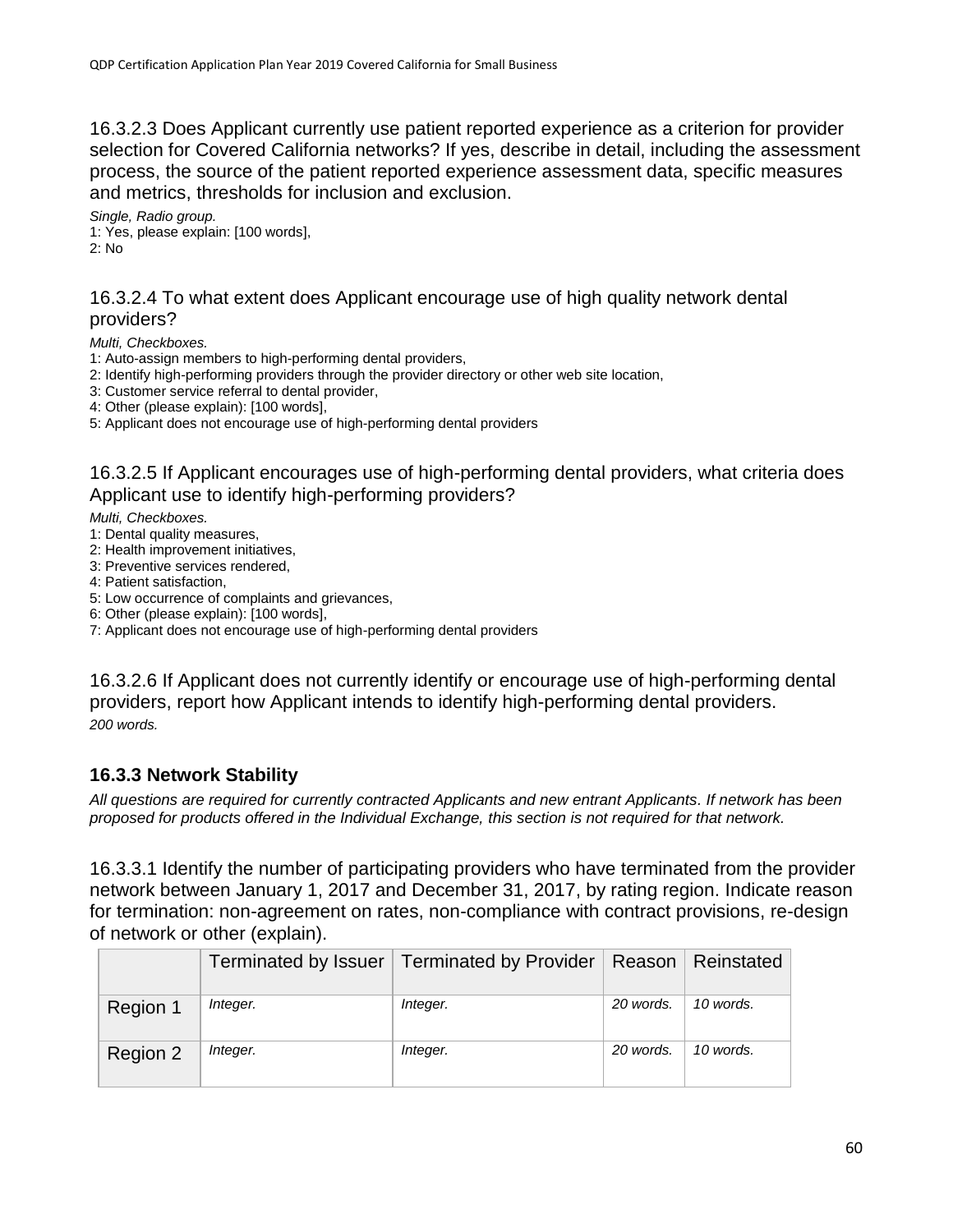| Region 3  | Integer. | Integer. | 20 words. | 10 words. |
|-----------|----------|----------|-----------|-----------|
| Region 4  | Integer. | Integer. | 20 words. | 10 words. |
| Region 5  | Integer. | Integer. | 20 words. | 10 words. |
| Region 6  | Integer. | Integer. | 20 words. | 10 words. |
| Region 7  | Integer. | Integer. | 20 words. | 10 words. |
| Region 8  | Integer. | Integer. | 20 words. | 10 words. |
| Region 9  | Integer. | Integer. | 20 words. | 10 words. |
| Region 10 | Integer. | Integer. | 20 words. | 10 words. |
| Region 11 | Integer. | Integer. | 20 words. | 10 words. |
| Region 12 | Integer. | Integer. | 20 words. | 10 words. |
| Region 13 | Integer. | Integer. | 20 words. | 10 words. |
| Region 14 | Integer. | Integer. | 20 words. | 10 words. |
| Region 15 | Integer. | Integer. | 20 words. | 10 words. |
| Region 16 | Integer. | Integer. | 20 words. | 10 words. |
| Region 17 | Integer. | Integer. | 20 words. | 10 words. |
| Region 18 | Integer. | Integer. | 20 words. | 10 words. |
| Region 19 | Integer. | Integer. | 20 words. | 10 words. |

16.3.3.2 List total Number of Contracted Dental Groups/Clinics (provide information by product by region):

|          | <b>Number of Contracted Entities</b> |
|----------|--------------------------------------|
| Region 1 | Integer.                             |
| Region 2 | Integer.                             |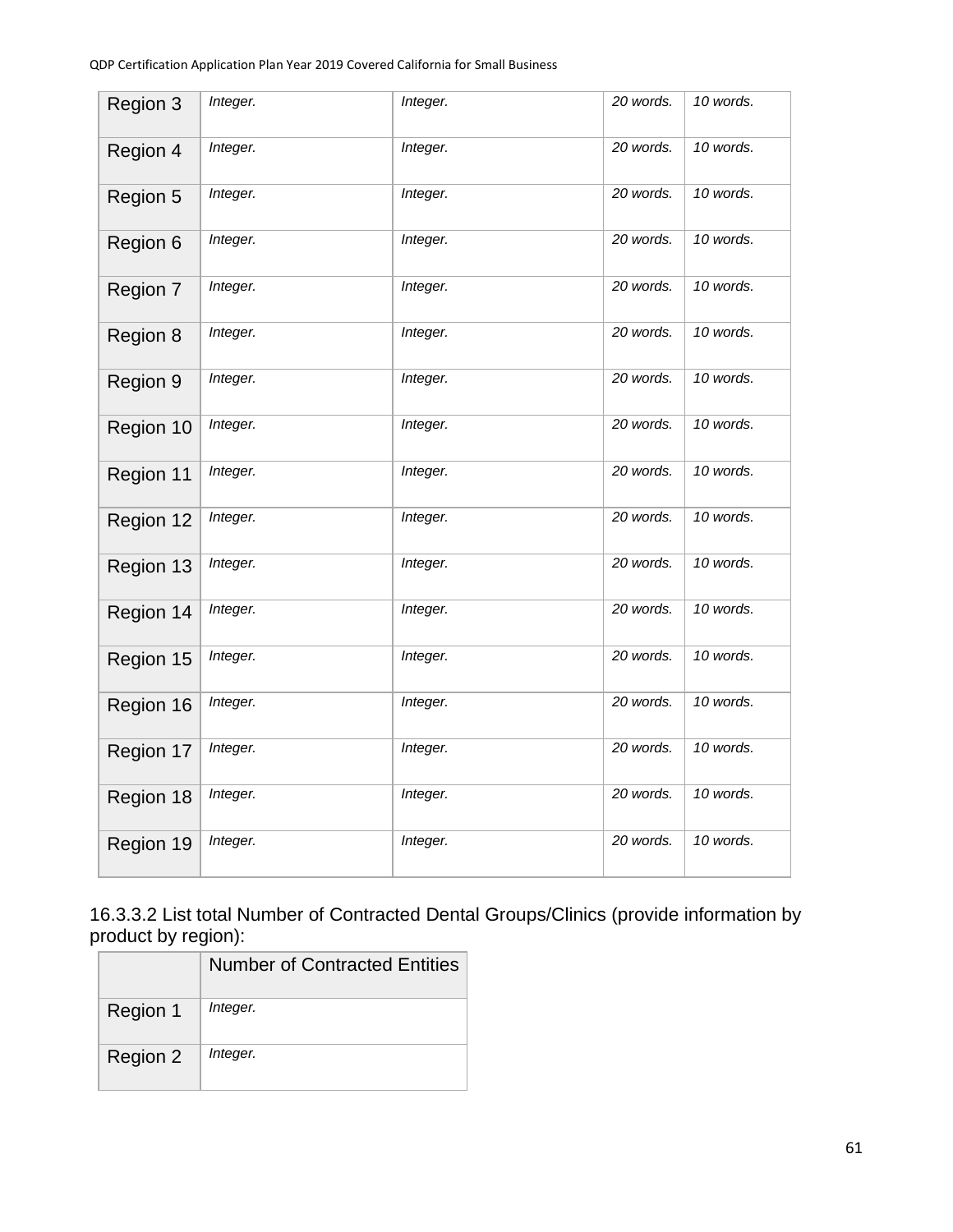| Region 3  | Integer. |
|-----------|----------|
| Region 4  | Integer. |
| Region 5  | Integer. |
| Region 6  | Integer. |
| Region 7  | Integer. |
| Region 8  | Integer. |
| Region 9  | Integer. |
| Region 10 | Integer. |
| Region 11 | Integer. |
| Region 12 | Integer. |
| Region 13 | Integer. |
| Region 14 | Integer. |
| Region 15 | Integer. |
| Region 16 | Integer. |
| Region 17 | Integer. |
| Region 18 | Integer. |
| Region 19 | Integer. |

16.3.3.3 Identify groups, clinics or health centers terminated between January 1, 2017 and December 31, 2017, including any Dental Groups, Federally Qualified Health Centers (FQHC) or community clinics that had a break in maintaining a continuous contract during this period. Indicate reason for termination: non-agreement on rates, non-compliance with contract provisions, re-design of network or other (explain).

| 「Name of Terminated Group/Clinic/Center   Terminated by:   Reason   Reinstated |                                                 |  |
|--------------------------------------------------------------------------------|-------------------------------------------------|--|
| 10 words.                                                                      | Single, Pull-down list.   20 words.   10 words. |  |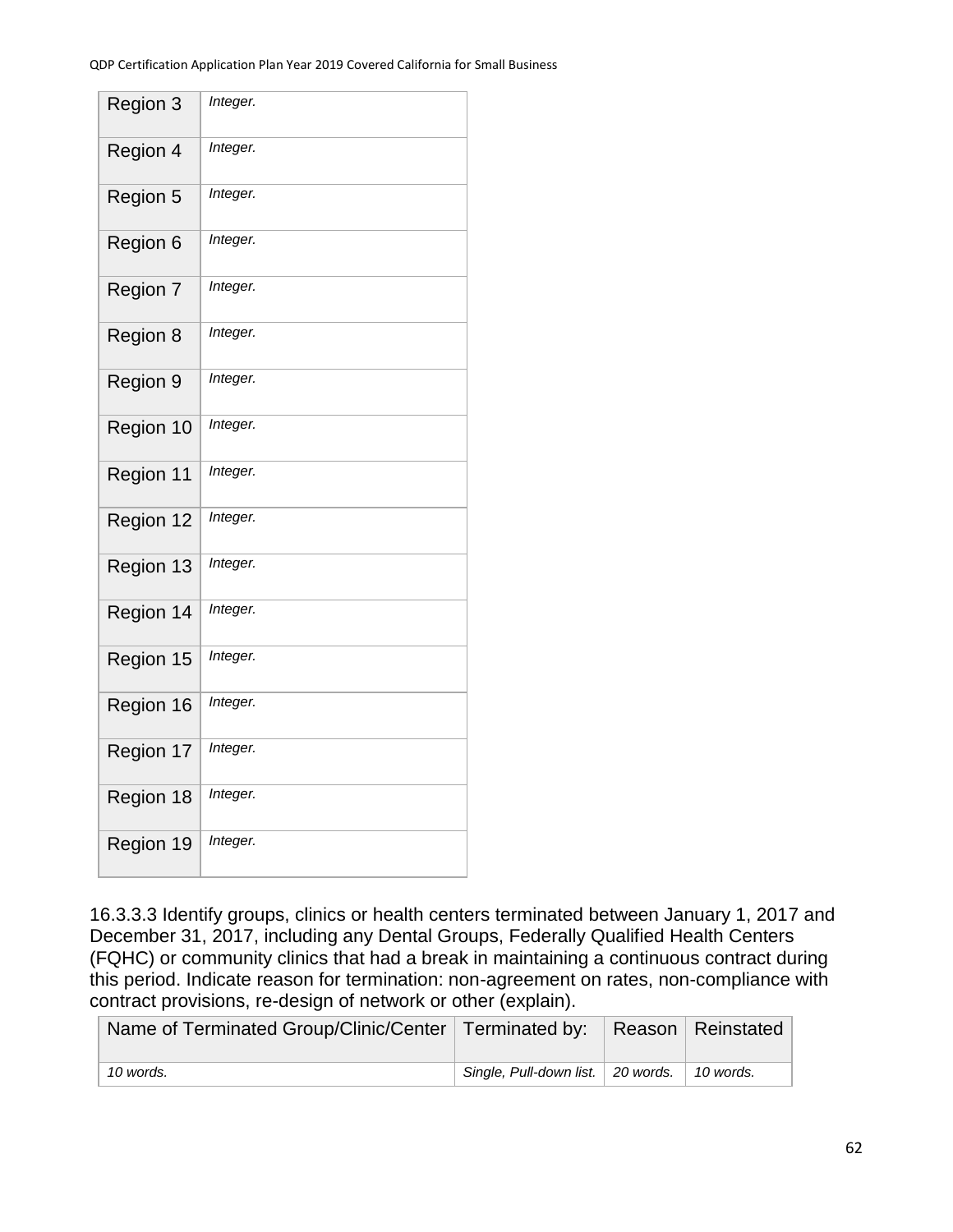|           | 1: Applicant<br>2: Provider                            |           |           |
|-----------|--------------------------------------------------------|-----------|-----------|
| 10 words. | Single, Pull-down list.<br>1: Applicant<br>2: Provider | 20 words. | 10 words. |
| 10 words. | Single, Pull-down list.<br>1: Applicant<br>2: Provider | 20 words. | 10 words. |
| 10 words. | Single, Pull-down list.<br>1: Applicant<br>2: Provider | 20 words. | 10 words. |
| 10 words. | Single, Pull-down list.<br>1: Applicant<br>2: Provider | 20 words. | 10 words. |
| 10 words. | Single, Pull-down list.<br>1: Applicant<br>2: Provider | 20 words. | 10 words. |
| 10 words. | Single, Pull-down list.<br>1: Applicant<br>2: Provider | 20 words. | 10 words. |
| 10 words. | Single, Pull-down list.<br>1: Applicant<br>2: Provider | 20 words. | 10 words. |
| 10 words. | Single, Pull-down list.<br>1: Applicant<br>2: Provider | 20 words. | 10 words. |
| 10 words. | Single, Pull-down list.<br>1: Applicant<br>2: Provider | 20 words. | 10 words. |

16.3.3.4 Describe any plans for network expansion, by product, including the addition of dental provider groups or clinic systems. *100 words.*

16.3.3.5 Provide information on any known or anticipated potential network disruption that may affect Applicant's 2019 provider networks. For example: list any pending terminations of dental groups which can include Independent Practice Associations. *100 words.*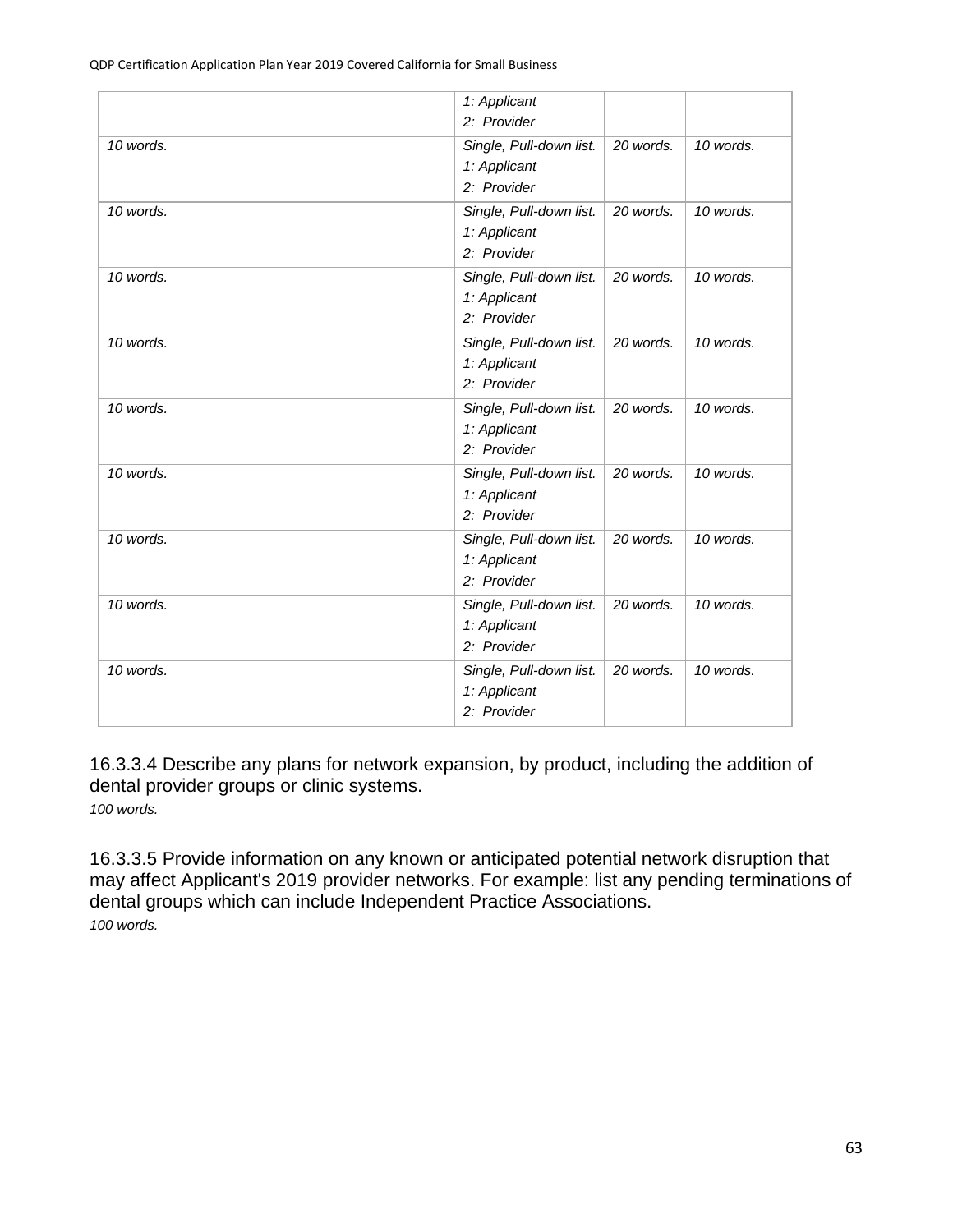# **17 Essential Community Providers**

*Question required only for new entrant Applicants.*

17.1 Applicant must demonstrate that its QDP proposals meet requirements for geographic sufficiency of its Essential Community Provider (ECP) network. All of the criteria below must be met.

- 1. Applicants must use Essential Community Provider Network Data Submission to indicate contracts with all providers designated as ECP.
- 2. Applicants must demonstrate sufficient geographic distribution of a mix of essential community providers reasonably distributed throughout the geographic service area.

The Exchange will evaluate whether Applicant's essential community provider network has achieved the sufficient geographic distribution and requirements.

Federal regulations currently require health issuers to adhere to rules regarding payment to non-contracted FQHCs for services when those services are covered by the QDP's benefit plan. Certified QDPs will be required in their contract with the Exchange to operate in compliance with all federal regulations issued pursuant to the Affordable Care Act, including those applicable to essential community providers.

Essential Community Providers include dental providers included in the Covered California Consolidated Essential Community Provider List available at:

<http://hbex.coveredca.com/stakeholders/plan-management/>

Low-income is defined as a family at or below 200% of Federal Poverty Level. The ECP data supplied by Applicant will allow the Exchange to plot contracted ECPs on maps to compare contracted providers against the supply of ECPs and the distribution of low-income Covered California enrollees.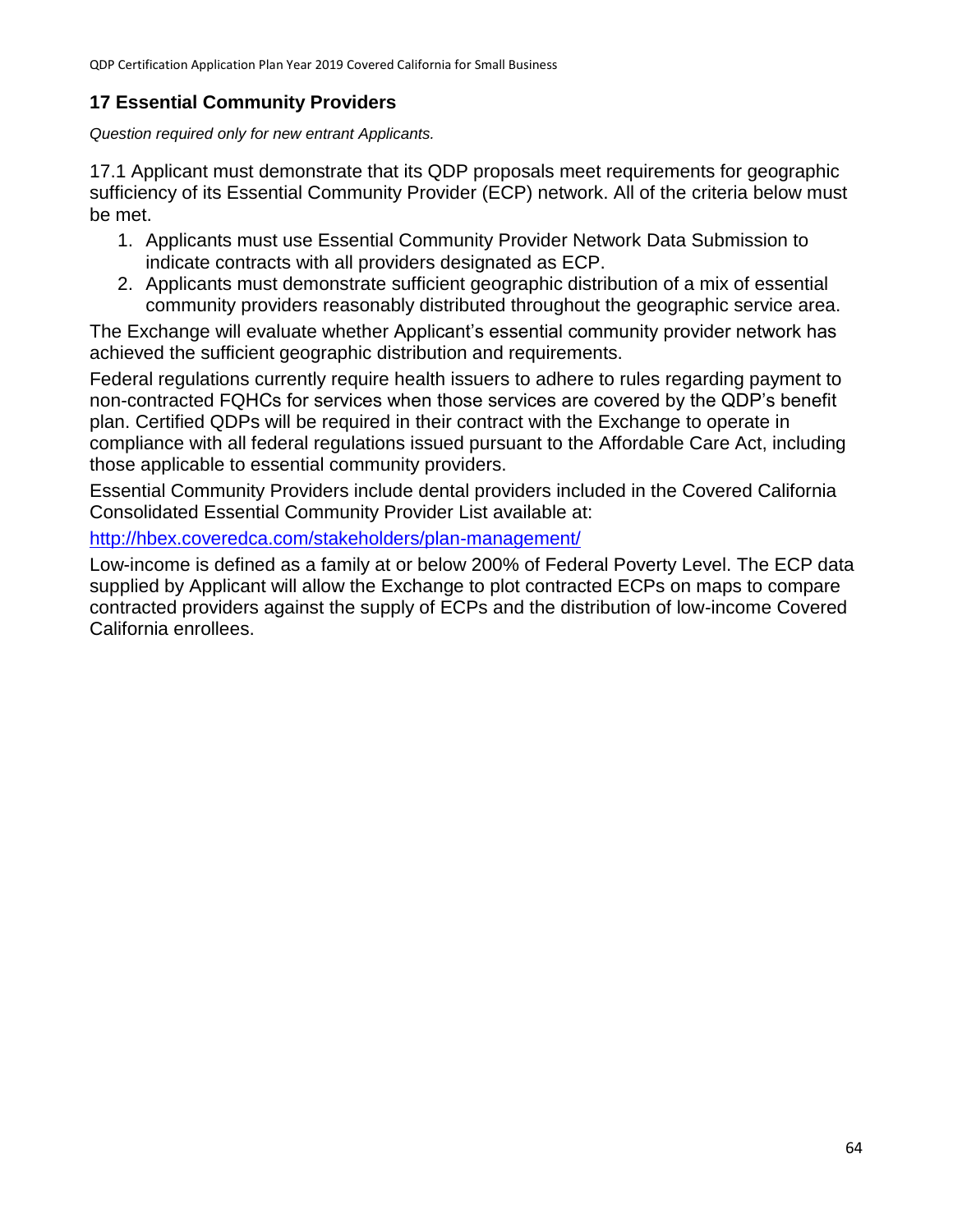## **18 Quality**

*This section not required if Applicant has completed the Qualified Dental Plan Application Plan Year 2019 Individual Marketplace*

# **18.1 Quality Improvement Strategy**

*Questions 18.1.1 and 18.1.2 are required for currently contracted Applicants. All questions are required for new entrant Applicants.*

18.1.1 Consistent with the Exchange's mission to promote better care, better health and lower cost as part of a Quality Improvement Strategy, Applicants must confirm it will implement a quality assurance program in accordance with Title 2, CCR, Section 1300.70, for evaluating the appropriateness and quality of the covered services provided to member. *Single, Pull-down list.*

1: Confirmed, 2: Not confirmed

18.1.2 Applicant must confirm it will maintain a system of accountability for quality improvement in accordance with all applicable statutes and regulations, monitoring, evaluating and taking effective action to address any needed improvements, as identified by the Exchange, in the quality of care delivered to members.

*Single, Pull-down list.* 1: Confirmed, 2: Not confirmed

18.1.3 QIP #1: Describe a Quality Improvement Project (QIP) conducted by Applicant within the last five (5) years. Include information about results of the QIP, why the QIP was undertaken and why it ended or has continued, if applicable. Describe the QIP scalability, if it was successful. Also include the following information:

- Start/End Dates:
- QIP Name/Title:
- Problem Addressed:
- Rationale (why selected):
- Targeted Population:
- Study Indicator(s):
- Baseline Measurement:
- Results:
- What best practices have been implemented to sustain Improvement (if any):

*500 words.*

18.1.4 QIP #2: Describe a second Quality Improvement Project (QIP) conducted by Applicant within the last five (5) years. Include information about results of the QIP, why the QIP was undertaken and why it ended or has continued, if applicable. Describe the QIP scalability, if it was successful. Also include the following information: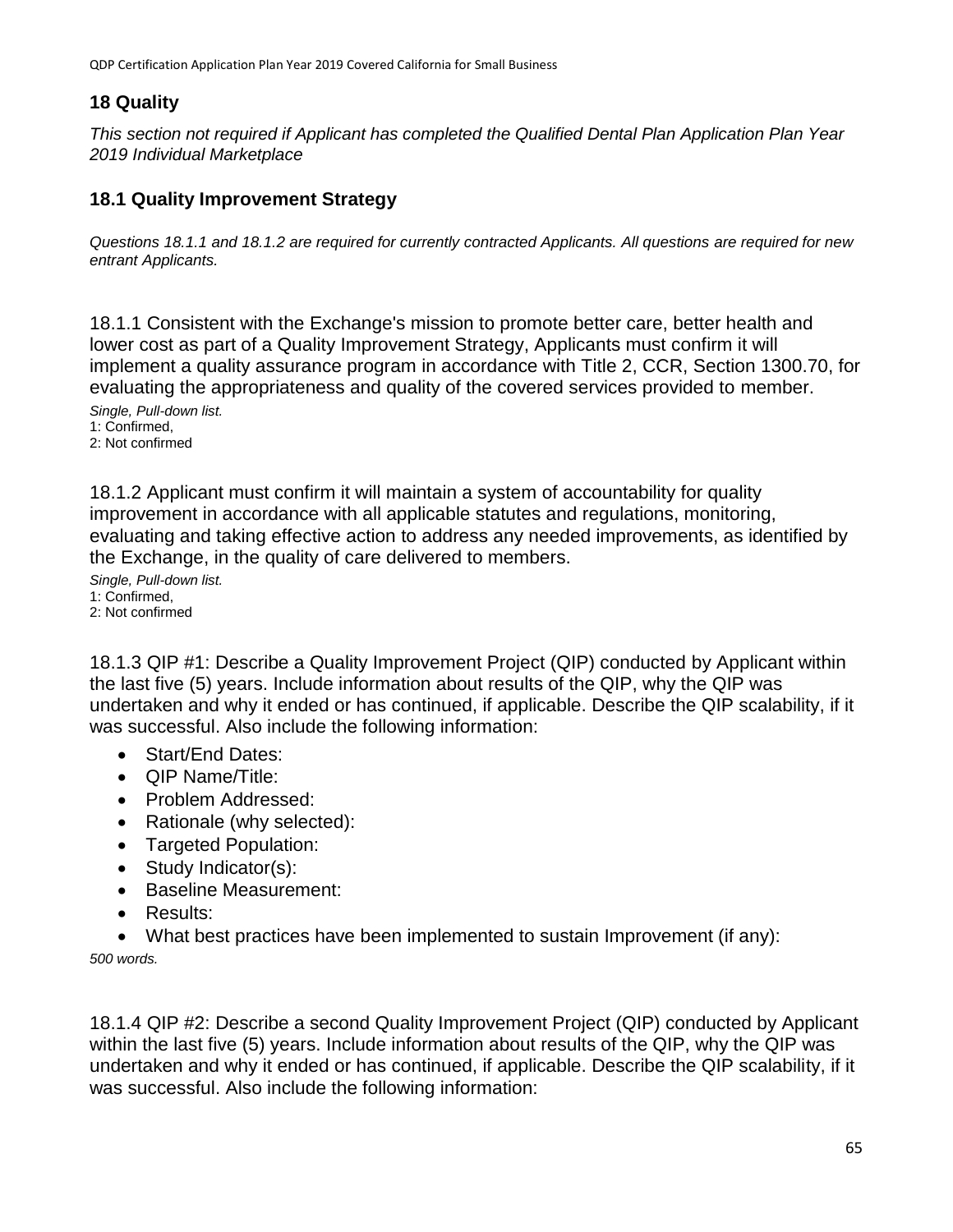- Start/End Dates:
- QIP Name/Title:
- Problem Addressed:
- Rationale (why selected):
- Targeted Population:
- Study Indicator(s):
- Baseline Measurement:
- Results:

• What best practices have been implemented to sustain Improvement (if any):

*500 words.*

## **18.2 Care Management**

*All questions are required for currently contracted Applicants and new entrant Applicants.*

18.2.1 Applicant must confirm it will make available to Exchange enrollees the following programs and services

| <b>Care Reminders</b>       | Single, Pull-down list.<br>1: Confirmed,<br>2: Not confirmed |
|-----------------------------|--------------------------------------------------------------|
| <b>Risk Assessments</b>     | Single, Pull-down list.<br>1: Confirmed,<br>2: Not confirmed |
| Disease Management Programs | Single, Pull-down list.<br>1: Confirmed,<br>2: Not confirmed |

18.2.2 Which of the following activities are used by Applicant to encourage use of diagnostic and preventive services?

*Multi, Checkboxes.*

1: Mailed printed materials about preventive services with \$0 cost-share to members (oral exam, cleaning, X-rays),

2: Emails sent to membership about preventive services with \$0 cost-share to members (oral exam, cleaning, X-rays),

3: Automated outbound telephone reminders about preventive services with \$0 cost-share to members (oral exam, cleaning,

X-rays),

4: Other (please explain): [100 words],

5: No current activities used to encourage use of preventive services

18.2.3 Discuss any planned activities to encourage use of diagnostic and preventive services. *100 words.*

18.2.4 If Applicant indicated that any of the activities in 18.2.2 are used to encourage use of diagnostic and preventive services, please upload as an attachment screenshots and/or materials demonstrating these activities.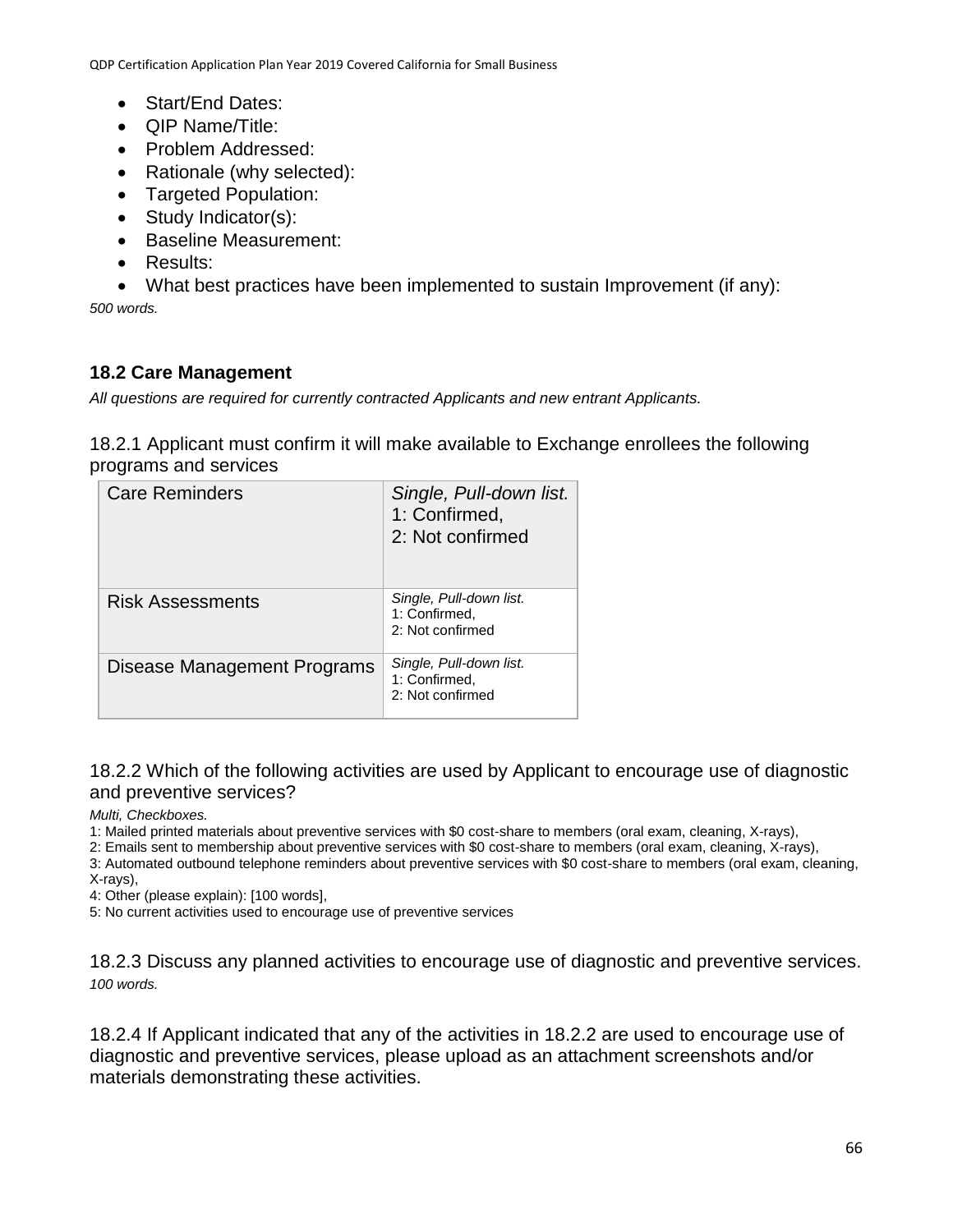*200 words.*

18.2.5 Which of the following activities are used by Applicant to communicate oral health and wellness (i.e. self-care for maintaining good oral health)?

*Multi, Checkboxes.*

1: Mailed printed materials about oral health self-care,

2: Emails sent to membership about oral health self-care,

3: Other (please explain): [100 words],

4: No current activities used to encourage oral health self-care

18.2.6 Discuss any planned activities to communicate oral health and wellness information to enrollees.

*100 words.*

18.2.7 If Applicant indicated that any of the activities in 18.2.5 are used to communicate oral health and wellness, please upload as an attachment screenshots and/or materials demonstrating these activities.

*200 words.*

18.2.8 Indicate the availability of the following demand management activities and health information resources for Exchange members. (Check all that apply)

*Multi, Checkboxes.*

1: Teledentistry,

- 2: Decision support,
- 3: Self-care books,
- 4: Electronic Preventive care reminders,
- 5: Web-based health information,
- 6: Web-based self-care resources,
- 7: Integration with other health care vendors,

8: Other (describe): [200 words]

### **18.3 Health Status and Risk Assessment**

*All questions are required for currently contracted Applicants and new entrant Applicants.*

18.3.1 Indicate features of the oral health risk assessment to determine enrollee oral health status. Select all that apply.

*Multi, Checkboxes.*

1: Oral health risk assessment offered online or in print,

2: Oral health risk assessment offered through telephone interview with a live person,

3: Oral health risk assessment offered in multiple languages,

4: Upon completion of oral health risk assessment, risk-factor education is provided to member based on member-specific risk, e.g. if member reports tobacco use, education is provided on gum disease risk,

5: Personalized oral health risk assessment report is generated with risk modification actions,

6: Member is directed to interactive intervention module for behavior change upon risk assessment completion,

7: Email on self-care generated based on enrollee responses,

8: Email or phone call reminders to schedule preventive or diagnostic visits generated based on enrollee responses,

9: Oral health risk assessment not offered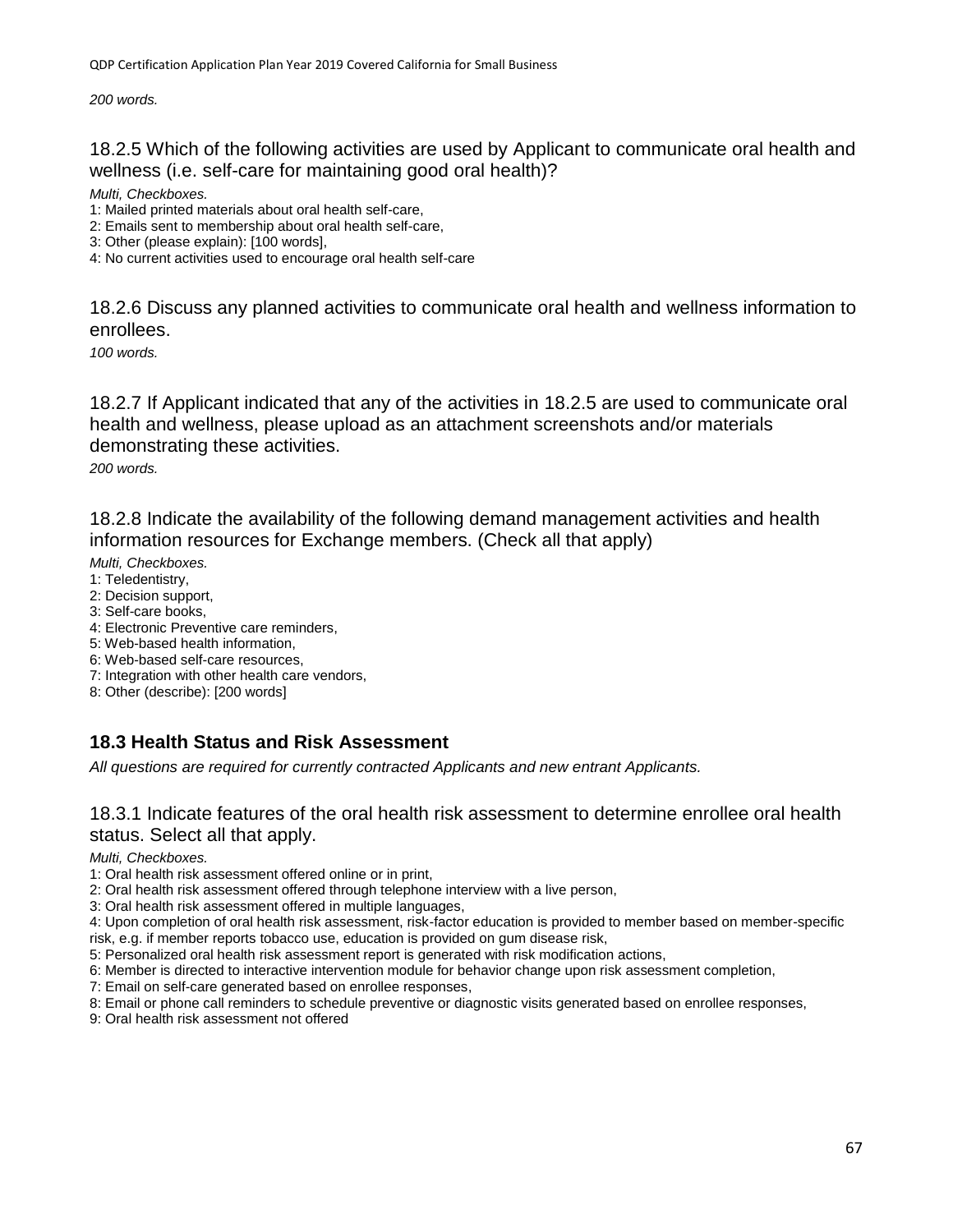18.3.2 Does Applicant collect information on enrollee oral health status using any of the following sources of data? Select all that apply.

*Multi, Checkboxes.*

- 1: Oral health risk assessment,
- 2: Claims data,
- 3: Other (please explain): [100 words],

4: Data on oral health status not collected

18.3.3 Discuss any planned activities to build capacity or systems to determine enrollee oral health status.

*100 words.*

18.3.4 Does Applicant use any of the following sources of data to track changes in oral health status among plan enrollees? Select all that apply.

*Multi, Checkboxes.*

- 1: Oral health risk assessment,
- 2: Claims data,

3: Other (please explain): [200 words],

4: Data on oral health status not used

18.3.5 Discuss any planned activities to build capacity or systems to track changes in enrollee oral health status.

*200 words.*

18.3.6 How does Applicant currently identify at-risk enrollees, which may include members with existing or newly diagnosed needs for dental treatment or members with co-morbid conditions?

*Single, Radio group.*

1: Claims data,

2: Website registration prompts self-report of existing/newly diagnosed need for dental treatment and/or co-morbid conditions,

3: Oral health risk assessment,

4: Other (please explain): [200 words],

5: Plan does not currently identify at-risk enrollees

18.3.7 Discuss any planned activities to identify at-risk enrollees. *100 words.*

18.3.8 Report the number of enrollees who have been identified as "at-risk."

|                                                              | Exchange Enrollees, if<br>applicable | Book of<br><b>Business</b> |
|--------------------------------------------------------------|--------------------------------------|----------------------------|
| Number of enrollees who have been<br>identified as "at-risk" | Integer.                             | Integer.                   |
| Number of enrollees                                          | Integer.                             | Integer.                   |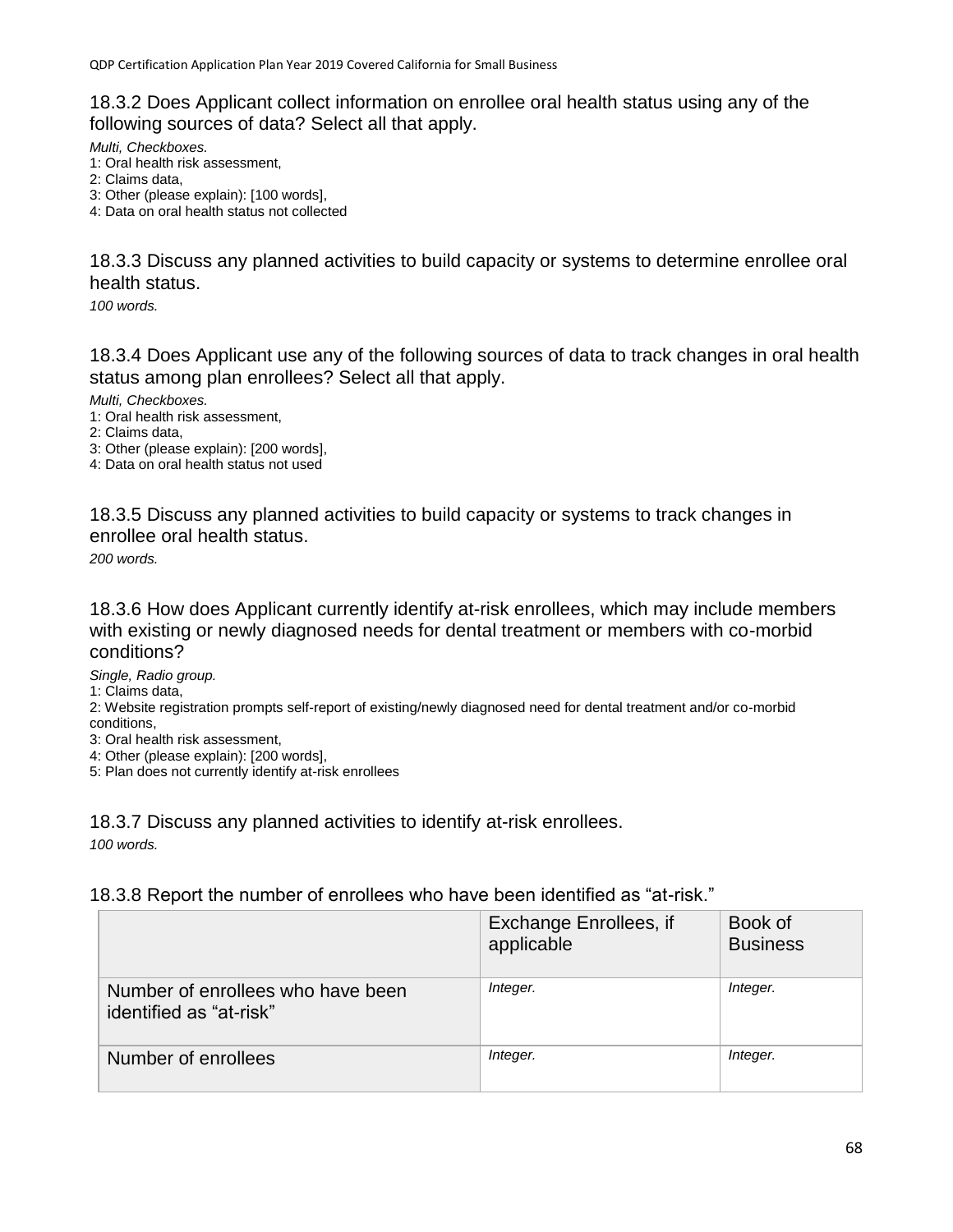### **18.4 Enrollee Population Management**

*All questions are required for currently contracted Applicants and new entrant Applicants.*

18.4.1 Describe practices in place to address population health management across enrolled members. Include measurement strategy and any specific ability to track impact on Exchange enrollees.

*100 words.*

18.4.2 Describe ability to track and monitor member satisfaction. Include measurement strategy and any specific ability to track impact on Exchange enrollees. *100 words.*

18.4.3 Describe ability to track and monitor cost and utilization management. Include measurement strategy and any specific ability to track impact on Exchange enrollees. *100 words.*

18.4.4 Describe ability to track and monitor clinical outcome quality. Include measurement strategy and any specific ability to track impact on Exchange enrollees. *100 words.*

### **18.5 Innovations**

*Question required only for new entrant Applicants.*

18.5.1 Describe institutional capacity to plan, implement, evaluate, and replicate future healthcare quality and cost innovations for Exchange Members. Of special interest to Exchange are programs with focus on at-risk enrollees (e.g.: communities at risk for health disparities, enrollees with chronic-conditions and those who live in medically underserved areas).

*200 words.*

### **18.6 Reducing Health Disparities and Ensuring Health Equity**

*All questions are required for currently contracted Applicants and new entrant Applicants.*

18.6.1 Identify the sources of data used to gather members' race/ethnicity, primary language, and disability status. The response "enrollment form" pertains only to information reported directly by members or passed on by Pinnacle HCMS. Report on Exchange membership if applicable.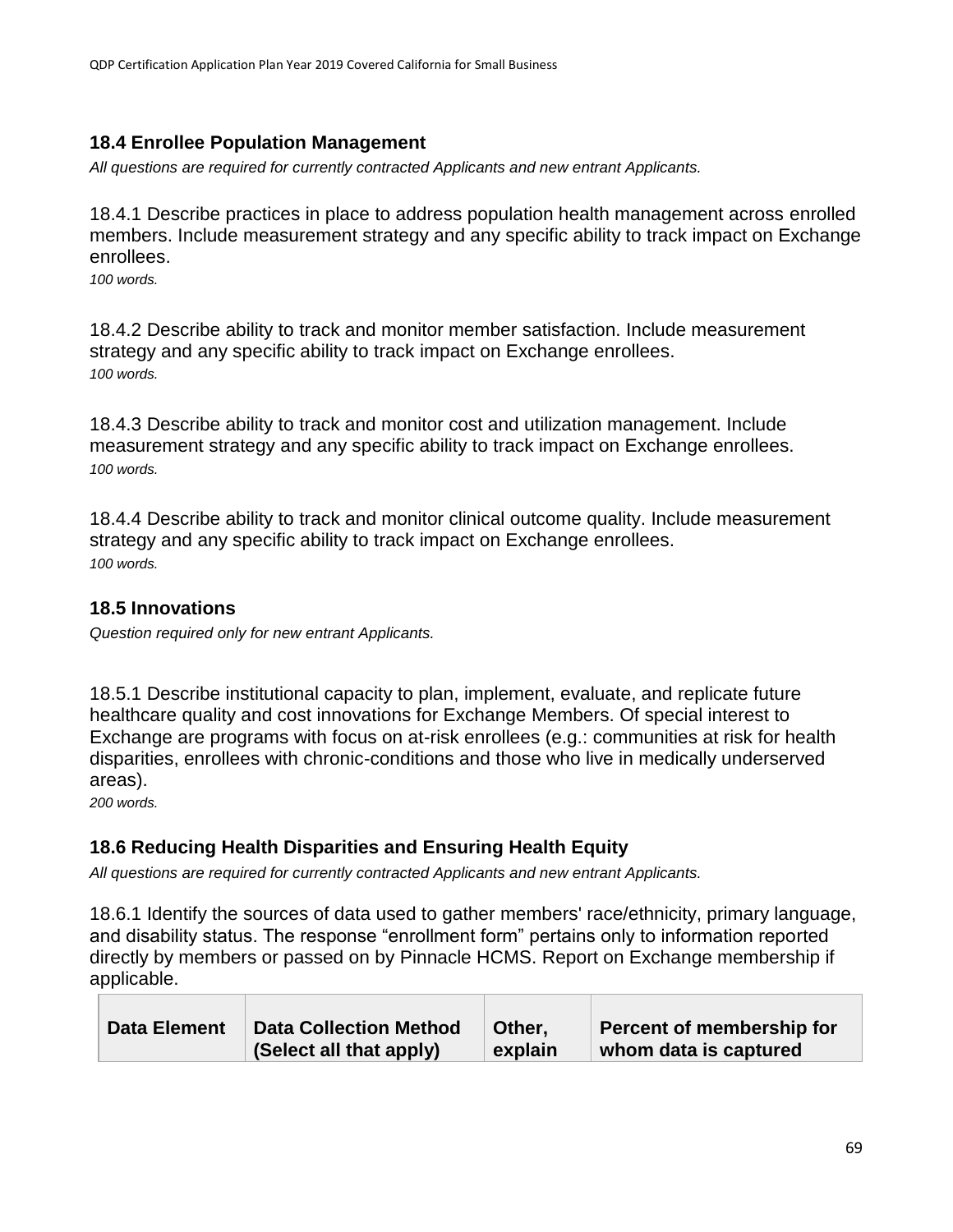| Race/ethnicity      | Multi, Checkboxes.<br>1: Enrollment form,<br>2: Oral health risk assessment,<br>3: Information requested upon<br>website registration,<br>4: Inquiry upon call to customer<br>service.<br>5: Indirect method such as<br>surname or zip code analysis,<br>6: Other (please explain),<br>7: Data not collected | $50$ words. | Percent.<br>N/A OK. |
|---------------------|--------------------------------------------------------------------------------------------------------------------------------------------------------------------------------------------------------------------------------------------------------------------------------------------------------------|-------------|---------------------|
| Primary<br>language | Multi, Checkboxes.<br>1: Enrollment form,<br>2: Oral health risk assessment,<br>3: Information requested upon<br>website registration,<br>4: Inquiry upon call to customer<br>service,<br>5: Indirect method such as<br>surname or zip code analysis,<br>6: Other (Please explain),<br>7: Data not collected | 50 words.   | Percent.<br>N/A OK. |
| <b>Disability</b>   | Multi, Checkboxes.<br>1: Enrollment form,<br>2: Oral health risk assessment,<br>3: Information requested upon<br>website registration,<br>4: Inquiry upon call to customer<br>service.<br>5: Indirect method such as<br>surname or zip code analysis,<br>6: Other (Please explain),<br>7: Data not collected | 50 words.   | Percent.<br>N/A OK. |

18.6.2 If Applicant answered "data not collected" to 18.6.1, discuss how Applicant intends to collect data elements to support improving health equity. *200 words.*

18.6.3 Indicate how race/ethnicity data are used to address quality improvement and health equity. Select all that apply.

*Multi, Checkboxes.*

- 1: Assess adequacy of language assistance to meet members' needs,
- 2: Calculate dental quality performance measures by race/ethnicity, language, or disability status,
- 3: Calculate member experience measures by race/ethnicity, language, or disability status,
- 4: Identify areas for quality improvement,
- 5: Identify areas for health education/promotion,
- 6: Share provider race/ethnicity/language data with member to enable selection of concordant dentists,
- 7: Share with dental network to assist them in providing language assistance and culturally competent care,
- 8: Set benchmarks or target goals for reducing measured disparities in preventive or diagnostic care,
- 9: Analyze disenrollment patterns,
- 10: Develop outreach programs that are culturally sensitive (please explain): [100 words],
- 11: Other (please explain): [100 words],
- 12: Race/ethnicity data not used for quality improvement or health equity,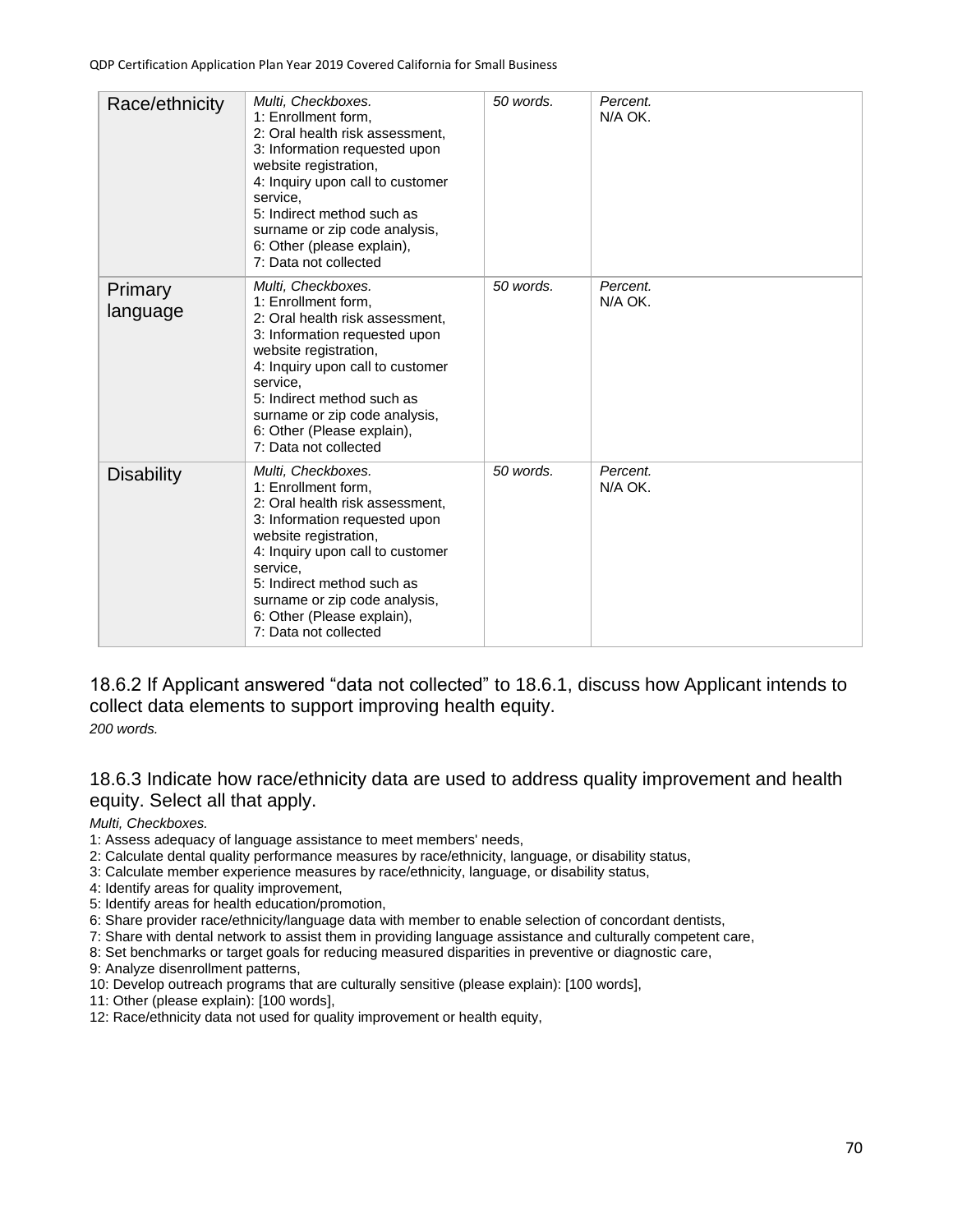#### 18.6.4 Indicate how primary language data are used to address quality improvement and health equity. Select all that apply.

*Multi, Checkboxes.*

- 1: Assess adequacy of language assistance to meet members' needs,
- 2: Calculate dental quality performance measures by race/ethnicity, language, or disability status,
- 3: Calculate member experience measures by race/ethnicity, language, or disability status,
- 4: Identify areas for quality improvement,
- 5: Identify areas for health education/promotion,
- 6: Share provider race/ethnicity/language data with member to enable selection of concordant dentists,

7: Share with dental network to assist them in providing language assistance and culturally competent care,

- 8: Set benchmarks or target goals for reducing measured disparities in preventive or diagnostic care,
- 9: Analyze disenrollment patterns,
- 10: Develop outreach programs that are culturally sensitive (please explain): [100 words],
- 11: Other (please explain): [100 words],
- 12: Language data not used for quality improvement or health equity,

#### 18.6.5 Indicate how disability status data are used to address quality improvement and health equity. Select all that apply.

*Multi, Checkboxes.*

- 1: Assess adequacy of language assistance to meet members' needs,
- 2: Calculate dental quality performance measures by race/ethnicity, language, or disability status,
- 3: Calculate member experience measures by race/ethnicity, language, or disability status,
- 4: Identify areas for quality improvement,
- 5: Identify areas for health education/promotion,
- 6: Share provider race/ethnicity/language data with member to enable selection of concordant dentists,
- 7: Share with dental network to assist them in providing language assistance and culturally competent care,
- 8: Set benchmarks or target goals for reducing measured disparities in preventive or diagnostic care,

9: Analyze disenrollment patterns,

- 10: Develop outreach programs that are culturally sensitive (please explain): [100 words],
- 11: Other (please explain): [100 words],
- 12: Disability data not used for quality improvement or health equity

### **18.7 Promotion, Development, and Use of Care Models**

*All questions are required for currently contracted Applicants and new entrant Applicants.*

18.7.1 If applicable to Applicant's delivery system, report the number of enrollees who have been encouraged to select or assigned a primary care dentist.

|                                                                                              | <b>Exchange Enrollees,</b><br>if applicable | Book of<br><b>Business</b> |
|----------------------------------------------------------------------------------------------|---------------------------------------------|----------------------------|
| Number of enrollees who have been encouraged to<br>select or assigned a primary care dentist | Integer.                                    | Integer.                   |
| Number of enrollees                                                                          | Integer.                                    | Integer.                   |

18.7.2 If selection of or assignment to a primary care dentist is not required, describe how Applicant encourages member's use of dental home. *100 words.*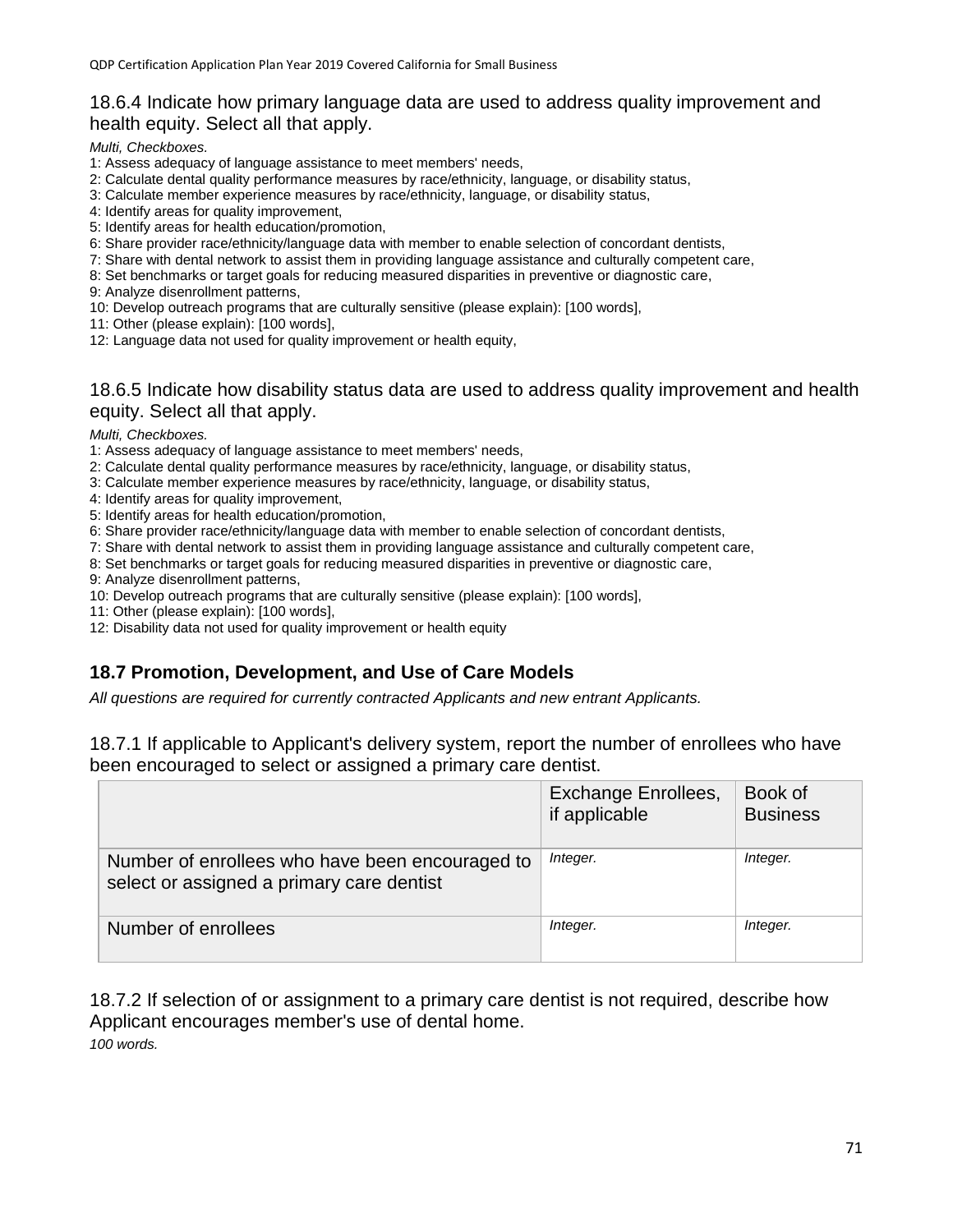18.7.3 If selection of or assignment to a primary care dentist is not required, describe how Applicant encourages contracted providers to retain patients for continued care. *100 words.*

### **18.8 Provider Cost and Quality**

*All questions are required for currently contracted Applicants and new entrant Applicants.*

#### 18.8.1 Indicate how Applicant provides members with cost information for network providers. Select all that apply.

*Multi, Checkboxes.*

1: Web site includes a cost calculator tool for dental services (e.g. crowns, casts, endodontics, periodontics, etc.),

2: Web site provides information on average regional charges for dental services (e.g. crowns, casts, endodontics, periodontics, etc.),

3: Cost information on provider-specific contracted rates available upon request through Web site or customer service line,

- 4: Members directed to network providers to request cost information,
- 5: Other (please explain): [100 words],

6: Cost information not provided to membership

18.8.2 If the plan does not currently provide members with cost information, report how Applicant intends to make provider-specific cost information available to members. *100 words.*

### **18.9 Community Health and Wellness Promotion**

*All questions are required for currently contracted Applicants and new entrant Applicants.*

18.9.1 Applicant must indicate the type of initiatives, programs, and projects Applicant supports and describe how such activities specifically promote community health and/or address health disparities. Select all that apply and provide a narrative report in the "details" describing the activity.

| <b>Type of Activity</b>                                                                                                                                                                   | Response                                          | Details       |
|-------------------------------------------------------------------------------------------------------------------------------------------------------------------------------------------|---------------------------------------------------|---------------|
| Internal facing, member-related efforts to promote oral health (e.g.<br>oral health education programs)                                                                                   | Single, Pull-<br>down list.<br>1: Yes.<br>2: No   | 100<br>words. |
| External facing, high-level community facing activities (e.g. health<br>fairs, attendance at community coalitions, participation in health<br>collaboratives)                             | Single, Pull-<br>down list.<br>1: Yes.<br>$2:$ No | 100<br>words. |
| Engaged with non-profit health systems or local health agencies to<br>conduct community risk assessments to identify high priority needs<br>and health disparities related to oral health | Single, Pull-<br>down list.<br>1: Yes.<br>2: No   | 100<br>words. |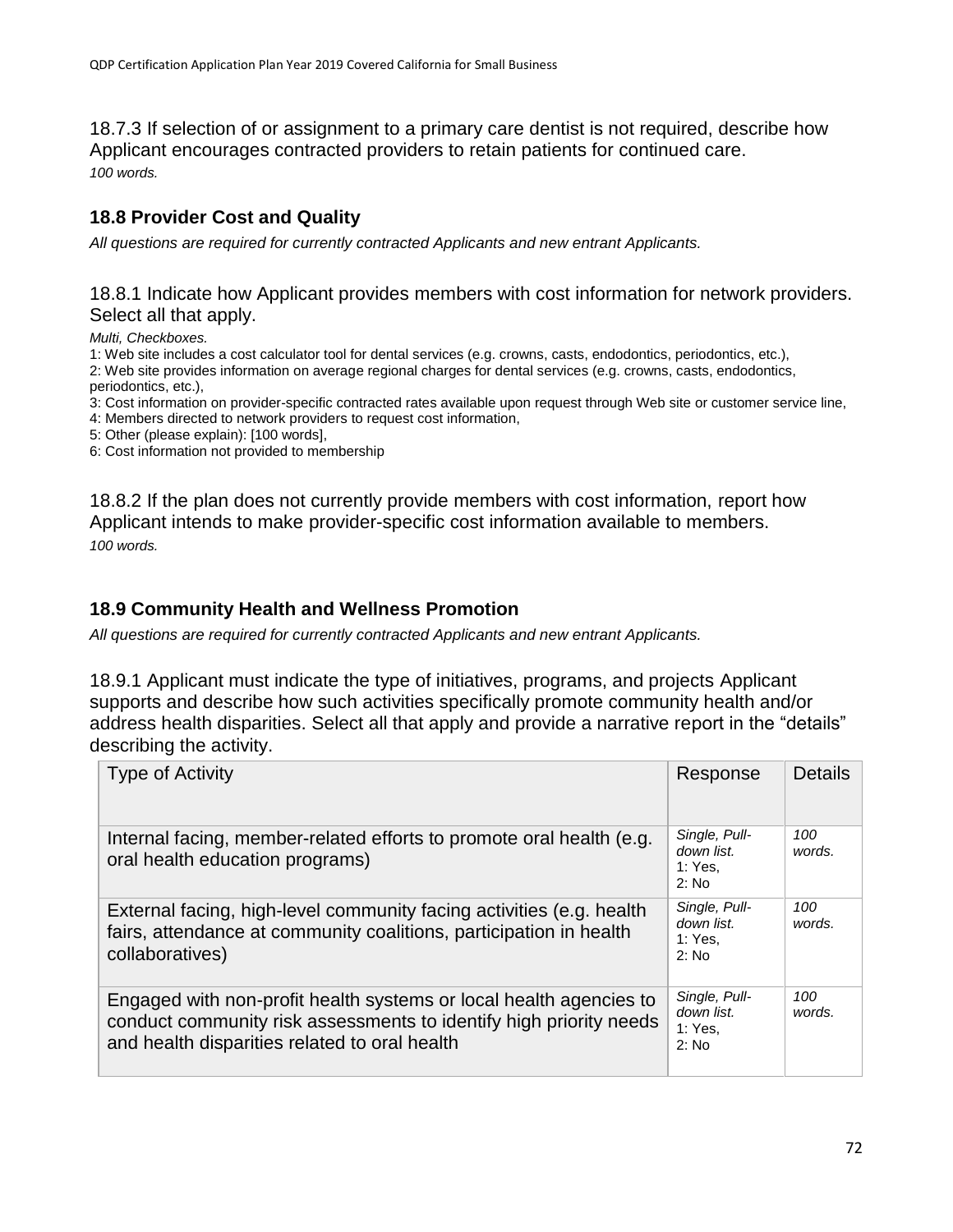| Community oral health effort built on evidence-based program and<br>policy interventions, and planned evaluation included in the<br>initiative | Single, Pull-<br>down list.<br>1: Yes.<br>2: No | 100<br>words. |
|------------------------------------------------------------------------------------------------------------------------------------------------|-------------------------------------------------|---------------|
| Funded community health programs based on needs assessment<br>or other activity                                                                | Single, Pull-<br>down list.<br>1: Yes.<br>2: No | 100<br>words. |
| Plan is currently planning a community oral health promotion<br>activity                                                                       | Single, Pull-<br>down list.<br>1: Yes.<br>2: No | 100<br>words. |
| Plan does not conduct any community oral health initiatives                                                                                    | Single, Pull-<br>down list.<br>1: Yes.<br>2: No | 100<br>words. |

## **18.10 Utilization**

*All questions are required for currently contracted Applicants and new entrant Applicants.*

18.10.1 Applicant must provide dental utilization for the most recent benefit year for the following utilization measures. Provide current Covered California membership if applicable, and California book of business. Pediatric membership is defined as younger than 19 years of age. Adult membership is defined as 19 years of age and older.

| <b>Pediatric Utilization</b>                                                                                                      | Exchange<br>Enrollees, if<br>applicable | California Book<br>of Business |
|-----------------------------------------------------------------------------------------------------------------------------------|-----------------------------------------|--------------------------------|
| Percentage of membership that received any<br>covered dental service                                                              | Percent.                                | Percent.                       |
| Percentage of membership that received a<br>preventive/diagnostic dental service                                                  | Percent.                                | Percent.                       |
| Percentage of members receiving dental treatment<br>services (excluding preventive and diagnostic<br>services)                    | Percent.                                | Percent.                       |
| Percentage of members who received a treatment<br>for caries or a caries-preventive procedure                                     | Percent.                                | Percent.                       |
| Percentage of members with one (1) or more fillings<br>in the past year who received a topical fluoride or<br>sealant application | Percent.                                | Percent.                       |